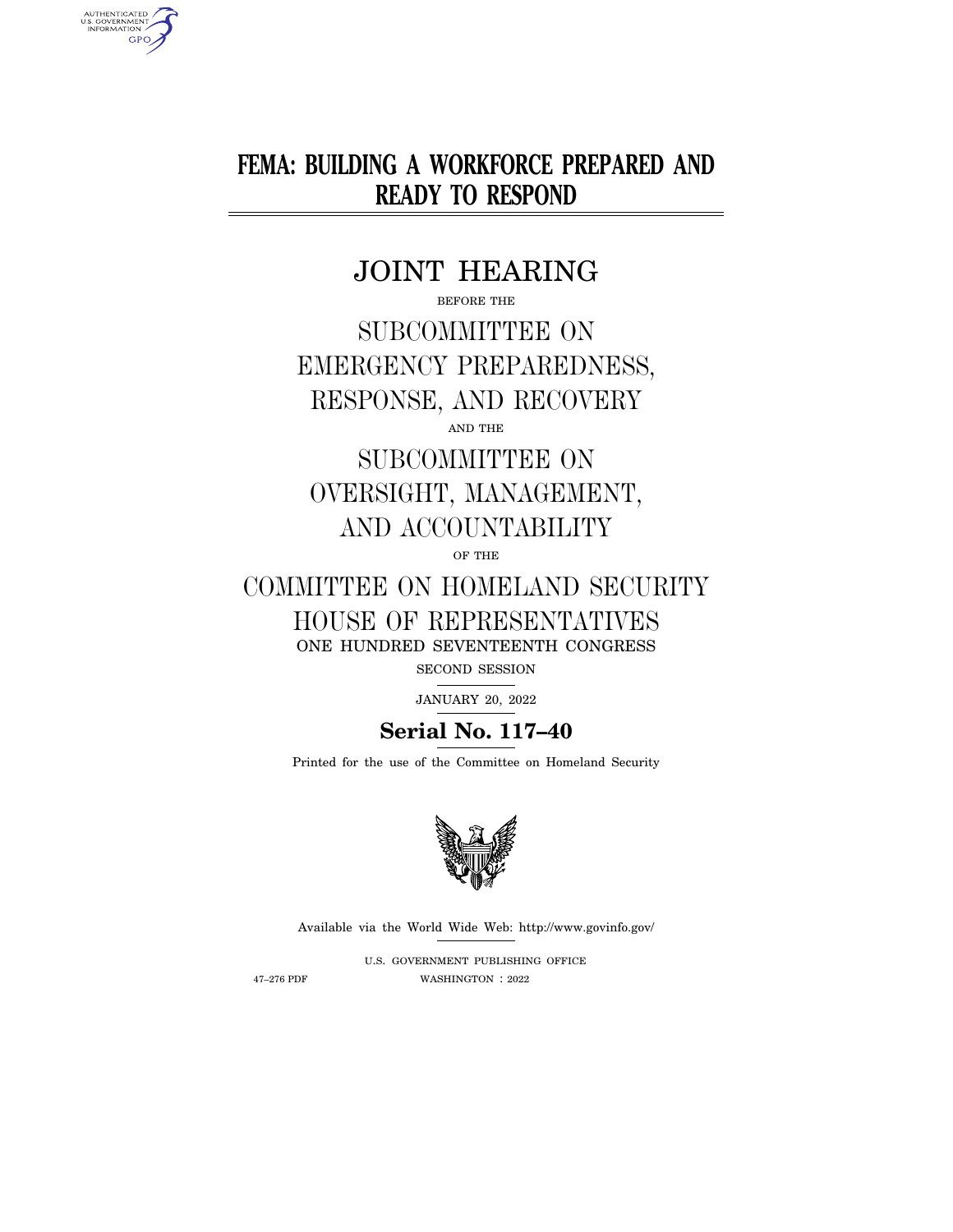## COMMITTEE ON HOMELAND SECURITY

BENNIE G. THOMPSON, Mississippi, *Chairman*  SHEILA JACKSON LEE, Texas JAMES R. LANGEVIN, Rhode Island DONALD M. PAYNE, JR., New Jersey J. LUIS CORREA, California ELISSA SLOTKIN, Michigan EMANUEL CLEAVER, Missouri AL GREEN, Texas YVETTE D. CLARKE, New York ERIC SWALWELL, California DINA TITUS, Nevada BONNIE WATSON COLEMAN, New Jersey KATHLEEN M. RICE, New York VAL BUTLER DEMINGS, Florida NANETTE DIAZ BARRAGÁN, California JOSH GOTTHEIMER, New Jersey ELAINE G. LURIA, Virginia TOM MALINOWSKI, New Jersey RITCHIE TORRES, New York

JOHN KATKO, New York MICHAEL T. MCCAUL, Texas CLAY HIGGINS, Louisiana MICHAEL GUEST, Mississippi DAN BISHOP, North Carolina JEFFERSON VAN DREW, New Jersey RALPH NORMAN, South Carolina MARIANNETTE MILLER-MEEKS, Iowa DIANA HARSHBARGER, Tennessee ANDREW S. CLYDE, Georgia CARLOS A. GIMENEZ, Florida JAKE LATURNER, Kansas PETER MEIJER, Michigan KAT CAMMACK, Florida AUGUST PFLUGER, Texas ANDREW R. GARBARINO, New York

HOPE GOINS, *Staff Director*  DANIEL KROESE, *Minority Staff Director*  NATALIE NIXON, *Clerk* 

## SUBCOMMITTEE ON EMERGENCY PREPAREDNESS, RESPONSE, AND **RECOVERY**

VAL BUTLER DEMINGS, Florida, *Chairwoman* 

SHEILA JACKSON LEE, Texas DONALD M. PAYNE, JR., New Jersey AL GREEN, Texas BONNIE WATSON COLEMAN, New Jersey BENNIE G. THOMPSON, Mississippi *(ex officio)*  KAT CAMMACK, Florida, *Ranking Member*  CLAY HIGGINS, Louisiana MARIANNETTE MILLER-MEEKS, Iowa ANDREW R. GARBARINO, New York JOHN KATKO, New York *(ex officio)*  LAUREN MCCLAIN, *Subcommittee Staff Director*  DIANA BERGWIN, *Minority Subcommittee Staff Director*  AARON GREENE, *Subcommittee Clerk* 

## SUBCOMMITTEE ON OVERSIGHT, MANAGEMENT, AND ACCOUNTABILITY

J. LUIS CORREA, California, *Chairman* 

DINA TITUS, Nevada DONALD M. PAYNE, JR., New Jersey RITCHIE TORRES, New York BENNIE G. THOMPSON, Mississippi *(ex officio)*  PETER MEIJER, Michigan, *Ranking Member*  DAN BISHOP, North Carolina DIANA HARSHBARGER, Tennessee JOHN KATKO, New York *(ex officio)*  LISA CANINI, *Subcommittee Staff Director*  ERIC HEIGHBERGER, *Minority Subcommittee Staff Director*  GEREMIAH LOFTON, *Subcommittee Clerk*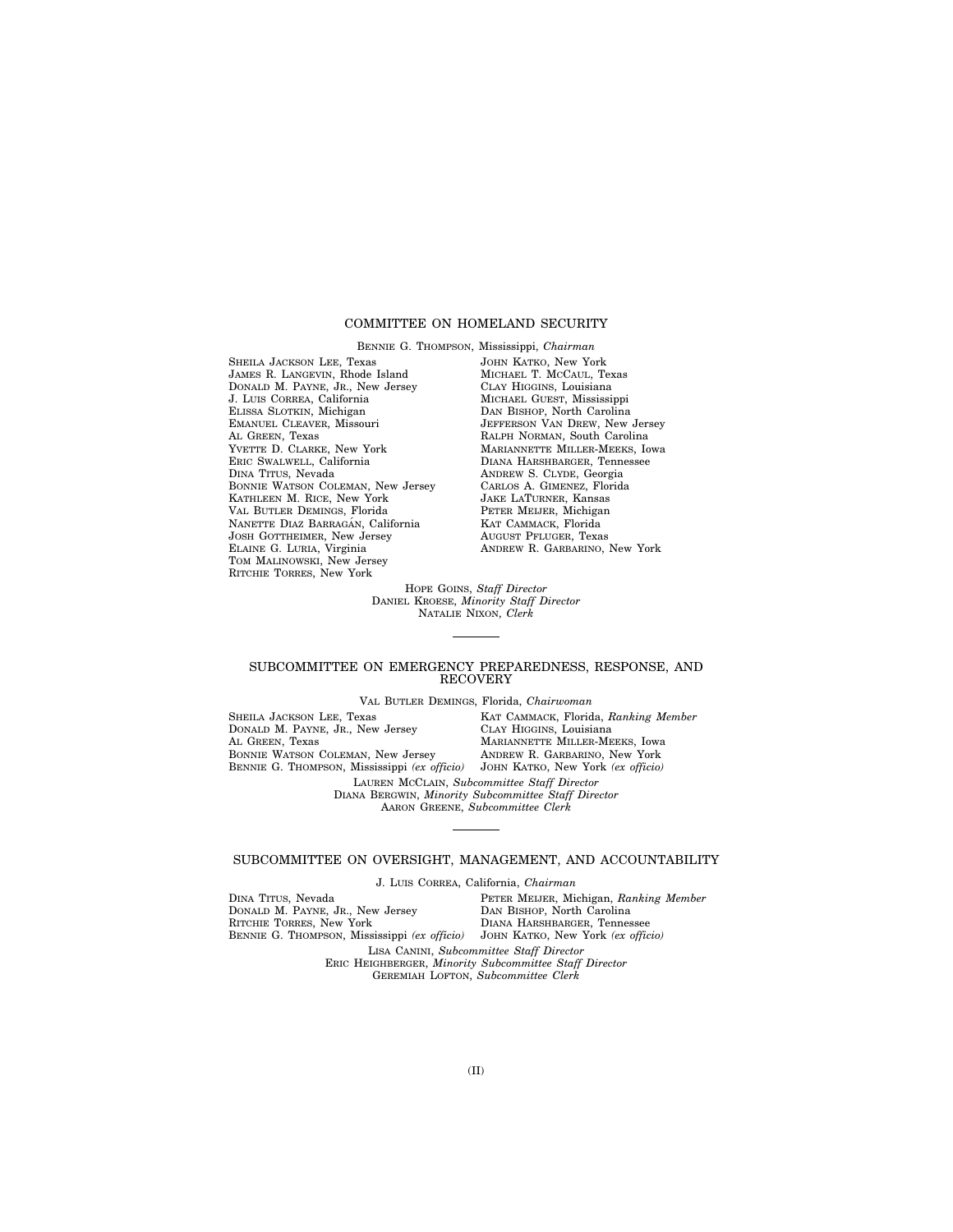## C O N T E N T S

## **STATEMENTS**

| The Honorable Val Butler Demings, a Representative in Congress From the<br>State of Florida, and Chairwoman, Subcommittee on Emergency Prepared-<br>ness, Response, and Recovery: | 1  |
|-----------------------------------------------------------------------------------------------------------------------------------------------------------------------------------|----|
|                                                                                                                                                                                   | 2  |
| The Honorable Kat Cammack, a Representative in Congress From the State                                                                                                            |    |
| of Florida, and Ranking Member, Subcommittee on Emergency Prepared-<br>ness, Response, and Recovery:                                                                              |    |
|                                                                                                                                                                                   | 3  |
|                                                                                                                                                                                   | 5  |
| The Honorable J. Luis Correa, a Representative in Congress From the State<br>of California, and Chairman, Subcommittee on Oversight, Management,<br>and Accountability:           |    |
|                                                                                                                                                                                   | 6  |
|                                                                                                                                                                                   | 7  |
| The Honorable Peter Meijer, a Representative in Congress From the State<br>of Michigan, and Ranking Member, Subcommittee on Oversight, Manage-<br>ment, and Accountability:       |    |
|                                                                                                                                                                                   | 8  |
| The Honorable Bennie G. Thompson, a Representative in Congress From<br>the State of Mississippi, and Chairman, Committee on Homeland Security:                                    | 9  |
|                                                                                                                                                                                   | 10 |
|                                                                                                                                                                                   |    |

## WITNESSES

| Mr. W. Craig Fugate, Former Administrator, Federal Emergency Manage-         |    |
|------------------------------------------------------------------------------|----|
| ment Agency:                                                                 |    |
|                                                                              | 12 |
|                                                                              | 13 |
| Mr. Christopher P. Currie, Director, Homeland Security And Justice Team,     |    |
| U.S. Government Accountability Office:                                       |    |
|                                                                              | 16 |
|                                                                              | 18 |
| Ms. Carra S. Sims, Senior Behavioral and Social Scientist, The Rand Corpora- |    |
| tion:                                                                        |    |
|                                                                              | 25 |
|                                                                              | 27 |

## FOR THE RECORD

| The Honorable Val Butler Demings, a Representative in Congress From the<br>State of Florida, and Chairwoman, Subcommittee on Emergency Prepared- |     |
|--------------------------------------------------------------------------------------------------------------------------------------------------|-----|
| ness, Response, and Recovery:<br>Letter From the American Federation of Government Employees, AFL-                                               |     |
| CIO (AFGE)                                                                                                                                       | 42. |

## APPENDIX

| Questions From Ranking Member John Katko for W. Craig Fugate  | 47 |
|---------------------------------------------------------------|----|
| Question From Honorable Diana Harshbarger for W. Craig Fugate | 48 |

Page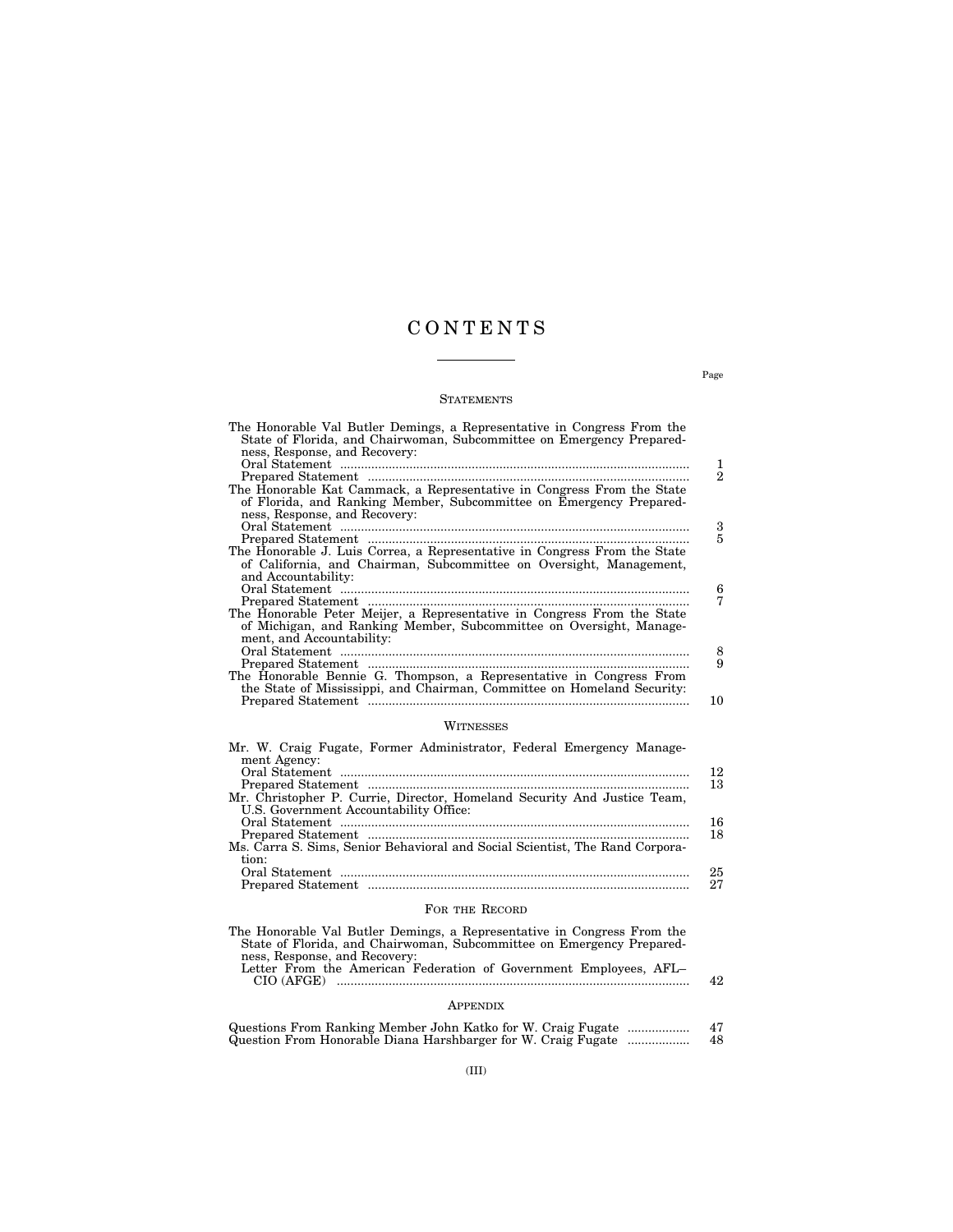|                                                                     | Page |
|---------------------------------------------------------------------|------|
|                                                                     | 48   |
| Questions from Chairwoman Val Demings for Christopher P. Currie     | 48   |
|                                                                     | 49   |
| Questions From Ranking Member John Katko for Christopher P. Currie  | 50   |
| Question From Honorable Diana Harshbarger for Christopher P. Currie | 53   |
|                                                                     | 54   |
|                                                                     | 55   |
| Questions From Ranking Member John Katko for Carra S. Sims          | 55   |
|                                                                     | 61   |
|                                                                     | 61   |
|                                                                     |      |
|                                                                     |      |

IV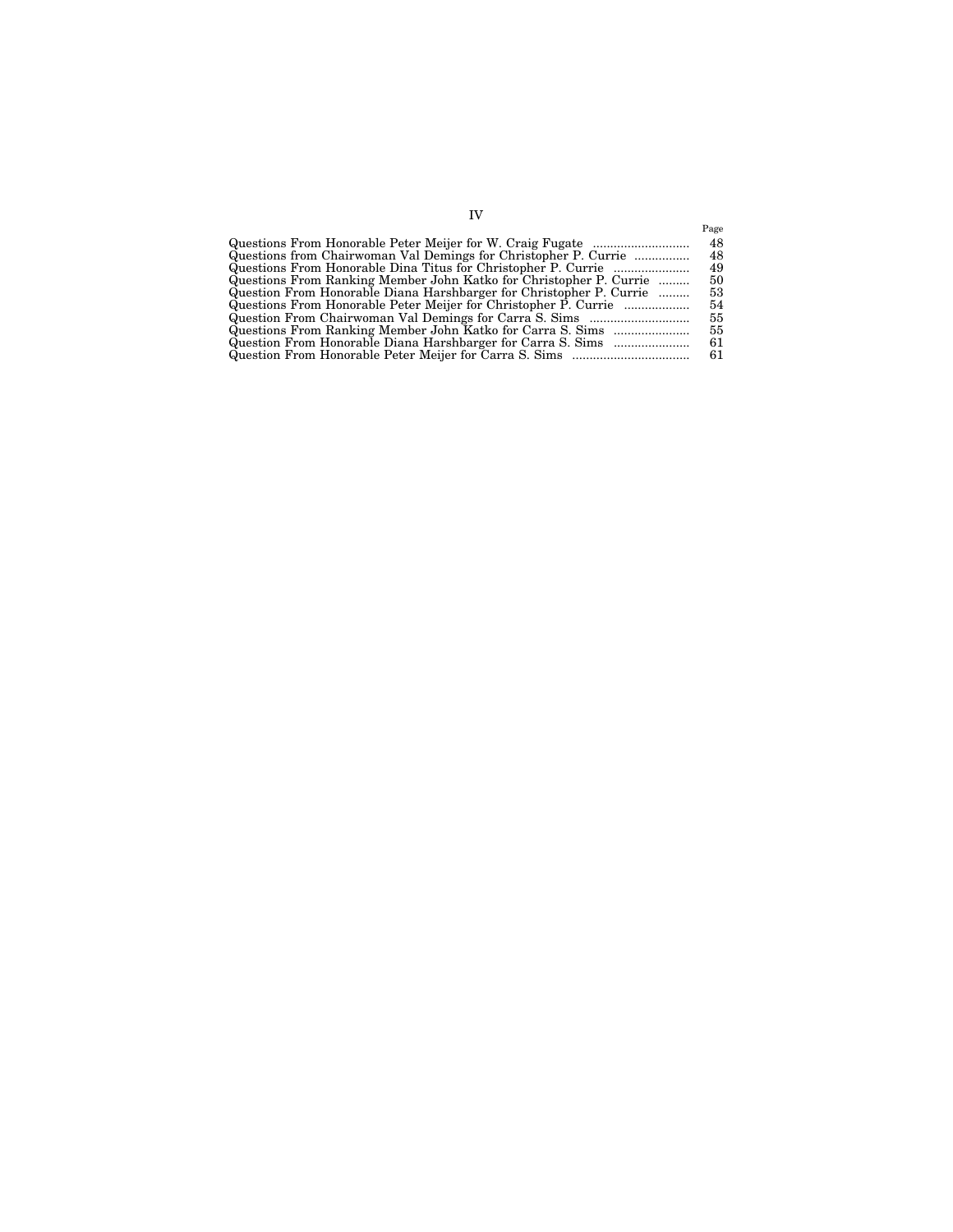## **FEMA: BUILDING A WORKFORCE PREPARED AND READY TO RESPOND**

## **Thursday, January 20, 2022**

U.S. HOUSE OF REPRESENTATIVES,<br>COMMITTEE ON HOMELAND SECURITY,<br>SUBCOMMITTEE ON EMERGENCY PREPAREDNESS, RESPONSE,<br>AND RECOVERY, AND THE

SUBCOMMITTEE ON OVERSIGHT, MANAGEMENT, AND<br>ACCOUNTABILITY,

*Washington, DC.* 

The subcommittees met, pursuant to notice, at 10:01 a.m., via Webex, Hon. Val Butler Demings [Chairwoman of the Subcommittee on Emergency Preparedness, Response, and Recovery] presiding.

Present from the Subcommittee on Emergency Preparedness, Response, and Recovery: Representatives Demings, Jackson Lee, Payne, Cammack, Higgins, Miller-Meeks, and Garbarino.

Present from the Subcommittee on Oversight, Management, and Accountability: Representatives Correa, Titus, Meijer, Bishop, and Harshbarger.

Chairwoman DEMINGS. The Subcommittees on Emergency Preparedness, Response, and Recovery and Oversight, Management, and Accountability will come to order. Without objection, the Chair is authorized to declare the subcommittees in recess at any point. Good morning to everyone and thank you all so much for joining us today.

We are here to discuss the Federal Emergency Management Agency, FEMA, its work force. This topic is incredibly timely given the tornadoes that struck southwest Florida Sunday morning, destroying dozens of homes and leaving thousands without power in Lee and Charlotte Counties. My thoughts are with the families and we are committed to supporting their communities as they recover. I am grateful that FEMA is already on the ground assisting with the damage assessments necessary for Federal assistance. Thank you, Chairman Correa and Ranking Member Meijer for joining Ranking Member Cammack and me for this important hearing.

I want to begin today's hearing by thanking the FEMA work force for the job that they do every day. As an agency, they have worked nonstop to help those in need. I have witnessed FEMA come to the aid of hurting Floridians, and I am tremendously grateful for their service.

I don't think that is something FEMA can help us with, but we are going to continue our meeting. Can everyone hear me OK?

Chairman CORREA. Yes, yes.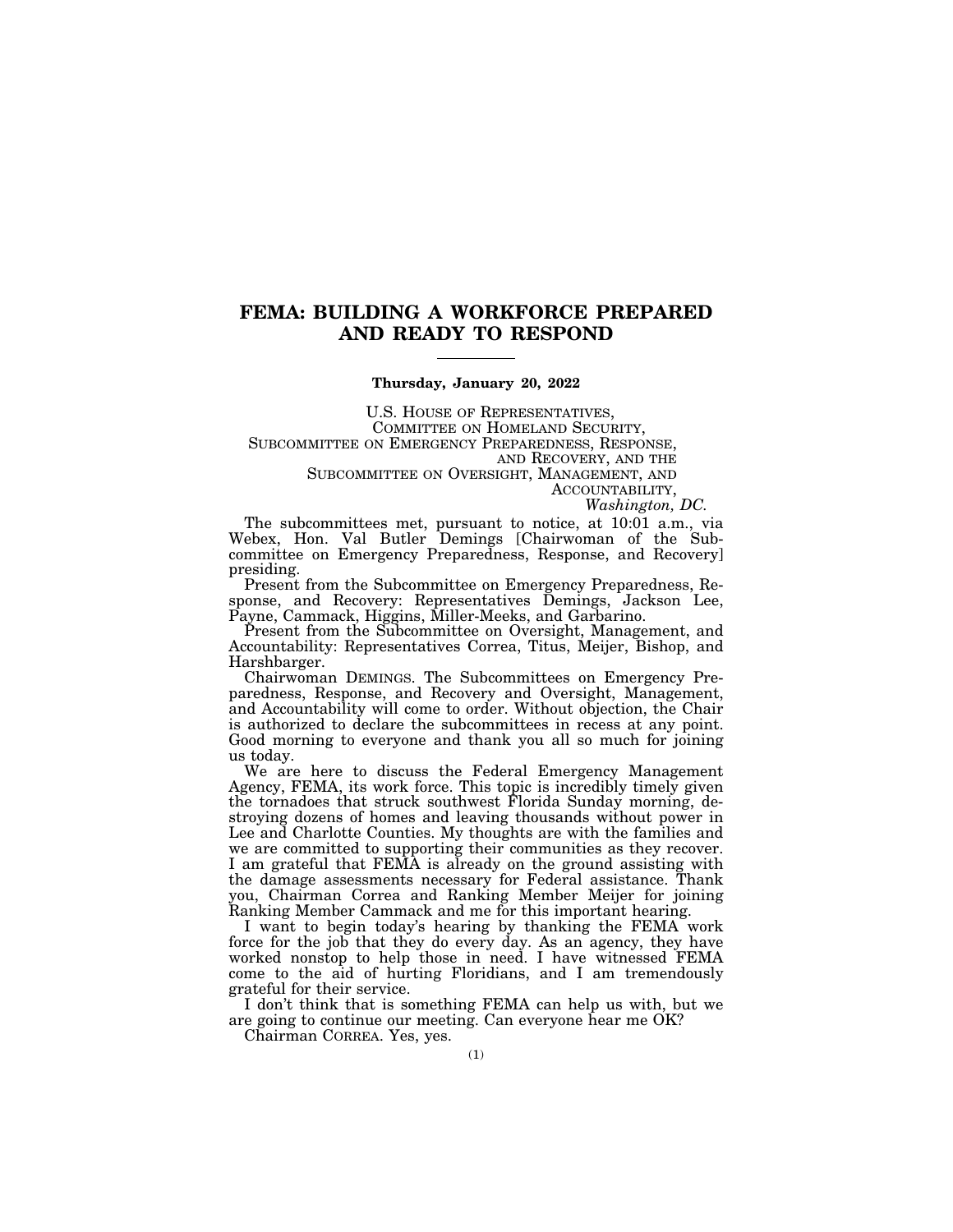Chairwoman DEMINGS. Thank you. Thank you all so much. Representative Correa, I will just pick up where I left off. Last weekend, the hostage situation in Colleyville, Texas reminded us all just how important these grant programs are in addressing terrorist attacks and how much we rely on the FEMA work force to keep our communities safe. The demand on FEMA's work force is already immense and it will only grow due to the frequency and intensity of natural disasters that are predicted to increase with climate change.

To put things into perspective, the average number of major disaster declarations issued from 1960 to 1969 were roughly 18 per year. In contrast, in 2020, FEMA responded to a record 104 major disaster declarations. In 2021, FEMA responded to 58 major disaster declarations. While FEMA has responded to disaster-assisted missions over the years, an increasing workload has contributed to work force challenges related to hiring, training, and retention.

After the record-breaking 2017 hurricanes, the Government Accountability Office found that FEMA faced challenges in training employees and maintaining staffing levels across four concurrent disasters, which hindered the Agency's response. Furthermore, in 2020, more FEMA workers transferred to other agencies than in any other year over the past decade. This mass exit may be attributed to the workload. Past employees have described working 12 hour days and having little—not having enough time in between to recover between assignments.

FEMA's work force is suffering from an increase in burnout and it is crucial that FEMA address these concerns and prioritize its work force and their needs.

Additionally, I am worried about the agency's lack of diversity especially within its leadership roles. Only 24 percent of FEMA's senior executive service employees identified as minorities, and 31 percent identified as female. Having a diverse work force, as we all know, is critical to providing equitable and comprehensive disaster assistance.

I am glad to see the Biden administration invest in FEMA's work force and for release of the 2022 to 2026 FEMA Strategic Plan that establishes three overarching goals for the next 5 years, improving equity in emergency management, leading the field in climate resilience, and ensuring FEMA is ready to respond to the many tasks the agency is assigned.

It is with sincere gratitude that I welcome our witnesses here today. I look forward to hearing your perspectives on FEMA's work force and what Congress can do to better support them moving forward. The Ranking Member has joined us. The Chair will now recognize the Ranking Member from the Emergency Preparedness, Response, and Recovery Subcommittee, the gentlewoman from Florida, Mrs. Cammack, for an opening statement.

[The statement of Chairwoman Demings follows:]

#### STATEMENT OF CHAIRWOMAN VAL DEMINGS

#### JANUARY 20, 2022

We are here to discuss the Federal Emergency Management Agency's (FEMA) workforce. This topic is incredibly timely, given the tornadoes that struck southwest Florida Sunday morning, destroying dozens of homes and leaving thousands without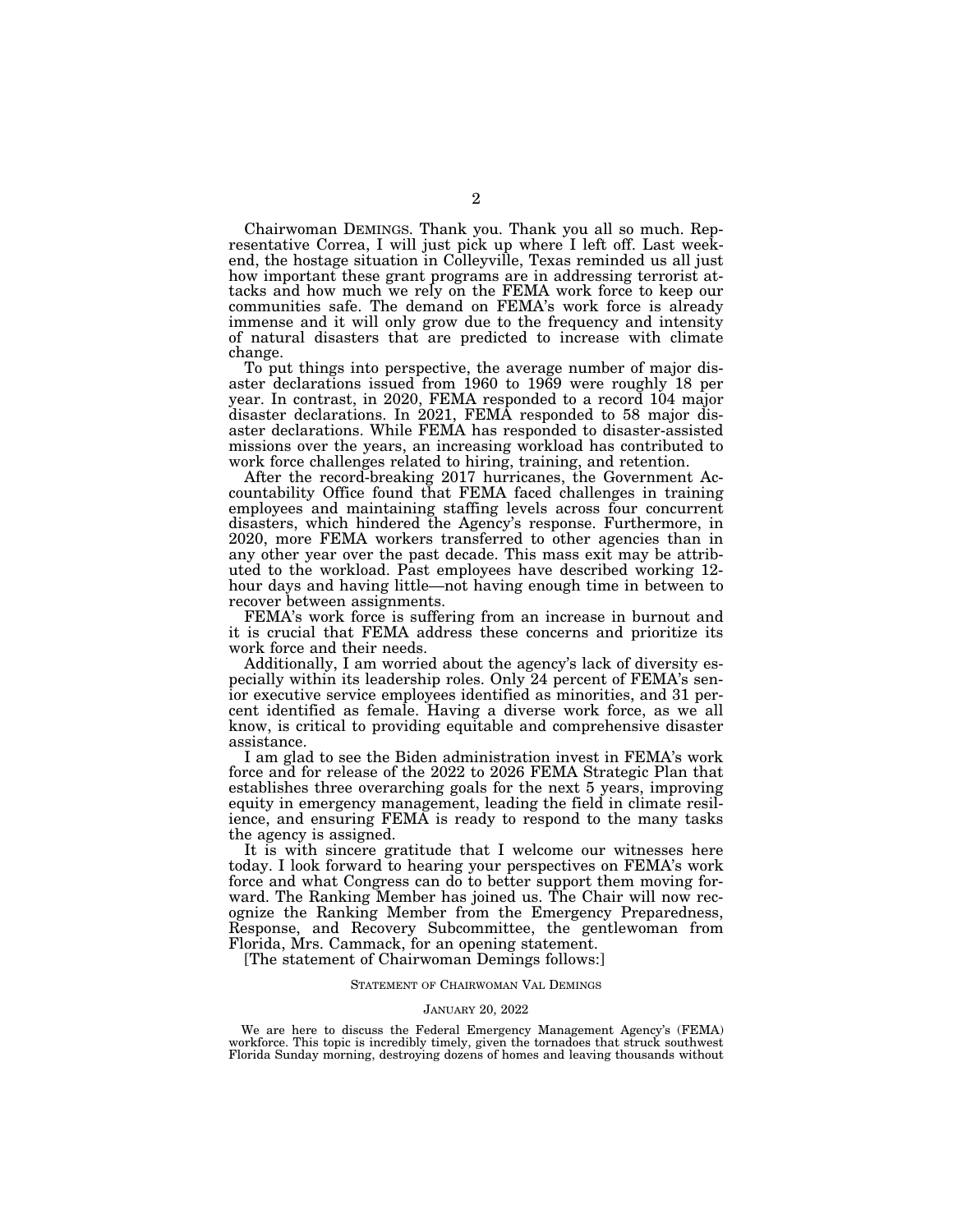power in Lee and Charlotte Counties. I offer my deepest sympathies for the Floridians who were impacted and am committed to supporting their communities as they recover. I am grateful that FEMA is already on the ground, assisting with the damage assessments necessary for Federal assistance.

Thank you, Chairman Correa and Ranking Member Meijer for joining Ranking Member Cammack and me for this important hearing. I want to begin today's hearing by thanking the FEMA workforce for the job they do every day. As an agency, they have worked nonstop to help those in need. I have witnessed FEMA come to the aid of hurting Floridians and I am tremendously grateful for their service. Over the years, FEMA has responded to disasters, including multiple, simultaneous large-scale disasters, and supported other Federal agencies with their missions. Notably, FEMA continues to carry out critical parts of the Federal response to the COVID–19 pandemic.

FEMA's workforce plays a crucial role in protecting our communities from terrorism through the administration of the Department of Homeland Security Preparedness Grants, which includes funding for the Nonprofit Security Grant Program. Last weekend, the hostage situation in Colleyville, Texas reminded us of just how important these grant programs are in addressing terrorist attacks and how much we rely on the FEMA workforce to keep our communities safe.

The demand on FEMA's workforce is already immense, and it will only grow due to the frequency and intensity of natural disasters that are predicted to increase with climate change. To put things into perspective, the average number of major disaster declarations issued from 1960 to 1969 was roughly 18 per year. In contrast, in 2020, FEMA responded to a record 104 major disaster declarations and in 2021, FEMA responded to 58 major disaster declarations.

While FEMA has responded to disaster assistance missions over the years, an increasing workload has contributed to workforce challenges related to hiring, training, and retention. After the record-breaking 2017 hurricanes, the Government Accountability Office (GAO) found that FEMA faced challenges in training employees and maintaining staffing levels across 4 concurrent disasters, which hindered the agency's response. Furthermore, in 2020, more FEMA workers transferred to other agencies than in any other year over the past decade. This mass exit may be attributed to the workload; past employees have described working 12-hour days and not having enough time to recover between assignments. FEMA's workforce is suffering from an increase in burnout, and it is crucial that FEMA address these concerns and prioritize its workforce and their needs.

Additionally, I am worried about the agency's lack of diversity especially within its leadership roles. Only 24 percent of FEMA's Senior Executive Service employees identified as minorities and 31 percent identified as female. Having a diverse workforce is critical to providing equitable and comprehensive disaster assistance. I commend the Biden administration for investing in FEMA's workforce and for releasing the 2022–2026 FEMA Strategic Plan which establishes 3 overarching goals for the next 5 years: Improving equity in emergency management, leading the field of climate resilience, and ensuring FEMA is ready to respond to the many tasks the agency is assigned.

It is with sincere gratitude that I welcome our witnesses here today. I look forward to hearing your perspectives on FEMA's workforce and what Congress can do to better support them moving forward.

Mrs. CAMMACK. Well, thank you, Chairwoman Demings and Chairman Correa for holding this important hearing today. There is a saying in the business world, a company is only as good as its employees. This can apply most places and it certainly applies to FEMA, whose vital mission is help people before, during, and after disasters. Now, when people think of FEMA, images are conjured of flooding, hurricanes, tornadoes, the devastation of an entire town like we sadly witnessed in southwest Kentucky.

However, in recent years, FEMA's mission sets have grown. In March 2020, when President Trump declared a Nation-wide emergency due to the COVID–19 pandemic, FEMA took a lead role in our Nation's response. In March 2021, FEMA was tasked with providing operational support to the Department of Health and Human Services with unaccompanied children crossing the border.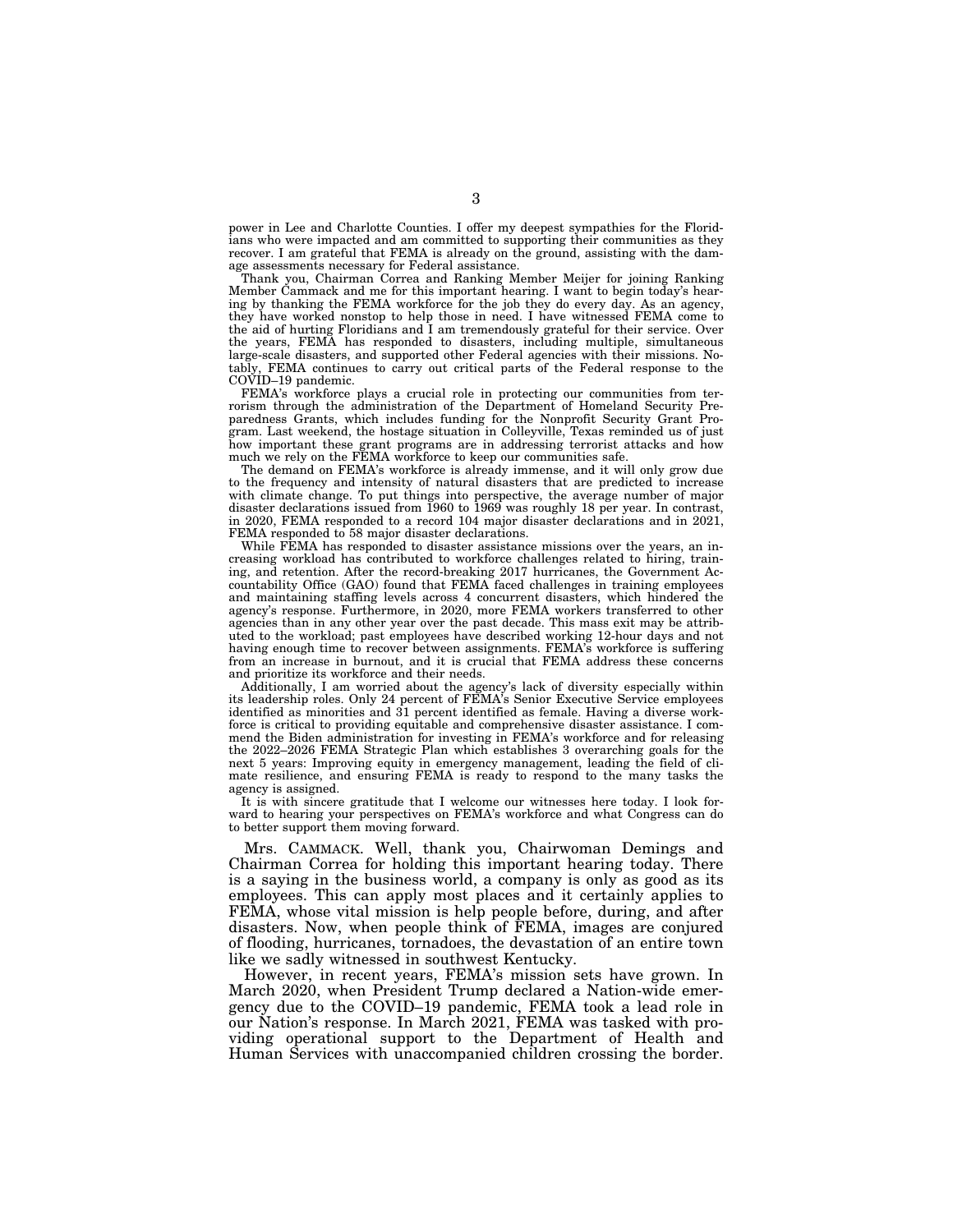Most recently in August and September of last year, FEMA assisted in the Afghan refugee resettlement efforts.

Now, while FEMA employees are incredibly capable and resilient, I am concerned that these multiple mission sets are exhausting the work force. This sentiment was echoed during FEMA Administrator Criswell's first all-hands meeting where she identified employee burnout as a major issue. According to FEMA's 2021 Preparedness Report, ''When multiple large-scale incidents require simultaneous support... State and Federal capability may be strained, reducing capacity to on-going recovery efforts and to respond to additional incidents.'' The report states that there are, ''More disaster declarations open at the end of 2020 than at any other point since 1953, when data collection began.''

Now, currently, the agency is responding to 77 Presidentially-declared disasters.

While employee fatigue poses extraordinary challenges at FEMA, a recent report by the GAO highlighted that, ''Disaster personnel experienced significant limitations with qualification status matching performance in the field.'' Meaning that staff members who were qualified in FEMA's qualification system, the system that tracks the training and performance requirements for disaster work force positions, did not have the skills or experience to effectively perform their positions in the field. The GAO additionally found that FEMA's disaster work force "encountered challenges related to the availability of courses, providing and receiving on the job training and mentoring, and consistently receiving performance evaluations.''

Now, these major shortcomings hinder staff development necessary to increasing the skills and competencies needed during these critical deployments. The GAO made three recommendations to FEMA including developing a plan to address the challenges that have hindered FEMA's ability to provide reliable and complete information to field leaders and managers about staff knowledge, skills, and abilities, (2) develop mechanisms to assess how effectively FEMA's disaster work force was deployed to meet mission needs in the field, and (3) create a staff development program for FEMA's disaster work force.

Further, due to allegations of misconduct at the agency in 2019, FEMA requested a study be conducted on harassment and discrimination in the FEMA workplace. The RAND Corporation managed a survey to, ''Designed to estimate the annual prevalence of workplace harassment and discrimination at FEMA and to assess employee perceptions of leadership and work force climate.'' Of the personnel that completed the survey, about 29 percent of employees experienced sex-, race-, or ethnicity-based discrimination. As a result of the study, FEMA published their culture improvement action plan designed to increase employee awareness of the RAND survey results, provide transparent communication of work force culture objectives, programs, and improvement, and associated implementation time lines.

It is my understanding that RAND has conducted a second survey. I look forward to learning of those results and hope that the agency culture has improved.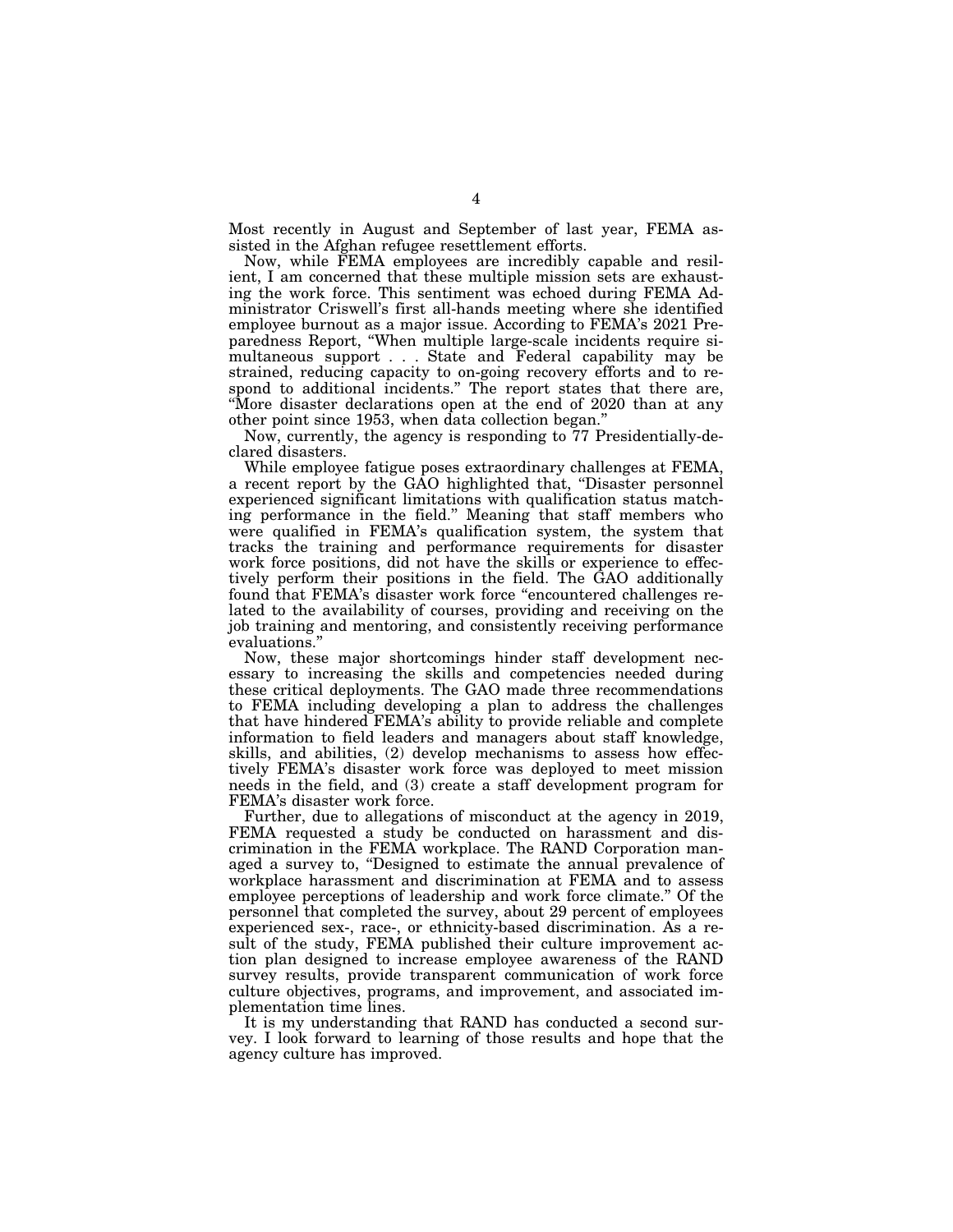With all the aforementioned challenges, employee fatigue, barriers to training, lacking necessary skills in the field, and prevalence of harassment and discrimination in the workplace, is the FEMA work force prepared and well-positioned to respond to the disasters when needed? I certainly hope so. I look forward to hearing from our witnesses today on their perspectives on these challenges and what steps the agency should take to move forward in a positive way.

Now, before I yield back, I do want to take a moment to thank all of our incredible hard-working dedicated men and women at FEMA. You guys have a tough job. We are so grateful for the extraordinary work that you do. I don't believe that you all are recognized or thanked enough. So, with that, I would like to yield back to Chairwoman Demings. Thank you so much and I look forward to the testimony here today.

[The statement of Ranking Member Cammack follows:]

#### STATEMENT OF RANKING MEMBER KAT CAMMACK

Thank you, Chairwoman Demings and Chairman Correa for holding this important hearing today.

There's a saying in the business world, "a company is only as good as its employees.'' This can apply most places and certainly applies to the Federal Emergency Management Agency (FEMA), whose vital mission is to help people before, during, and after disasters.

When people think of FEMA, images are conjured of flooding, hurricanes, or the devastation of an entire town, like we sadly recently witnessed in southwest Kentucky. However, in recent years, FEMA's mission sets have grown.

In March 2020, when President Trump declared a Nation-wide emergency due to the COVID–19 pandemic, FEMA took a lead role in our Nation's response. In March 2021, FEMA was tasked with providing operational support to the Department of Health and Human Services with unaccompanied children crossing the border. Most recently, in August/September of last year, FEMA assisted in the Afghan refugee resettlement efforts.

While FEMA employees are incredibly capable and resilient, I am concerned that these multiple mission sets are exhausting the workforce. This sentiment was echoed during FEMA Administrator Criswell's first all-hands meeting where she identified employee burn-out as a major issue.

According to FEMA's 2021 Preparedness Report, ''When multiple large-scale incidents require simultaneous support . . . State and Federal capability may be strained, reducing capacity to on-going recovery efforts and to respond to additional incidents.'' The report states that ''there were more disaster declarations open at the end of 2020 than at any other point since 1953, when data collection began.'' Currently, the agency is responding to 77 Presidentially-declared disasters.

While employee fatigue poses extraordinary challenges at FEMA, a recent report from the Government Accountability Office (GAO) highlighted that ''disaster personnel experienced significant limitations with qualification status matching performance in the field.'' Meaning that staff members who were qualified in the FEMA Qualification System, the system that tracks training and performance requirements for disaster workforce positions, did not have the skills or experience to effectively perform their positions in the field. The GAO additionally found that FEMA's disaster workforce ''encountered challenges related to the availability of courses, providing and receiving on-the-job training and mentoring, and consistently receiving performance evaluations.'' These major shortcomings hindered staff development necessary to increasing the skills and competencies needed during deployments.

The GAO made three recommendations to FEMA including: Develop a plan to address the challenges that have hindered FEMA's ability to provide reliable and complete information to field leaders and managers about staff knowledge, skills, and abilities; develop mechanisms to assess how effectively FEMA's disaster workforce was deployed to meet mission needs in the field; and create a staff development program for FEMA's disaster workforce.

Further, due to allegations of misconduct at the agency, in 2019, FEMA requested a study be conducted on harassment and discrimination in the FEMA workplace. The RAND Corporation managed a survey "designed to estimate the annual preva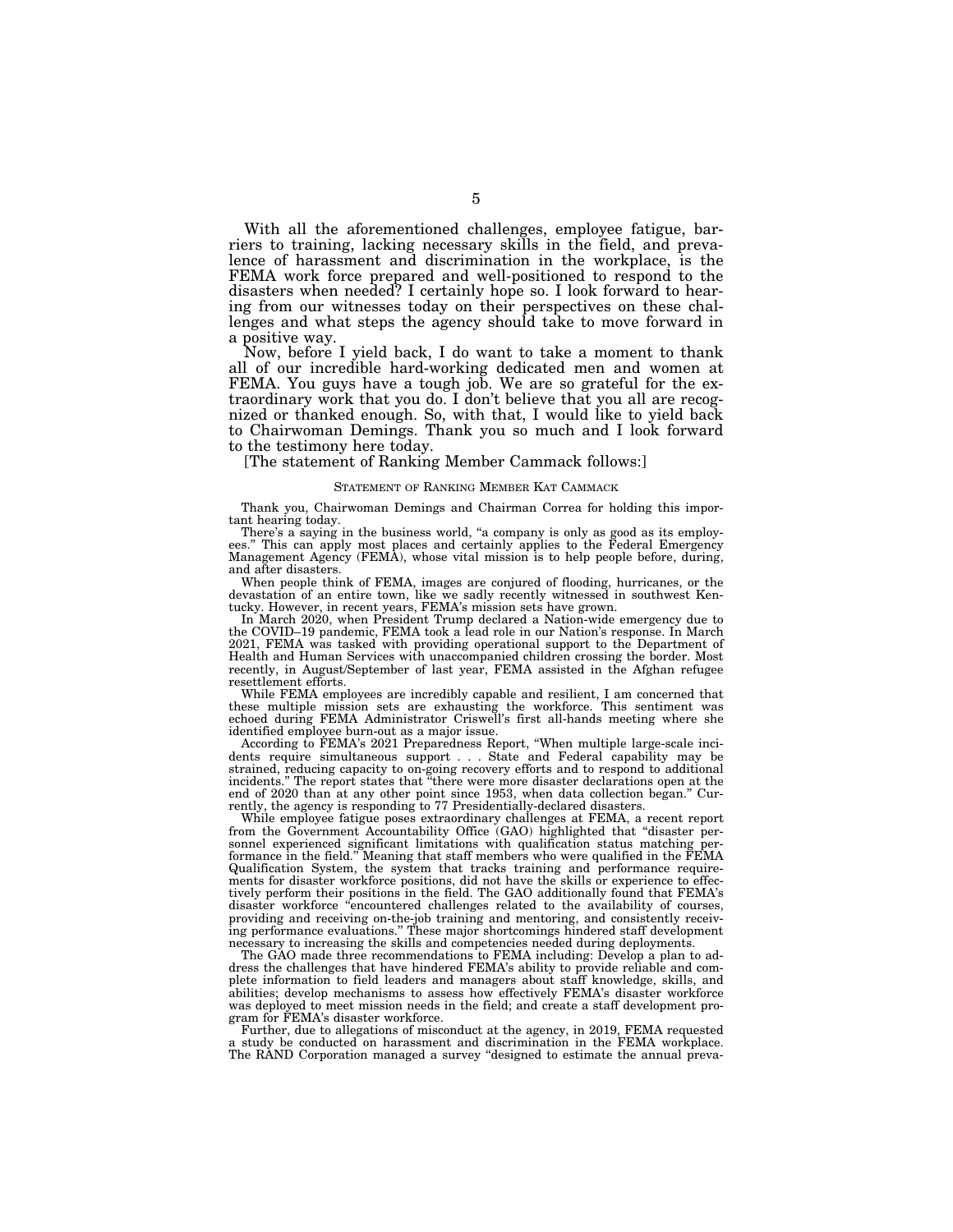lence of workplace harassment and discrimination at FEMA and to assess employee perceptions of leadership and workplace climate.

Of the personnel that completed the survey, about 29 percent of employees experienced sex-, race-, or ethnicity-based discrimination. As a result of the study, FEMA published their ''Culture Improvement Action Plan'' designed to increase employee awareness of RAND survey results; Provide transparent communication of workforce culture objectives, programs, and improvements and associated implementation time lines; and, Demonstrate continued leadership commitment to FEMA core values.

It is my understanding that RAND has conducted a second survey. I look forward to learning of those results and hope that culture at the agency has improved.

With all these aforementioned challenges—employee fatigue, barriers to training, lacking necessary skills in the field, and the prevalence of harassment and discrimination in the workplace—is the FEMA workforce prepared and well-positioned to respond to disasters when needed?

I certainly hope so, and I look forward to hearing from our witnesses today on their perspectives on these challenges, and what steps should the agency take to move forward positively.

Before I yield back, I do want to take a moment to thank all the incredible, hardworking, and dedicated men and women at FEMA. We are so grateful for the extraordinary work that you do, and I don't believe you all are thanked enough.

With that, thank you Chairwoman Demings, and I yield back.

Chairwoman DEMINGS. I thank the Ranking Member and I know my video feed cut out earlier but one part, a very important part of this hearing is to acknowledge the amazing job. I hope that at least that part got through to acknowledge the amazing job that the men and women of FEMA do every day and we are so appreciative for their service.

The Chair now recognizes the Chairman of the Subcommittee on Oversight Management and Accountability, the gentleman from the California, Mr. Correa, for an opening statement.

Chairman CORREA. Thank you, Madam Chair, and I join you, Chairwoman Demings and Ranking Member Cammack, in also thanking FEMA for the good work you do for Americans and for others all over the world. Again, Chairwoman Demings, thank you for holding this hearing as well as my Ranking Member Meijer and myself. Again, we are here to support FEMA's mission and are essentially the backbone of the agency. From the field operation teams and Reservists who deploy to disaster sites within hours of emergency declaration, to those who work behind the scenes who administer grant funding and organize countless logistical efforts.

The FEMA work force is varied as a taskforce agency can be. In the last few years, FEMA has had to juggle on-going Federal responses, numerous record-breaking disasters, COVID–19, and resettlement of refugees around the world. That doesn't capture all of what FEMA has been doing in the last few years. It is a testament to the skill and flexibility of FEMA's work force that the agency is able to support the Federal Government's efforts in so many different ways in so many different areas. Yet it can't be said that the FEMA employees haven't felt the strain of being pulled in so many directions. Your work force, their work force, is suffering from an increase in burn-out in recent years. Also, employees have left the agency in a higher number than usual.

It is important that FEMA address these rising attrition rates and prioritize. FEMA has failed to properly prioritize work force management issues like recruitment, retention, and the agency has struggled to deal with issues of harassment and discrimination within your work force. But in recent years, FEMA has taken sig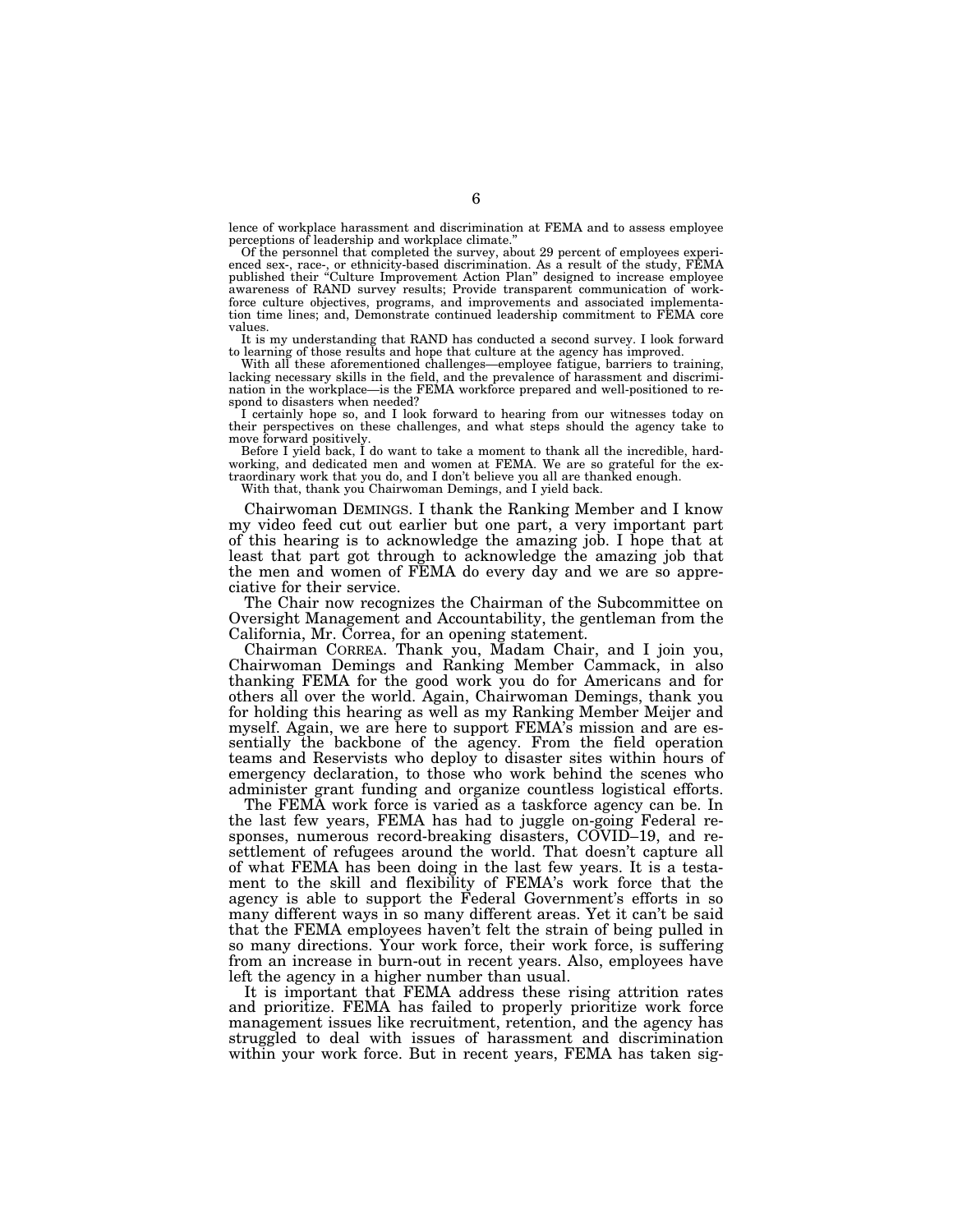nificant and concrete steps to foster a more inclusive and resilient work force. With the support of Congress in 2019, FEMA created an Office of Professional Responsibility to better investigate allegations of employee misconduct. Under the Biden administration, FEMA has renewed a focus in addressing long-term work force challenges by increasing the availability and quality of training and educational opportunities for the emergency management community. Providing opportunities for advancement and the development of new skills is important to retaining the agency's skilled work force. Yet, we have much, much work to be done.

I look forward to hearing from our witnesses today about what they would like to see FEMA do and demonstrate an on-going commitment to supporting its employees, as well as how we in Congress can assist you in this effort. It is not your job. It is not our job. It is the job of all of us collectively working together. We can all too easily get caught up in the immediacy of responding to the next big hurricane, wildfire, or tornado. But without doing the consistent and meaningful work to listen and respond to the needs of FEMA on a continuous basis, the agency puts in jeopardy its ability to effectively carry out its mission. I look forward to taking time today to examine these issues, to celebrate the accomplishments of your tremendous work force, and to look ahead at the next step FEMA must take to support its fine people. With that, I thank you again for joining us today. Madam Chair, I yield.

[The statement of Chairman Correa follows:]

#### STATEMENT OF CHAIRMAN J. LUIS CORREA

#### JANUARY 20, 2022

We're here this morning to discuss the FEMA workforce. The men and women who work to support FEMA's mission are the backbone of the agency. From the field operations teams and Reservists who deploy to disaster sites within hours of an emergency declaration, to those who work behind the scenes to administer grant funding and organize countless logistics. The FEMA workforce is as varied as the tasks the agency is asked to carry out.

During the last few years, FEMA has had to juggle the on-going Federal response to numerous record-breaking disasters, in addition to the COVID–19 pandemic, and the resettlement of our Afghan allies. That doesn't capture all of FEMA's duties. It is a testament to the skill and flexibility of FEMA's workforce that the agency is able to support the Federal Government's efforts in so many different areas. Yet it cannot be said that FEMA employees haven't felt the strain of being pulled in so many directions. The workforce is suffering from an increase in burn-out and in recent years significantly more employees have left the agency than usual. It is absolutely critical that FEMA address these rising attrition rates, and prioritize the needs of its people.

In the past, FEMA has failed to properly prioritize workforce management issues like recruitment and retention and the agency has struggled to deal with issues of harassment and discrimination within the workplace. But in recent years FEMA has taken significant and concrete steps to foster a more inclusive and resilient workforce. With the support of Congress, in 2019, FEMA created an Office of Professional Responsibility to better investigate allegations of employee misconduct. Under the Biden administration, FEMA has a renewed focus on addressing long-term workforce challenges by increasing the availability and quality of training and educational opportunities for the emergency management community. Providing opportunities for advancement and the development of new skills is important for retaining the agency's skilled workforce. Yet there is still more to be done.

I look forward to hearing from our witnesses about what they would like to see FEMA do to demonstrate an on-going commitment to supporting its employees. As well as how we in Congress can assist this effort. It can be all too easy to get caught up in the immediacy of responding to the next big hurricane, wildfire, or tornado. But without doing the consistent and meaningful work to listen and respond to the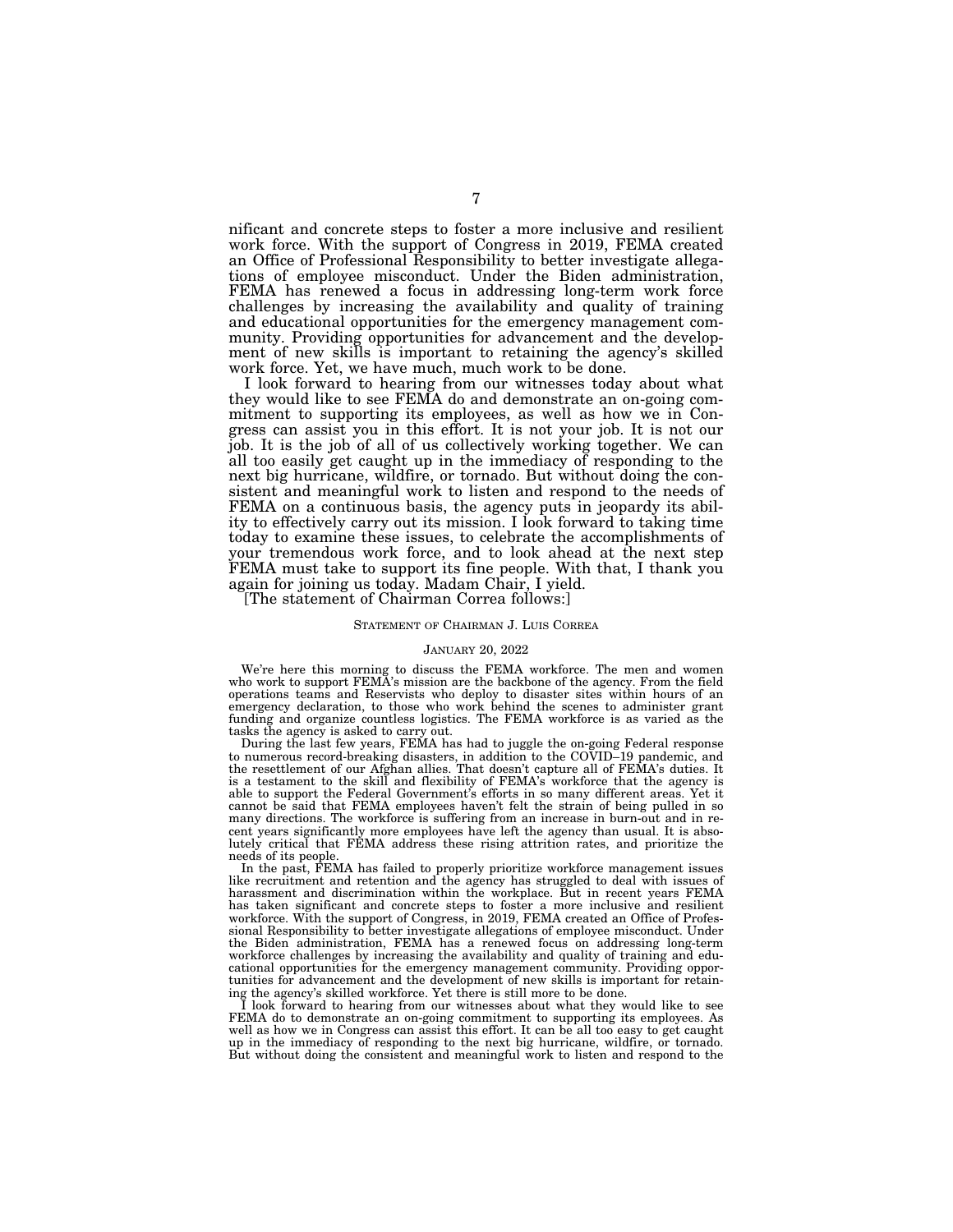needs of the FEMA community on a continuous basis, the agency puts in jeopardy its ability to effectively carry out its mission.

I look forward to taking the time today to examine this issue, to celebrate the accomplishments of this workforce, and to look ahead at the next steps FEMA must take to support its people.

Chairwoman DEMINGS. Thank you so much, Mr. Correa, for that statement and for yielding back. The Chair now recognizes the Ranking Member of the Subcommittee on Oversight, Management, and Accountability, the gentleman from Michigan, Mr. Meijer, for an opening statement.

Mr. MEIJER. Thank you, Chairwoman Demings and Ranking Member Cammack and Chairman Correa for holding this hearing today, the first for both subcommittees in 2022. Thank you to our witnesses for giving us their time and insights into this critical and timely topic.

I certainly appreciate the work that GAO and RAND have done to improve FEMA's functions and the focus of today's hearing, how we can help build that work force which is ready to respond, and help FEMA fulfill its mission of helping people before, during, and after disasters. We will hear about the issues FEMA's work force has faced in the past and how FEMA has worked to resolve those problems. But most importantly, I hope we will hear how FEMA can help set itself up for success in the future.

Before we begin, I would like to express as both the Chairwoman and Chairman Correa have said and also Ranking Member Cammack has said, express my sincere gratitude to the brave men and woman working tirelessly at FEMA who have barely had a break since the historic hurricane season of 2017. Just last week, the National Oceanic and Atmospheric Administration stated that the United States has experienced \$750 billion in damages from weather-related disasters just in the last 5 years. Moreover, in 2020 and in 2021, the United States suffered from at least 20 individual disasters costing more than \$1 billion each. The magnitude of those numbers is overwhelming and certainly speaks to the pressure that FEMA has been under.

What is truly concerning is that the weather disasters are only a portion of what FEMA has been dealing with in the past several years. FEMA has also been at the forefront of the COVID–19 pandemic response for almost 2 years now. For the first time in history, FEMA is managing a disaster declaration in every State and territory in the Nation, as well as the District of Columbia. FEMA has been tasked with assisting in the coordination of the resettlement of Afghan allies through Operation Allies Welcome, as well as assisting in the border crisis on our Southern Border. The mission at FEMA seems to expand every few months and I can only imagine the stress and strain that this has put on the work force.

So, again, I would like to extend my heartfelt thanks and appreciation to the staff at FEMA for all the good work that they do day in and day out. Because when they are called into action, it is because the event is so catastrophic that local and State resources are overwhelmed. They are the last line of defense in recovery. America deserves and needs a strong FEMA, one that can fulfill its mission every time it is called upon because the American people expect this. As Members of Congress, we should also expect a wellmanaged organization that can fulfill its mission.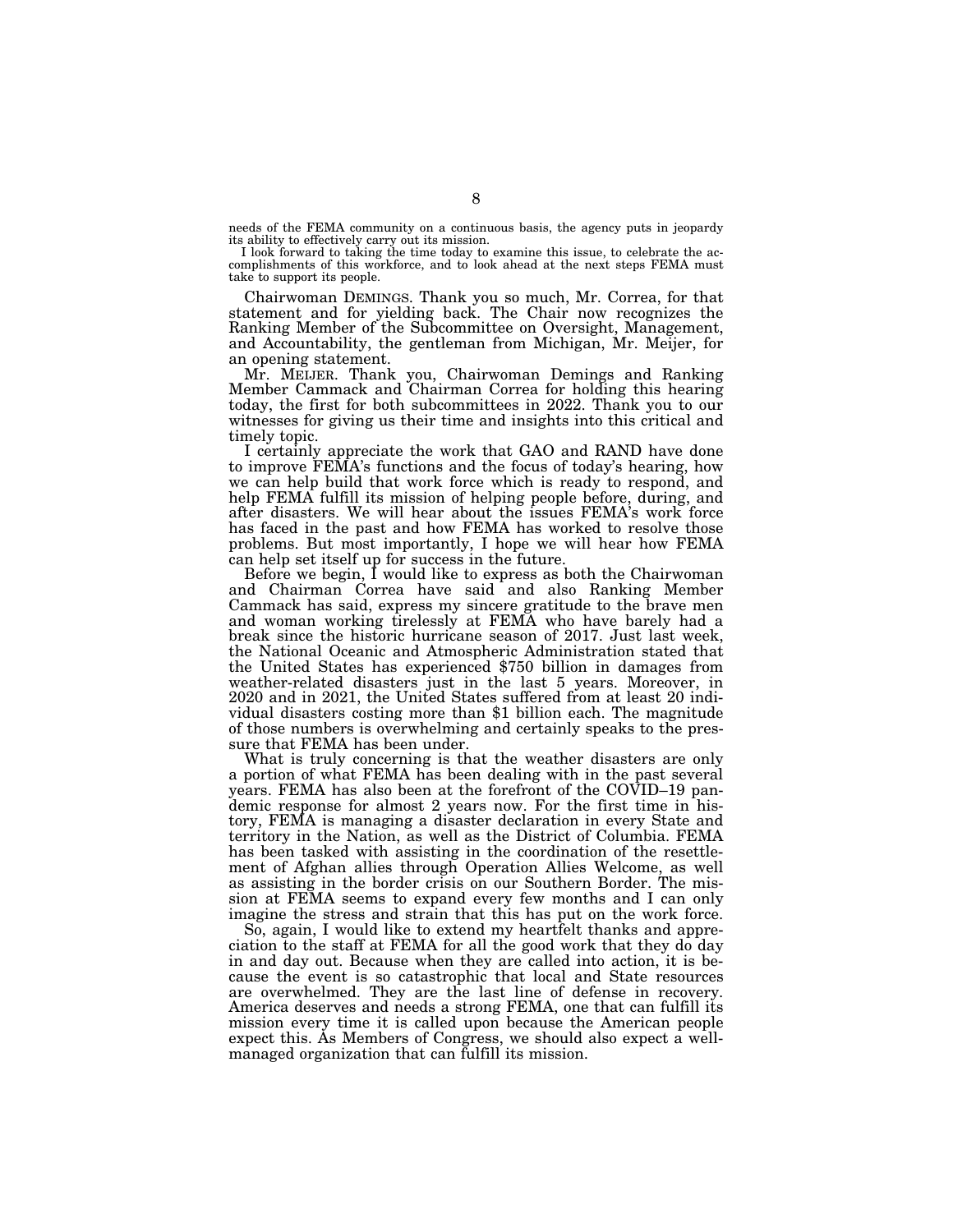Several studies have made recommendations over the years on how FEMA should recruit, train, and manage this work force. I know we will hear about some of those today, as well as from Mr. Fugate, a former FEMA administrator who has first-hand knowledge about managing the FEMA work force. Some recent GAO recommendations have been made to address these work force challenges, including that the FEMA administrator should develop a plan to address identified challenges, develop mechanisms, including collecting relevant data, and create a staff development program for FEMA's work force. FEMA has agreed to implement—are working to implement these recommendations and concurs with the conclusion. I hope that at a future date, we will be able to hear directly from FEMA on this matter. I also look forward to RAND's input on the survey they did with FEMA to estimate the prevalence of workplace harassment and discrimination in order to strengthen the core of the employment base.

I am encouraged by FEMA's willingness to be open-minded and listen to outside groups about ways to reduce harassment and discrimination while also strengthening its work force both in terms of its mission and its internal culture. Because, again, FEMA plays a critical role in helping our citizens and communities prepare for and respond to disasters of all kinds. A strong work force is essential to carrying out this mission. I know we will do everything that we can to ensure that FEMA's work force is strong, equipped, and ready. I look forward to hearing from our witnesses. With that, I yield back.

#### [The statement of Ranking Member Meijer follows:]

#### STATEMENT OF RANKING MEMBER PETER MEIJER

Chairwoman Demings, Ranking Member Cammack, Chairman Correa, thank you for holding this joint hearing today, the first for both subcommittees in 2022.

And thank you to our witnesses for giving us their time and insights into this critical and timely topic—I certainly appreciate the work that GAO and RAND have done to improve FEMA's functions.

The focus of today's hearing is on how FEMA can build a work force that is ready to respond and help FEMA fulfill its mission of Helping People Before, During, and After Disasters.

We will hear about the issues FEMA's workforce has faced in the past, and how FEMA has worked to resolve those problems. Most importantly, I hope we will hear how FEMA can set itself up for success in the future.

However, before we begin, I would like to express my sincere gratitude to the men and women working tirelessly at FEMA, who have barely had a break since the historic hurricane season of 2017.

Just last week, the National Oceanic and Atmospheric Association stated that the United States has experienced \$750 billion in damages from weather-related disasters in the last 5 years alone. Moreover, both in 2020 and 2021, the United States suffered from at least 20 individual disasters that cost more than \$1 billion each.

The magnitude of those numbers is overwhelming and certainly speaks to the pressure that FEMA has been under. What is truly concerning is that weather disasters are only a portion of what FEMA has been dealing with over the last several years.

FEMA has also been at the forefront of the COVID–19 pandemic for almost 2 years. For the first time in history, FEMA is managing a disaster declaration in every State and territory in the Nation, as well as the District of Columbia. FEMA has also been tasked with assisting in the coordination of the Afghan resettlement through Operation Allies Welcome, as well as assisting in the border crisis.

The mission at FEMA seems to expand every few months, and I am sure that this stress and strain has taken its toll on the workforce.

So, again, I would like to extend my heartfelt thanks and appreciation to the staff at FEMA for all the good work they do day in and day out.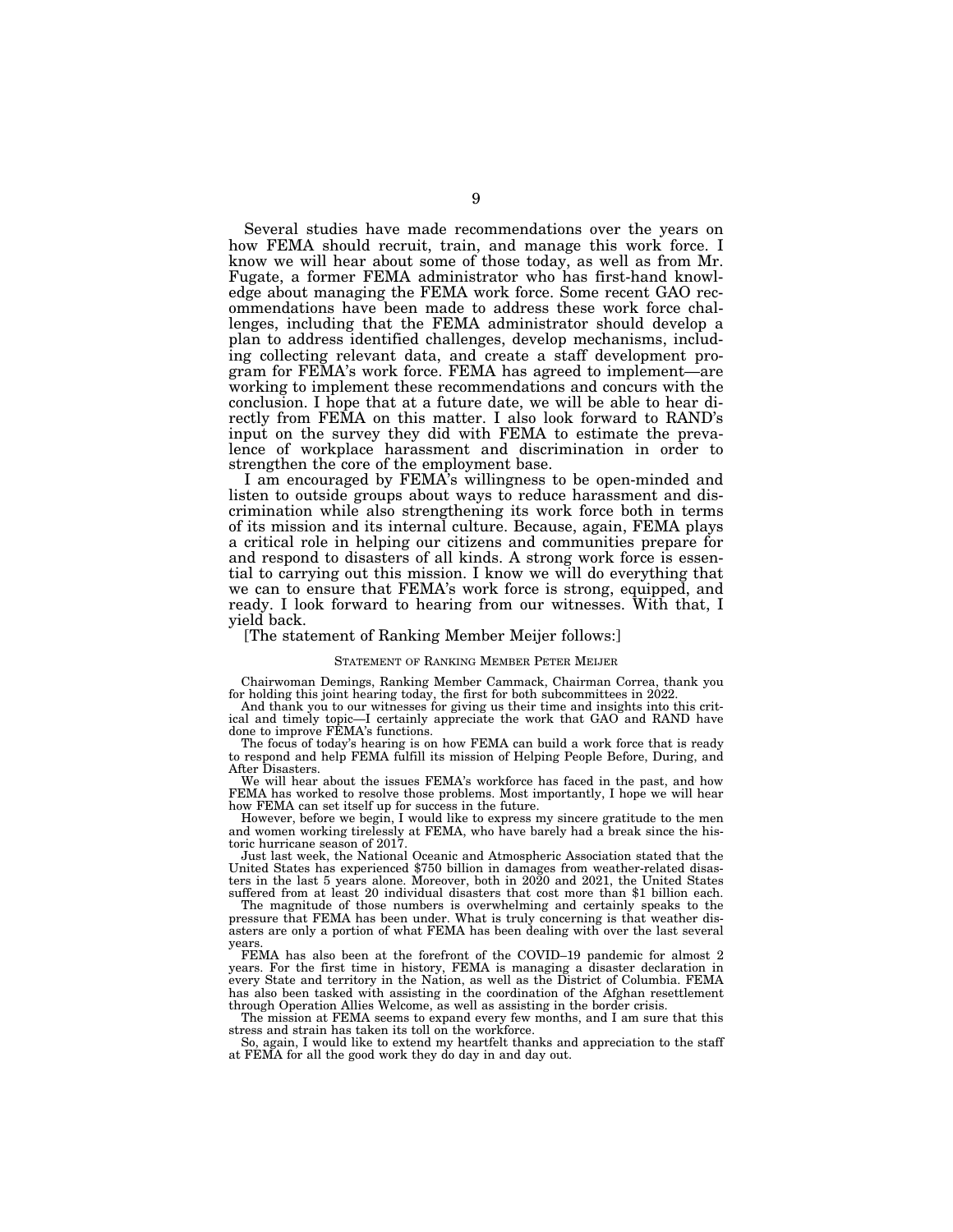FEMA is called into action when an event is so catastrophic, that local and State resources are overwhelmed. They are the last line of defense and recovery. America deserves a strong FEMA—one that can fulfill its mission every time it is called upon. Americans expect this, and as Members of Congress, we should also expect a well-managed organization that can fulfill its mission.

Several studies have made recommendations over the years about how FEMA should recruit, train, and manage its workforce. We will hear about some of those today, as well as from Mr. Fugate, a former FEMA administrator, who has first-hand knowledge about managing the FEMA workforce. Some recent GAO recommendations have been made to address work force chal-

lenges, including that the FEMA administrator should:

Develop a plan to address identified challenges that have hindered FEMA's ability to provide reliable information to field officials about staff skills and abilities;

Develop mechanisms, including collecting relevant data, to assess how effectively FEMA's disaster workforce was deployed to meet mission needs in the field; and

Create a staff development program for FEMA's disaster workforce that ad-dresses training access, delivery of on-the-job training, and other development methods.

FEMA has agreed with these recommendations and is working to implement them.

I hope that at a future date we will be able to hear directly from FEMA on this matter.

We will also hear from RAND about a survey they did on behalf of FEMA designed to estimate the prevalence of workplace harassment and discrimination at the agency. This survey certainly had some eye-opening results, and I appreciate the opportunity to get more details on those findings here today.

In response to this survey, FEMA developed a Culture Action Improvement Plan, and in the past several years, established an Office of Professional Responsibility and made anti-sexual harassment training mandatory across the agency.

I am encouraged by FEMA's willingness to be open-minded and listen to outside groups about ways to reduce harassment and discrimination while also strengthening its workforce—both in terms of its mission and its internal culture.

FEMA plays a critical role in helping our citizens and communities prepare for and respond to disasters of all kinds, and a strong workforce is essential to be able to do just that. I pledge to do everything I can from this seat to ensure that FEMA's workforce is strong, equipped with the tools it needs, and ready to help people before, during, and after disasters.

I look forward to hearing from our witnesses, and I yield back.

Chairwoman DEMINGS. The Chair thanks the Ranking Member for his statement. Members are reminded that the committees will operate according to the guidelines laid out by the Chairman and Ranking Member in their February 3 colloquy regarding remote procedures. Without objection, Members not on the subcommittees shall be permitted to sit and question the witnesses. Additional Member statements may be included in the record.

[The statement of Chairman Thompson follows:]

#### STATEMENT OF CHAIRMAN BENNIE G. THOMPSON

#### JANUARY 20, 2022

I would like to thank the FEMA workforce for their service to the country. In my home State of Mississippi, we have a lot of experience with disasters, unfortunately, and know the value of having a strong FEMA workforce.

FEMA has continued to help communities respond to and recover from natural disasters. Meanwhile, it has carried out critical parts of the Federal response to the COVID–19 pandemic and supported other Federal agencies in the care of unaccompanied children at the border and the resettlement of Afghan allies. FEMA has been challenged with responding to multiple large-scale disasters while simultaneously being pulled into other important missions. This workload has hindered efforts to address workforce challenges, including hiring, training, and retention.

The frequency and intensity of natural disasters due to climate change have only exacerbated these workforce challenges. In 2017, we saw the direct impact of a FEMA workforce that was understaffed, undertrained, and overwhelmed when three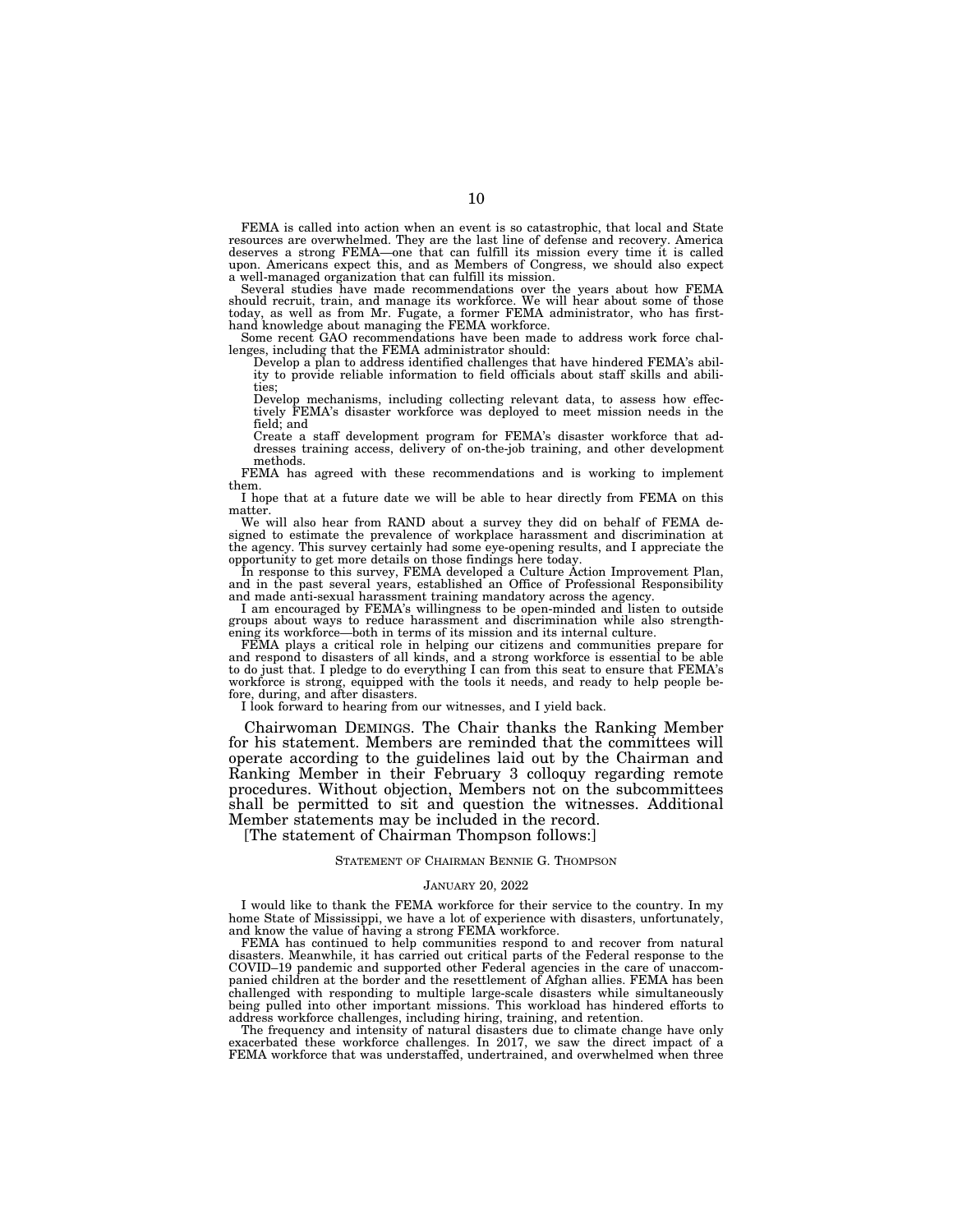major storms made landfall in the span of less than a month. We need a robust FEMA workforce that is prepared to handle our new reality, which includes extreme weather events, pandemics, and other evolving threats.

My concern about FEMA's workforce strength is not new. In 2019, then-FEMA Administrator Peter Gaynor testified before this committee that the FEMA workforce had a staffing deficit of a ''few thousand.'' However, I regularly hear from constituents that they do not receive a response from FEMA when they apply for a job. There appears to be a disconnect. The agency has also struggled with issues of harassment and discrimination within the workplace, which is undoubtedly undermines efforts to build a strong workforce.

Additionally, I continue to be concerned about the agency's lack of diversity, particularly in leadership roles. The workforce should be diverse and represent the country in order to provide, equitable, and comprehensive disaster assistance. For these reasons, I am glad the Biden administration demonstrated early on that strengthening the FEMA workforce would be a priority. The President's fiscal year 2022 budget request focuses on filling critical gaps in the agency's overall staffing, with a particular emphasis on strengthening the incident management workforce.

Moreover, FEMA's 2022–2026 Strategic Plan names building a diverse and stronger workforce within FEMA as key objectives. The plan further seeks to improve equity and increase the availability and quality of training and educational opportunities for the emergency management workforce. These are promising steps by the Biden administration, but more work needs to be done.

I look forward to hearing from our witnesses today about the challenges FEMA faces and what Congress can do to aid them in making FEMA's workforce stronger.

Chairwoman DEMINGS. I now welcome our panel of witnesses. Our first witness is former FEMA Administrator Craig Fugate. Mr. Fugate served as FEMA administrator throughout the Obama administration. During his tenure, he led FEMA through multiple record-breaking disaster years and oversaw the Federal Government's response to multiple natural disasters, including devastating tornadoes in the Midwest and Hurricanes Irene, Matthew, and Sandy, among others. Prior to his time in the Obama administration, Mr. Fugate was the director of Florida's Division of Emergency Management. During his time in Florida, he launched the largest mutual aid response to affected States in the aftermath of Hurricane Katrina. It is great to see you and thank you for joining us today.

Our second witness is Chris Currie, the director of GAO's Homeland Security and Justice team. Mr. Currie leads GAO's work on emergency management disaster response and recovery and Department of Homeland Security management in high-risk issues. Mr. Currie began his tenure with GAO in 2002. It is great to see you and welcome.

Our third and final witness is Carra Sims, a senior behavioral and social scientist at the RAND Corporation. Ms. Sims' current and past research includes investigating the effects of workplace stressors on job attitudes and performance, exploring the effects of organizational climate and culture on job attitudes and behavior, and how best to change organizational climate and culture and determining the knowledge, skills, and abilities required for success in various military and civilian jobs. Welcome, Ms. Sims, and thank you so much for joining us today.

Without objection, the witnesses' full statements will be inserted in the record. I now ask each witness to summarize their statement for 5 minutes, beginning with former Administrator Fugate.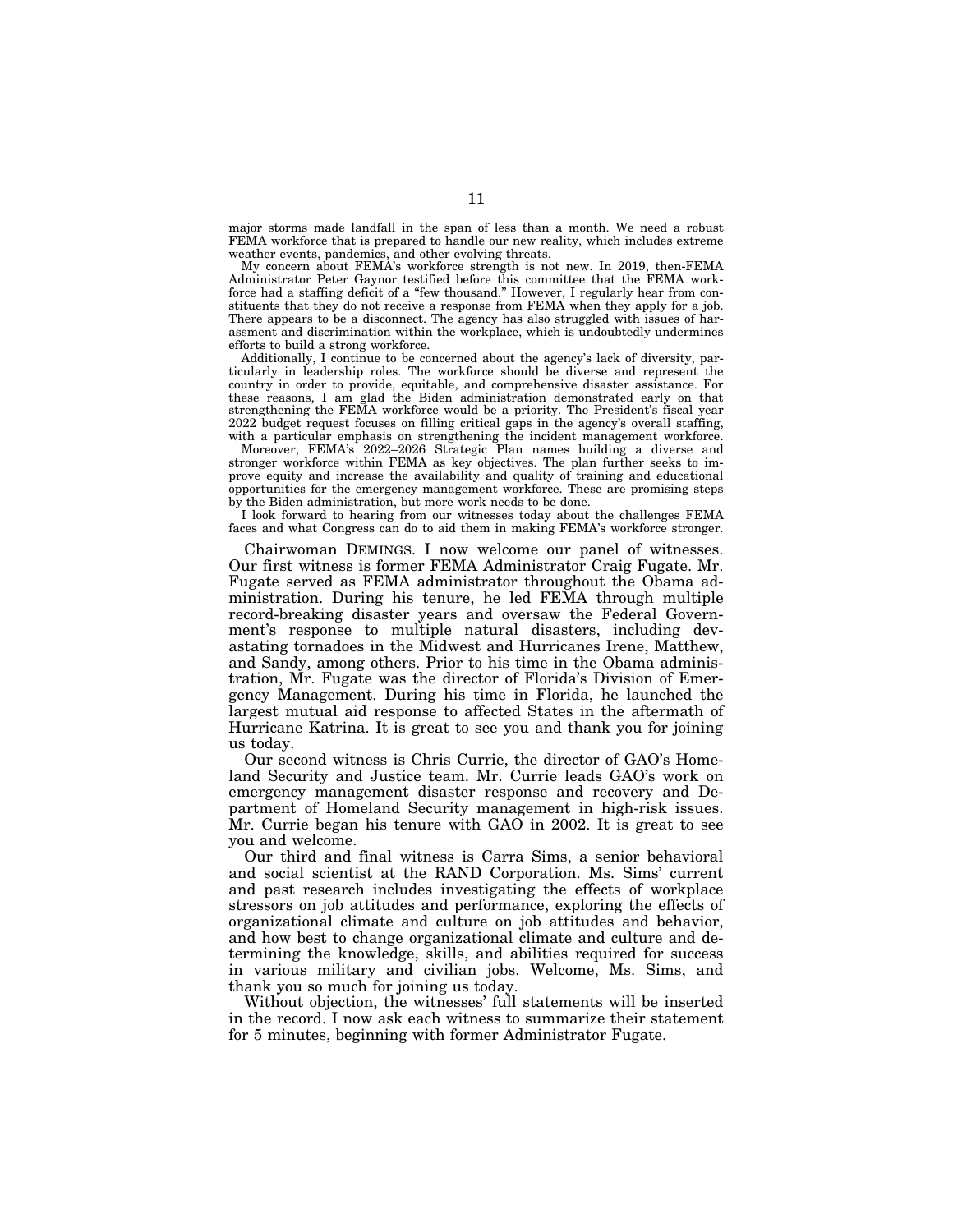## **STATEMENT OF W. CRAIG FUGATE, FORMER ADMINISTRATOR, FEDERAL EMERGENCY MANAGEMENT AGENCY**

Mr. FUGATE. Well, thank you, Chair and the Ranking Member, and the other Chair and Ranking Members. First of all, I would like to acknowledge the fact of the thanks you gave FEMA because I remember not too long ago in the distant past where FEMA wasn't held in high regard. The aftermath of Hurricane Katrina was a stain for the agency. As much as we are talking about the challenges FEMA is facing, I also would like to acknowledge how far FEMA has come from that response and the improvements they have made. A lot of it with the support of Congress.

You asked an important question. What can Congress do to help FEMA develop and professionalize and continue to grow the work force? I want to address a couple of key issues because I think it is easy to state the problems. Quite honestly, a lot of what is being discussed is process. It will not change the outcome. You can do all the studies, gather all the data, do all the reviews, and it still won't change the fundamental process that FEMA depends upon a work force that is not what many people think it is. We use the term reserves. But FEMA employees that are hired as Reservists, are considered intermittent employees. They are only employed when there is a disaster. They have no benefits when they are not and they are on call.

Now, think about the current work force that we are facing in the Nation with job shortages. How do you attract qualified people, train them, have them sit waiting in case there is a disaster, then deploy them and expect to have that kind of output with no other benefits or retentions outside of their initial training. Now, again, FEMA has a lot of disasters. Some folks are called up are a routinely deployed for long periods of time. But other more specialized skills are only deployed rarely. There is also the tendency to go to the same people over and over again because they have more experience. Newer people hired don't get the training, don't have the experience, and don't always get called up.

So, the first thing I would ask Congress to look at is how do you maintain a work force? This is the majority of the folks that deploy in disasters are the Reservists that do the bulk of the work in recovery. How do you maintain on-call qualified trained staff that are only engaged when you deploy them to a disaster and have no other benefits? Even in the military, and again, we use the term Reservists, these are not the same type of benefits the Reservists have in the U.S. military where they are covered under the Uniformed Services Employment and Reemployment Act, where if people have jobs and get called up for military duty, those jobs are protected. That doesn't even apply to FEMA Reservists. Reservists have a known deployment of every month they have drill. They get reimbursed for that. They have 2 weeks' annual training. Again, subject to any call-ups for the Federal mission, protection for deployment. FEMA Reservists get none of that.

So, I think the first thing we want to look at is can we give FEMA more tools in recruiting and retaining qualified Reservists that many of which only are going to deploy in certain times of disasters and certain skill sets and address, how do you incentivize people who would be available? Also, understand that some of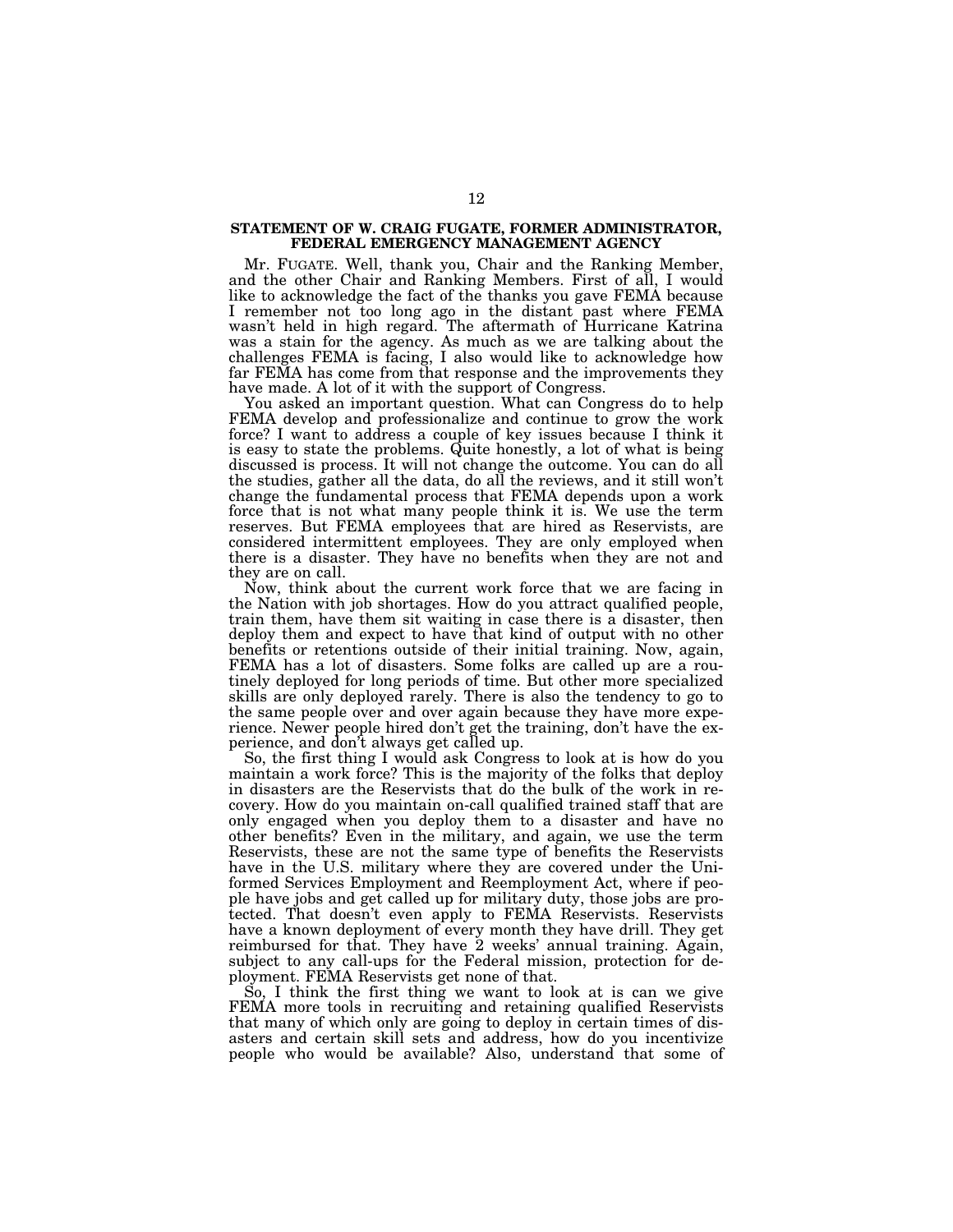these folks work full-time. They can't wait for a disaster. But they may have skills that are required by FEMA as their way to provide tools there.

So, again, I would look at Reservists. Think about this. These are literally up to thousands to tens of thousands of people that we are deploying across this Nation. They are on-call. They are totally subject to FEMA's needs. They are not incentivized when they are not deployed. They really don't get any benefits outside of when they are deployed. That model doesn't scale up to the frequency of disasters, nor does it work very good when the economy is strong because of the shortfall points.

The second thing I would look at is the work that they are doing. Much has been made—and I think you will hear this across the board, is a concern that will be FEMA be able to respond to the next disaster? I can tell you the answer. The answer is yes, they will respond. That has not been the issue. The issue has been having to take people off of previous disasters where recovery work can take years, if not a decade, and move them to the new disaster. Stopping or slowing down the recovery from the previous disasters. I ask this question and I have had conversations with my counterparts at GAO and others, is our reimbursement process and rebuilding process takes literally, in New Orleans, we are still doing recovery from Katrina. I was still doing recovery when I left FEMA at Katrina. Why does it take us a decade when insurance companies are in and out in less than a year? I think we need to go back and say, instead of working always on the work force, we need to work on the process of how do we speed up the process of reimbursing communities? This may not be a shock to you, but too often decisions on how to process disasters are made based upon what I hear in a lot of hearings we start out with to avoid fraud, waste, and abuse, becoming the overriding decision maker that nobody wants to take a risk of an adverse finding in a IG report or a GAO report. So, we have such a high requirement that we have built processes to minimize that at the expense of helping communities recover quickly and requiring a work force that is extremely large.

Think about it. I will almost guarantee the tornado outbreaks we saw earlier around Christmas in Kentucky and the other regions the insurance companies will be done within a year. FEMA will be there for the next 5 years. Why? If we don't fix the process, you are always going to need a lot more people to administer this. So, two ways to check this is give them better benefits to recruit them and look at how do we reduce the process so it takes fewer people to be successful in helping communities recover faster. Get the money there in the first year of recovery, not 5 years later while we are still trying to make sure the answer is perfect. Thank you Madam Chair and Ranking Member.

[The prepared statement of Mr. Fugate follows:]

#### PREPARED STATEMENT OF W. CRAIG FUGATE

#### THURSDAY, JANUARY 20, 2022

Chair Val Demings, Ranking Member Kat Cammack, and Members of the committee, thank you for inviting me to testify today about FEMA, Building a Workforce Prepared and Ready to Respond.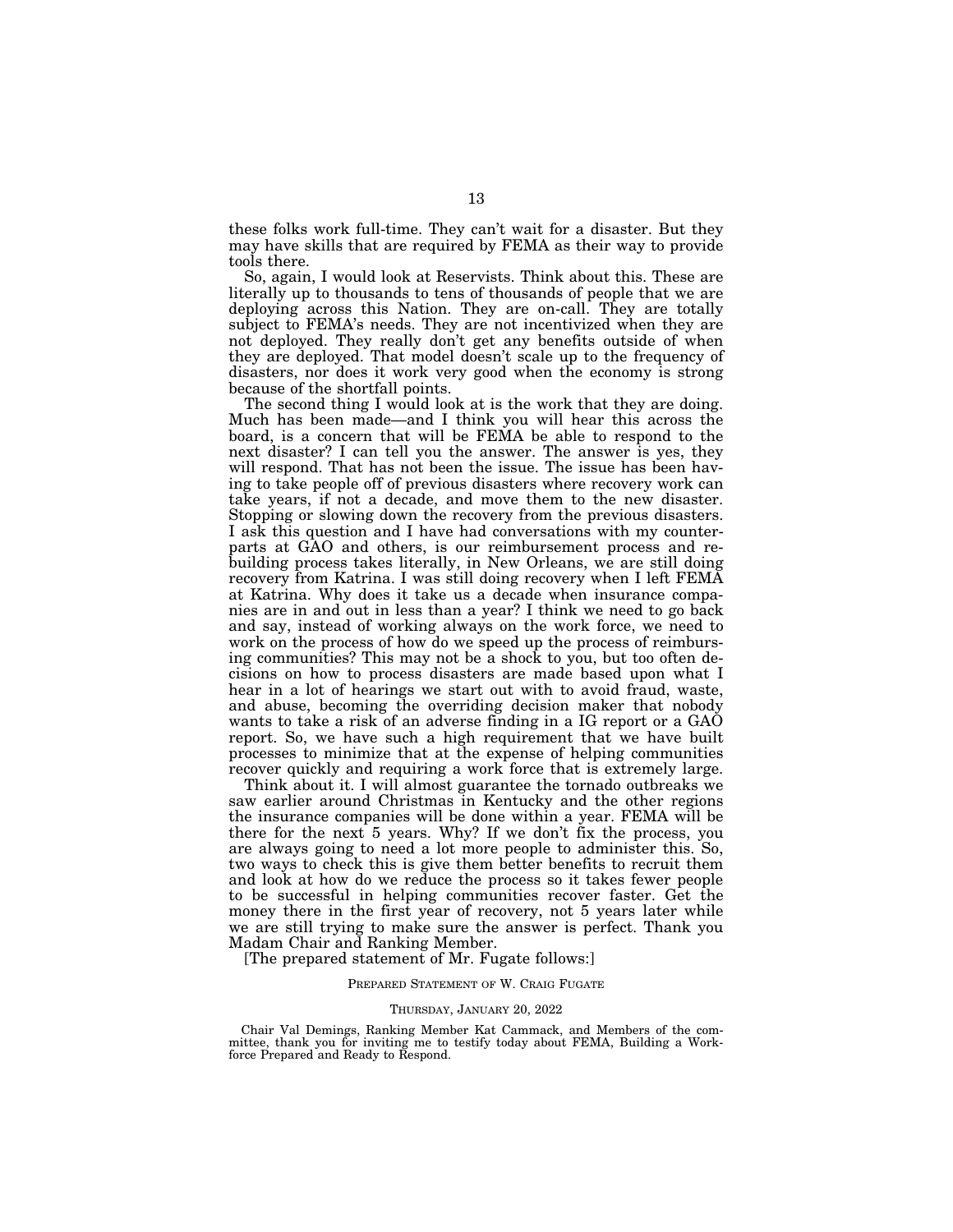First, I want to celebrate the fact that FEMA's workforce has continued to respond to COVID–19, as well as hurricanes, floods, fires, and severe weather outbreaks, while administering its authorized and appropriated funded programs from Congress. Much has been done through remote work which has allowed FEMA to continue its mission during this pandemic.

While others will talk about the challenges that FEMA faces in building and maintaining its workforce, I want to focus on possible solutions.

FEMA is authorized major three classifications of workforce:

FEMA Permanent Full Time (PFT) employees are hired through a competitive process that includes an application and interview. They may gain competitive status after 1 year of continuous service and full career tenure after 3 years of continuous service.

Cadre of On-Call Response/Recovery Employees (CORE)—are hired to work for a specific, limited period, between 2 to 4 years. These positions may be renewed if there is on-going disaster work and funding is available. CORE employees are generally eligible for the same benefits as PFT employees, but do not gain competitive status nor career tenure during their term.

Reservists (On-Call)—FEMA consistently seeks talented and hard-working people who are eager to assist disaster survivors and first responders on an on-call basis as Reservist employees. They are the main FEMA workforce during an emergency or disaster.

While there are other classifications such as FEMA Corps, Internships, most of the workforce resides in the above three classifications.

Additionally, to augment the disaster workforce, the Department of Homeland Security maintains a Surge Capacity Force (SCF) and FEMA continues to recruit, roster, orient, and deploy SCF members as necessary.

#### RECOMMENDATIONS

*Better Utilization of the Permanent Full Time (PFT) Workforce in Disaster Response* 

- All PFT Workforce members should be trained in an emergency role in addition to their full-time role.
- PFT members should be allowed to deploy to disasters as part of a rotational system to ensure daily operational needs of FEMA are met.
- FEMA should continue to utilize the PFT as a surge workforce during major event.

#### *Background*

Many of the PTF workforce join FEMA to help in disasters but are rarely deployed. Most disasters are managed by the CORE and Reservists workforce. But during major events like Hurricane Katrina, Super Storm Sandy, the hurricanes of 2017, and most recently the Federal response to COVID–19, it was required that the PFT workforce deploy to support emergency operations. Ensuring the PFT workforce is prepared and trained to emergency operations is key to provide a rapid surge workforce. There are three main activities that the PFT workforce are expected to perform during these major events.

1. Deployed to the disaster to support emergency operations

2. Staff the National Response Coordination Center (RCC) or Regional RCCs

3. Backfill for deployed staff to continue continuing of operations for time-sensitive functions.

My experience during Super Storm Sandy was that many of the those deployed for the first time came back with new appreciation for how their jobs supported the FEMA mission.

When I became FEMA administrator in 2009, not every FEMA permanent fulltime employee had emergency duties in their position descriptions even as this requirement was in the job postings. When I inquired about this, I was informed that not all employees were expected to be deployable in a disaster. We made a change that all new hires would complete a signing statement acknowledging that they would be expected to have an emergency function in addition to their full-time job. The current statement on U.S.A. Jobs is as follows:

''EMERGENCY ASSIGNMENT: Every FEMA employee has regular and recurring emergency management responsibilities, though not every position requires routine deployment to disaster sites. All positions are subject to recall around the clock for emergency management operations, which may require irregular work hours, work at locations other than the official duty station, and may include duties other than those specified in the employee's official position description. Travel requirements in support of emergency operations may be extensive in nature (weeks to months),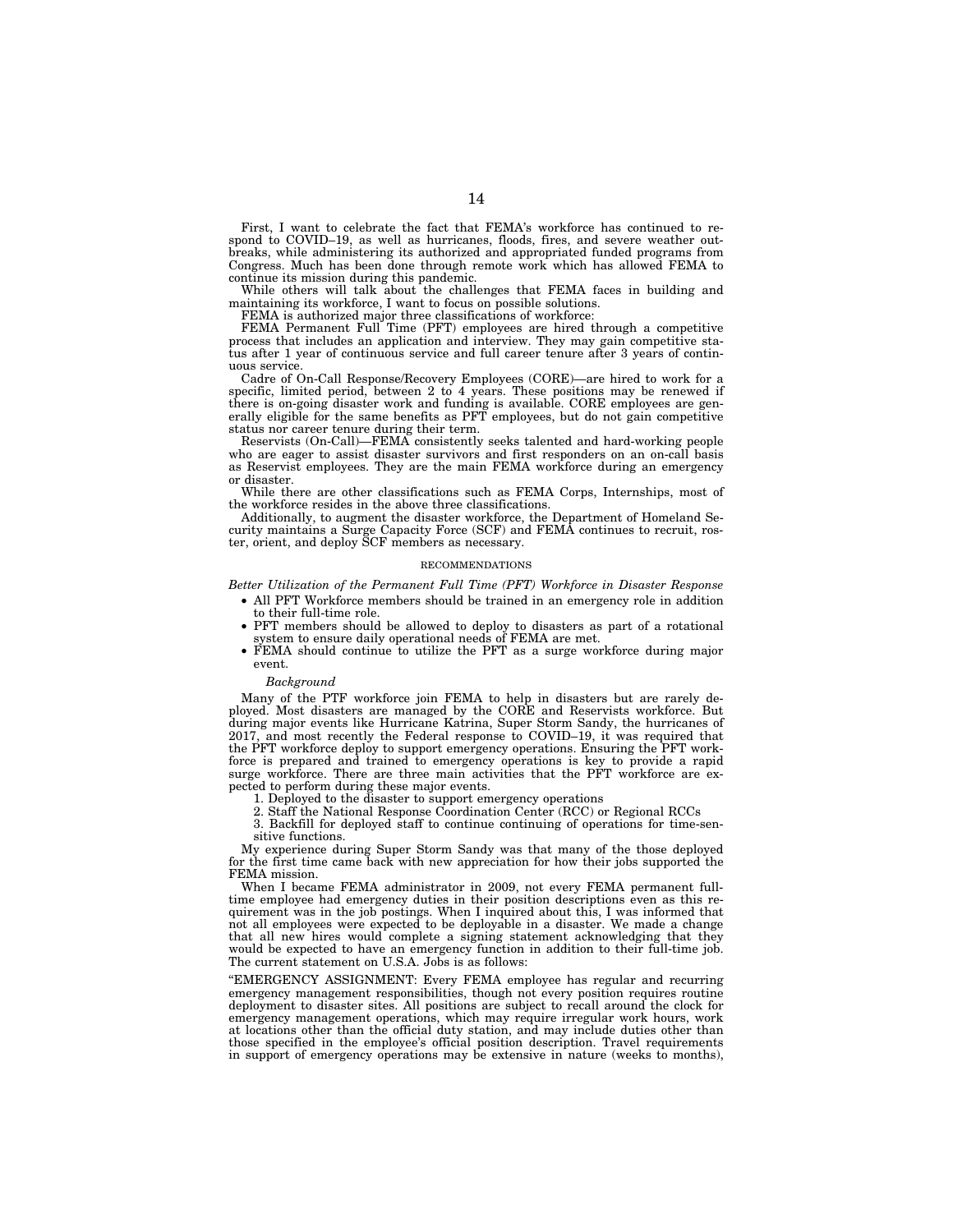with little advance notice, and may require employees to relocate to emergency sites with physically austere and operationally challenging conditions.

The Disaster Staffing Support Program (DSSP) is comprised of FEMA HQ FTE staff who do not typically deploy.

This internal, surge workforce is made up of PFTs and COREs across the FEMA HQ who currently hold Ancillary Support, Unassigned, or Mission Essential designations.

#### *Improve Benefits and Retention of the Reservist Workforce*

1. Provide all Reservist with a minimum of 2 days a month and 2 weeks a year of paid training if not deployed in that fiscal year for at least 30 days.

2. Consider adding the FEMA Reservist workforce to the Uniformed Services Employment and Re-Employment Rights Act or provide similar protections under the Stafford Act.

3. Continue to improve the implementation of Disaster Reform and Recovery Act (DRRA) where CORE and Reservists can compete for PFT positions at FEMA under Merit Promotion after 3 or more years of continuous work.

#### *Background*

Reservist at FEMA are not the equivalent of the military Reservist who are covered under the Uniformed Services Employment and Re-Employment Rights Act. Rather FEMA Reservist are considered on-call who work intermittently with little benefits when not deployed. They have no protections if they have full-time employment when called up.

Hiring and maintaining FEMA Reservists is a continuous process. As the work is on-call, and intermittent, attracting talent in tight job markets is a challenge. Without incentives to recruit and maintain Reservists, this workforce will continue to be a staffing challenge for current and future disasters.

#### *Hiring Under the Disaster Reform and Recovery Act (DRRA)*

Before the Disaster Reform and Recovery Act, Stafford Act employees could only apply for Permanent Full-Time (PFT) positions open to the general public. Now, Stafford Act employees can compete for PFT positions at FEMA under Merit Promotion after 3 or more years of continuous work.

#### *Reduce the Workforce Requirements to Administer Disaster Assistance Under the Stafford Act*

1. Speed disaster recovery by using estimated cost rather than actual cost. Adapt Insurance Industry best practices to ensure fair payouts for eligible work in a declared disaster in months, not years.

2. Continue the Dispute Resolution Process (Arbitration) for all current and future disasters where agreement cannot be reached in recommendation 1.

3. Do not allow a mentality of zero fraud, waste, or abuse to drive process. Review how much it cost to administer \$1 in public assistance to see how this has driven up the cost, staffing requirements, and time it takes.

#### *Background*

Current staffing plans are based on the current implementation of disaster assistance under those programs available under Stafford Act Disaster Declarations.

FEMA was given new tools in the Sandy Recovery Improvement Act of 2013 to include using estimates for public assistance projects rather than actual cost.

Continue support the FEMA Administrator's plans to address workplace harassment and discrimination.

#### *Background*

In the Spring of 2019, FEMA hired a third-party organization, RAND, to conduct an employee survey on workplace harassment and discrimination in response to an internal investigation that found disturbing evidence of misconduct within FEMA's senior leadership ranks. The survey focused on the time frame of Spring 2018 through Spring 2019 and ultimately found numerous FEMA employees reported experiencing civil rights violations on the basis of sex, race, or ethnicity.

Female employees reported experiencing a less positive experience in the workplace than their male counterparts.

The report also identified that:

- Employees felt a gap in trust with agency senior leaders.
- Employees felt barriers to reporting civil rights violations existed.
- Employees who did report violations or misconduct felt they experienced retaliation.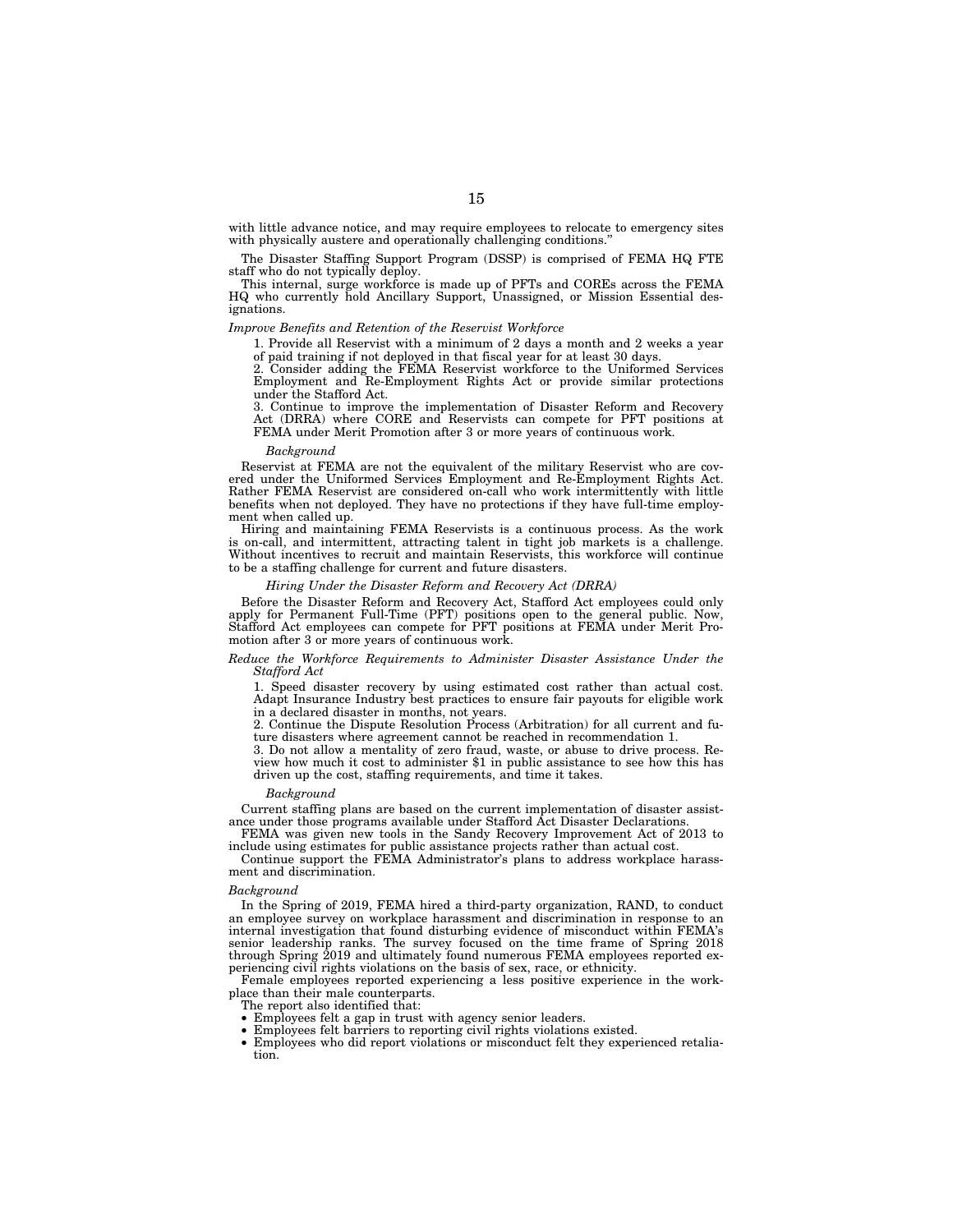- There is a lack of understanding of what constitutes sexual misconduct and appropriate behaviors.
- Employees expressed feelings of isolation and heightened levels of vulnerability.
- There is a perception that perpetrators are not held accountable.
- Employees found there is inconsistency in conduct expectations. FEMA provided this below information as they continue to improve the agency's work climate and engagements to help implement those changes.
	- Conducted Listening Sessions for FEMA Staff to share concerns on RAND report findings and next steps.
	- Developed central ''landing page'' on the FEMA intranet to serve as a one-stop shop for employee resources regarding culture improvement.
	- Developed and implemented Standards of Conduct for all employees.
	- Addressed Agency culture during new employee on-boarding regarding FEMA's core values and our commitment to a workplace free of harassment and discrimination. In addition, the agency is updating the exit interview process to better identify issues raised by employees moving on to different opportunities.
	- Required anti-harassment training for all employees.
	- Reporting disciplinary actions in the FEMA Weekly for agency-wide situational awareness.

*Field Operations Training*.—FEMA is partnering with RAINN (Rape Abuse Incest National Network), the largest anti-sexual assault organization in the country.

- Since early 2020, RAINN initiative trainings have occurred at 14 Joint Field Offices (JFOs) with a total of 2,000 participants and will include additional JFOs going forward.
- FEMA's goals, through the RAINN trainings are to:
	- Raise awareness of sexual misconduct within selected JFOs.
	- Provide JFO staff with tools to better prevent and respond to sexual misconduct.
	- Align community members within selected JFOs on next steps toward safer environments.
	- Create a culture of accountability and preparedness when it comes to sexual misconduct.
	- Execute a proactive approach to addressing sexual misconduct.
- Implement sustainable change across the organization. • Through March 2022, future trainings will occur at 6 additional JFOs and all trainings will be held virtually in fiscal year 2021, with tentative options to deliver trainings in-person in fiscal year 2022 pending COVID–19 restrictions.

Chairwoman DEMINGS. Mr. Fugate, I am sorry. I am so sorry to have to interrupt you, but your time has expired. We have gone a little bit well over. I would ask that during one of the questions, if there is additional information that you would please present it at that time because you have such a great perspective.

I do also need to remind Members that votes have been called. I know that Members have been leaving. We are going to continue through. So, if you have not voted yet, please go ahead and vote and we are going to continue with the hearing. Thank you so much for your indulgence. I now recognize Mr. Currie to summarize his statement for 5 minutes. Mr. Currie.

## **STATEMENT OF CHRISTOPHER P. CURRIE, DIRECTOR, HOME-LAND SECURITY AND JUSTICE TEAM, U.S. GOVERNMENT AC-COUNTABILITY OFFICE**

Mr. CURRIE. Thank you very much, Chairwoman Demings and Chairman Correa and Ranking Members Cammack and Meijer. I appreciate the opportunity to discuss our work on FEMA's work force over the years. I would also like to say that I have a deep respect for the men and women at FEMA. I have worked with them for many years. They work long hours, thankless jobs. They are away from home long periods of time. Also, many of them are also veterans and have joined FEMA to continue their service to the country.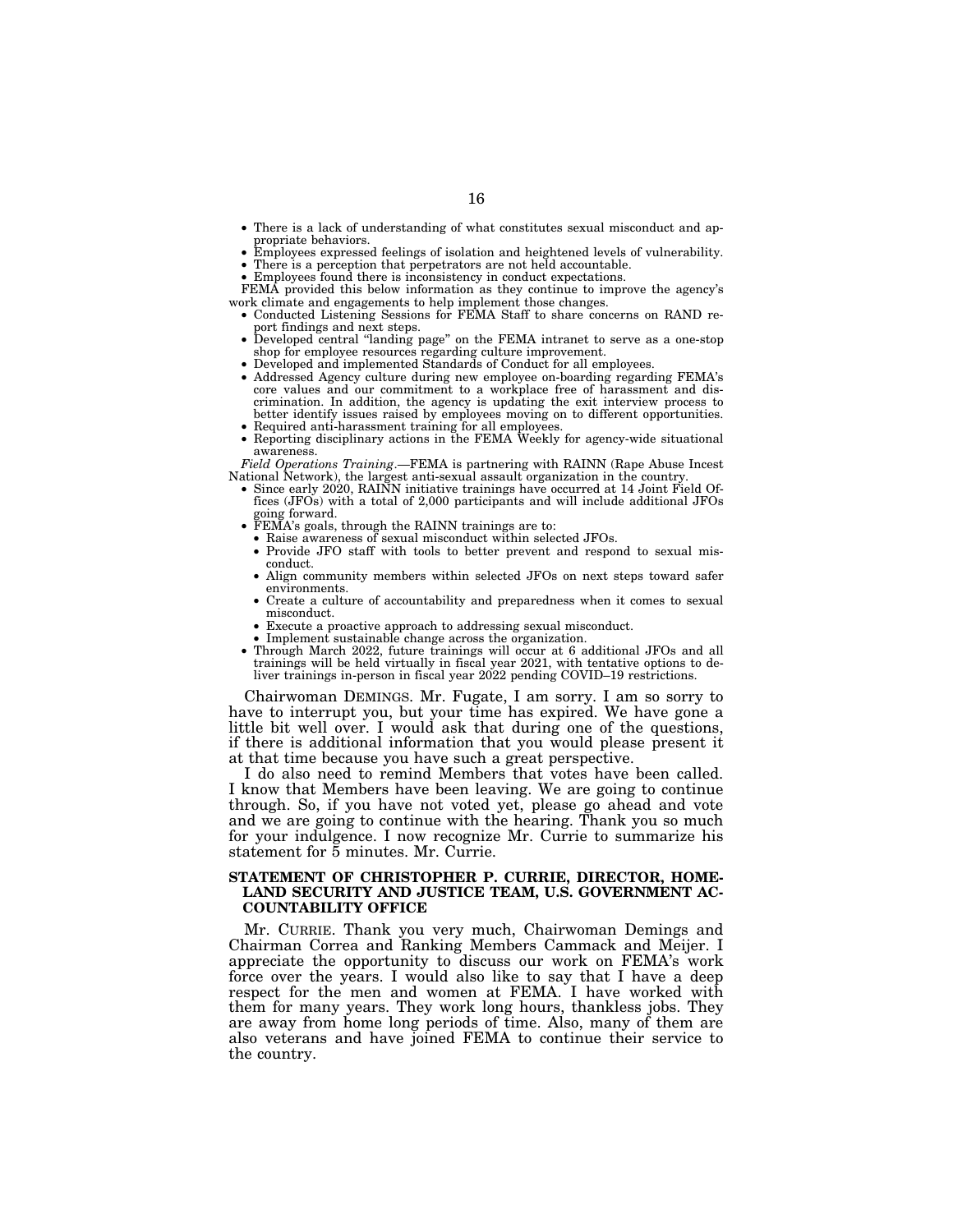So, the findings of our work have nothing to do with the dedication and hard work of FEMA, but more about how the agency manages its people and how I think that could get better. I agree with Mr. Fugate, I mean, I think it is both. I think there are certainly areas within FEMA that could be improved and better managed, but I agree, we need to look at some long-term reform efforts. I am going to talk about that in a minute.

But today there has never been more pressure on the FEMA work force and they are tired now. In recent years, disasters have not just increased, but they are often sequential. There is no down time. There is no disaster season anymore. It is all year long. This requires FEMA's work force to deploy from one place to another after another. Then add to that that because of FEMA's capabilities, they have had to help with the pandemic response. Not just help but lead the response. Assist CBP at the border and help resettle Afghan refugees. So, you know, FEMA is asked to do these things because they have the resources, they have the authorities and the logistical abilities that many other Federal agencies don't have. However, they have taken on all these responsibilities with a work force structure and staffing process that hasn't transformed to keep up with this pace of what they are expected to do today.

The existing work force models were designed to scale up during a past time long ago when disasters and large disasters were rare. I will talk a little bit about our work and then I will talk about, I think, some of the things we need to do moving forward. But our work, as has been stated, has identified a number of challenges internally that I think are going to get worse if they are not addressed over time. For example, FEMA has long faced challenges in deploying staff with the right qualifications and skills to meet the disaster needs. So, this is not just us. But we talked to FEMA leaders. We talked to Federal coordinating officers, field people, people on the ground. They told us that the agency's qualifications system, which is critical deploying the right people, doesn't effectively capture staff qualifications. Often leads to unqualified or untrained people being deployed to disasters. This causes problems and I think this needs to be fixed.

We also found that FEMA struggles to train, coach, and develop its work force. Particularly, it is incident management work force, especially when deployed in the field. Field leaders told us they struggle to get the training and development necessary to be effective. For example, Reservists who make up, you know, 35 to 40 percent of FEMA's work force, they have problems accessing developmental opportunities when they are not deployed. This gets to some of the structural reforms Mr. Fugate talked about. For example, getting paid time in technology to train when they are deployed is very difficult because of the way they have to be paid through a specific disaster. So, what we recommended is that they—and this has been talked about already. They develop a more specific developmental program that addresses a lot of these challenges where we can do this outside of some of these deployments too.

The other thing I would like to mention is FEMA has hired thousands of new employees in recent years. According to the data I have seen, they have increased their total force by over 5,000 peo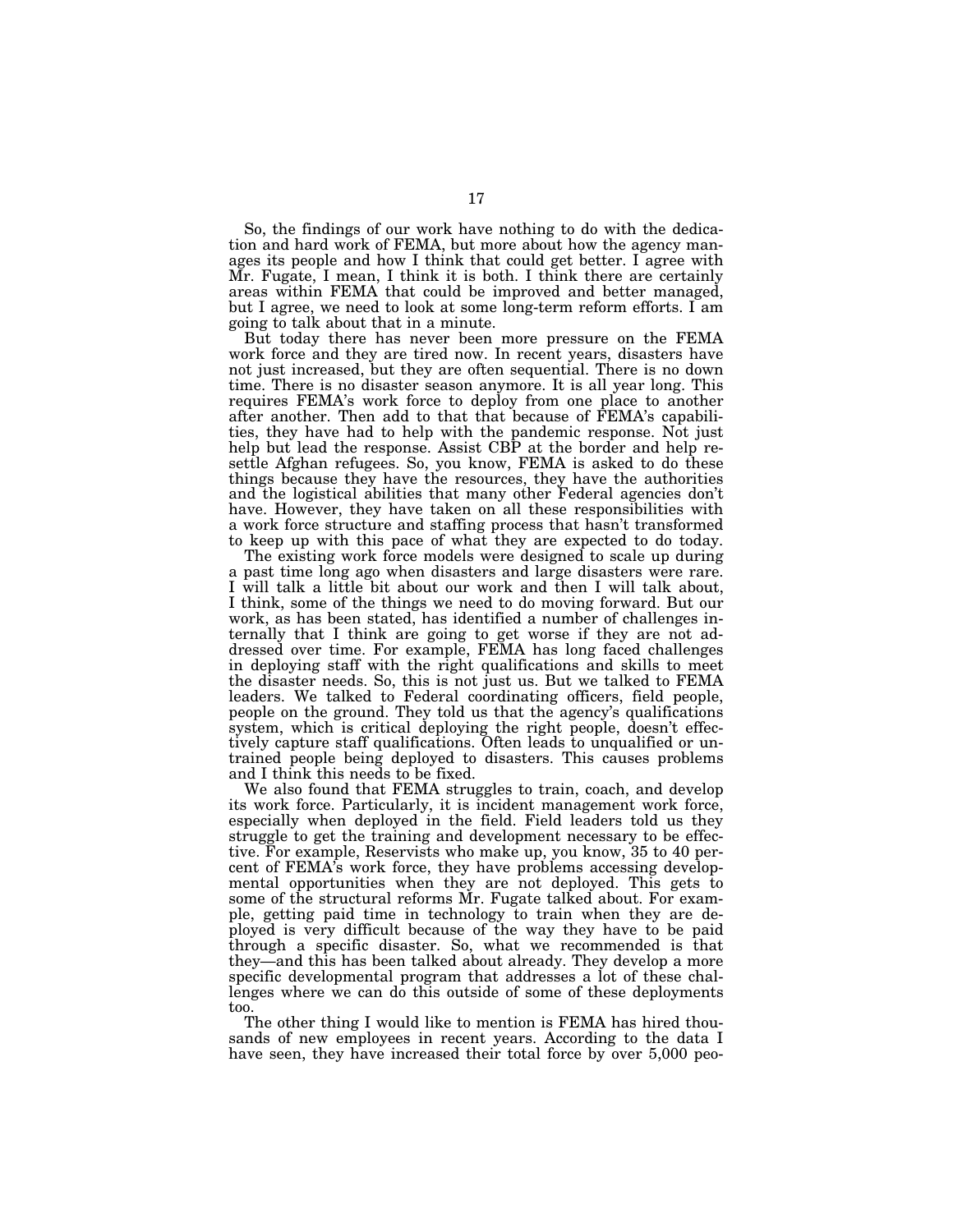ple in the last 6 years. They now have over 22,000 staff ready to respond. Additional staff are fantastic given their increased workload, but it is not the only solution to this. They are likely to make some of these training and qualifications challenges even more difficult. For example, this means that less experienced staff are likely to be staffed to a number of these disasters. So, this is going to be something that we have to continue to address.

So, I think as I mentioned, the problem is a little bit more complicated than just tweaking internal process. I think FEMA and the Congress should consider two larger areas. Some of this is going to align with what Mr. Fugate said. First, we need to consider a broader work force reform effort involving Congress and potential legislation. New authorities may be necessary to address some of these issues. For example, the restriction on training, reserve employees, and paying for training and development when they are not actually deployed to a disaster. The way that works now is the large part of the incident management work force is being trained when they are deployed to a disaster. This is great real-life experience, but it often means that training is not going to be a priority, not surprisingly.

Second, we need to look at the process, I agree, and workload we are asking FEMA staff to perform. While, you know, most folks, I think, think of FEMA staff as immediately responding to a disaster with the blue jackets on with FEMA on the back, the truth is is that much of FEMA's work force manages grants and money and recovery efforts from prior disasters. There are many disasters that stay open for 5 to 10 years or 15 years or 16 years, in the case of Hurricane Katrina. FEMA told us last year that they were managing almost 1,000 prior disasters that were still in some stage of recovery. This means, we are still cutting checks from disasters that happened 15 years ago, as Mr. Fugate mentioned about Hurricane Katrina.

So, the bottom line is that streamlining existing programs to be more efficient would also help cut down on FEMA's workload and help them focus on the things we think they need to be focused on. This completes my statement today. I look forward to discussing how we can address the challenges and to your questions.

[The prepared statement of Mr. Currie follows:]

#### PREPARED STATEMENT OF CHRISTOPHER P. CURRIE

#### THURSDAY, JANUARY 20, 2022

#### GAO HIGHLIGHTS

Highlights of GAO–22–105631, a testimony before the Subcommittees on Emergency Preparedness, Response, and Recovery and Oversight, Management, and Accountability, Committee on Homeland Security, House of Representatives.

#### *Why GAO Did This Study*

FEMA has long been tasked with the difficult job of leading the Federal response to natural disasters. The increasing frequency of disasters and the additional responsibilities of responding to the COVID–19 pandemic and other events have stretched the FEMA workforce in unprecedented ways.

This testimony discusses GAO's prior work on various FEMA workforce challenges. This statement is based on products GAO issued from July 2015 to August 2021. For those products, GAO reviewed and analyzed Federal law, Federal data, and agency documentation and interviewed Federal, State, and local officials as well as representatives of stakeholder groups impacted by disasters. GAO also conducted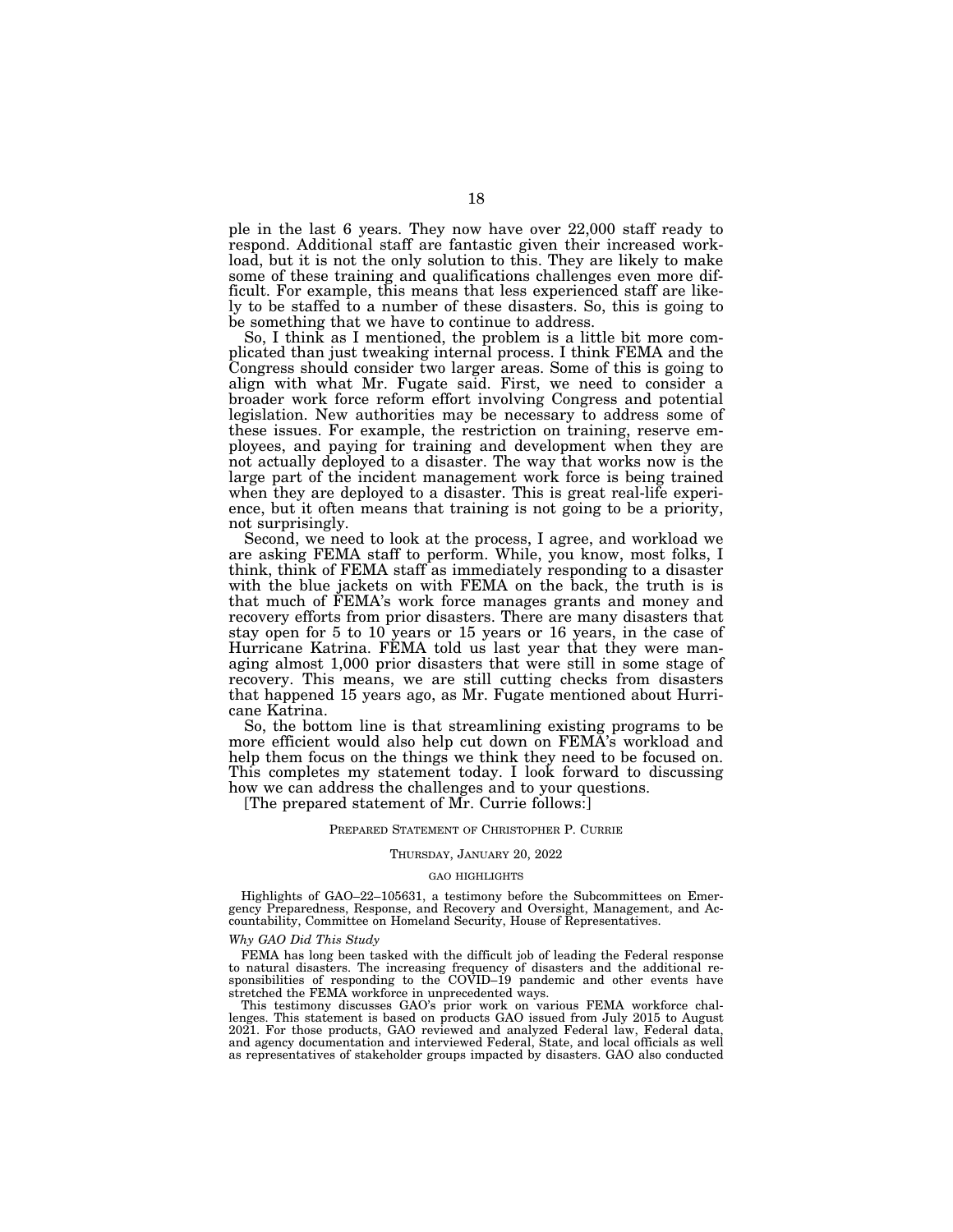some of these interviews as part of visits to locations affected by hurricanes in 2017 and 2018. Additionally, GAO conducted 17 focus groups with FEMA staff.

#### *What GAO Recommends*

GAO has made numerous recommendations in prior reports designed to address the workforce challenges discussed in this testimony. FEMA has taken steps to address these recommendations and GAO is monitoring FEMA's on-going efforts.

#### FEMA WORKFORCE.—LONG-STANDING AND NEW CHALLENGES COULD AFFECT MISSION **SUCCESS**

#### *What GAO Found*

GAO's past work has identified long-standing challenges facing the Federal Emergency Management Agency's (FEMA) workforce. In May 2020, for example, GAO reported on the following workforce challenges within FEMA:

*Staffing shortages*.—The 2017 and 2018 disaster seasons created unprecedented demand for FEMA's workforce. FEMA deployed over 10,000 personnel during the peak of each season but faced shortages in over half of its cadres—operational or programmatic groups—when disasters began. For example, 18 of 23 cadres operated with 25 percent or less of staff available to deploy when Hurricane Maria made landfall in 2017. In addition, many employees—up to 48 percent in some cases declined deployments due, according to FEMA officials, to burn-out and austere conditions in the field.

*Workforce qualifications*.—GAO found that FEMA faced challenges deploying staff with the right qualifications and skills at the right times to meet disaster needs. Qualification status in FEMA's systems was not a reliable indicator of staff's ability to perform in the field. For example, in 14 of the focus groups GAO held with FEMA staff, participants said that staff who were designated as qualified in FEMA's system did not always have the necessary skills for their position. GAO recommended that FEMA develop a plan to address challenges in providing quality information to field leaders about staff qualifications. FEMA told GAO in December 2021 that its Field Operations Directorate has created plans to inform field leadership about staff skills and abilities, among other things. GAO also recommended that FEMA develop mechanisms to assess deployment outcomes. FEMA said it is modifying its force structure targets, with input from field leadership, and has implemented continuous data collection efforts.

*Staff development*.—GAO found shortcomings in FEMA's ability to ensure staff training and development for the skills needed in the field. For example, Reservists—often comprising the greatest proportion of FEMA staff in the field during a disaster—faced barriers to staff development and inconsistently received performance evaluations. GAO recommended that FEMA create a staff development program that addresses access to training, development, and feedback. In response, FEMA has taken a number of steps, including process improvements for development opportunities and creating a plan to consistently conduct performance reviews.

GAO will continue to monitor FEMA's actions and assess the extent to which these actions address GAO's recommendations.

These workforce challenges can affect FEMA's ability to achieve its mission to help people before, during, and after disasters. For example, GAO has reported on challenges with inadequate training and low morale for Disaster Recovery Center call center employees. Improving training and employee engagement and morale may help improve services provided to disaster survivors.

With an increase in the frequency and cost of disasters, and with FEMA supporting numerous efforts outside of its normal core responsibilities, GAO is concerned that FEMA personnel may not be prepared to manage a catastrophic natural disaster or concurrent disasters.

Chairwoman Demings, Chairman Correa, Ranking Members Cammack and Meijer, and Members of the subcommittees: Thank you for the opportunity to discuss our work on the challenges facing the Federal Emergency Management Agency's (FEMA) workforce.

FEMA has long been tasked with the difficult job of leading the Federal response to natural disasters and other emergencies. It funds, manages, and coordinates response and recovery efforts with other Federal agencies; States; local, Tribal, and territorial governments; and others. The increasing frequency of disasters and the additional responsibilities of responding to the Coronavirus Disease 2019 (COVID– 19) pandemic, assisting at the Southwest Border, and resettling Afghan refugees have stretched the FEMA workforce in unprecedented ways. In recent years, we have reported on long-standing workforce management challenges within the agency. FEMA management has had to redeploy response personnel from one disaster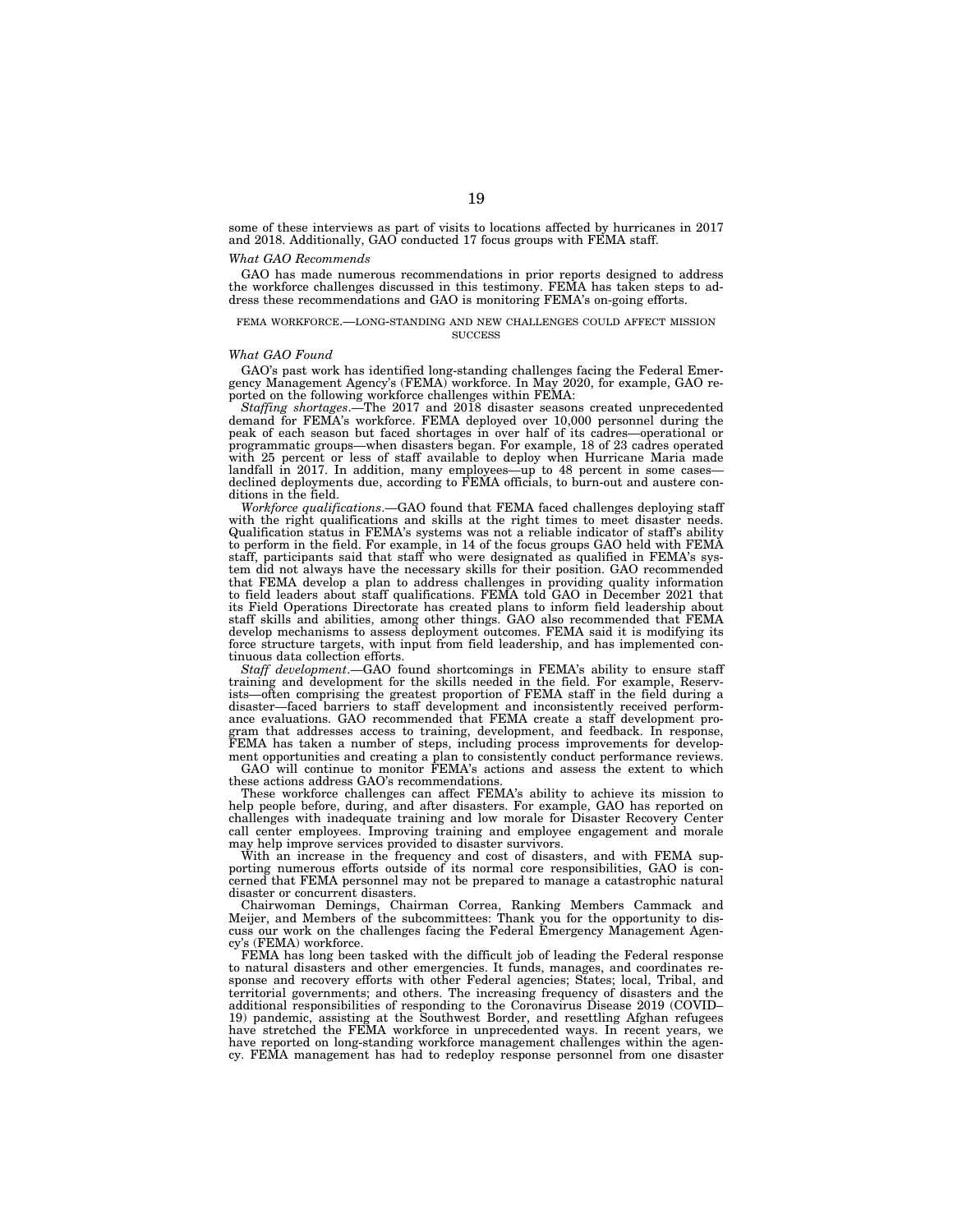to the next, and the agency has reported facing staffing shortfalls in response to some disasters. In addition, a large influx of new employees has added to the challenges of providing timely, program-specific training.

Successfully addressing these challenges is important because, as we reported in May 2020, FEMA's disaster workforce will be in high demand for the foreseeable future.1 The U.S. Global Change Research Program and the National Academies of Sciences, Engineering, and Medicine project that extreme weather events will become more frequent and intense due to climate change.2 The historic 2017 and 2018 disaster seasons pushed FEMA well beyond its routine disaster response posture. In 2017, Hurricanes Harvey, Irma, and Maria, and the severe wildfires in California, collectively affected 47 million people—nearly 15 percent of the Nation's population. In 2018, Hurricanes Florence and Matthew and another severe California wildfire season again necessitated a major Federal response. The numbers of FEMA staff deployed for each of these seasons were more than double the roughly 5,000 personnel deployed at the peak of the 2016 disaster season.

These increased demands on the FEMA workforce persist. FEMA responded to many disasters in 2020, including a record-breaking hurricane season in the Atlantic Ocean, and the most active fire year on record for the West Coast, with recordbreaking wildfires in several States.<sup>3</sup>

Concurrent with this increase in natural disasters, FEMA has been tasked with new responsibilities. In particular, FEMA has played a key role in the Federal response to the COVID–19 pandemic. According to an assessment report issued by FEMA in January 2021, the scale and duration of COVID–19 operations challenged FEMA's capabilities. Among other things, FEMA established mass vaccination sites and provided funeral assistance to families, the scope of which is unprecedented for the agency. We found that between mid-April 2021 and late-June 2021, FEMA received and processed over 222,000 applications for funeral assistance. Prior to the COVID–19 pandemic, FEMA had processed approximately 6,000 cases of funeral assistance over the past decade.

The increased frequency and cost of disasters and FEMA's support of numerous efforts outside of its normal core responsibilities present challenges to FEMA, as it must ensure that its personnel are prepared to manage a catastrophic natural disaster or concurrent disasters.

My statement today discusses our prior work on FEMA's workforce, including challenges FEMA faces and how these challenges can affect FEMA achieving its mission.

My statement today is based on products we issued from July 2015 to August 2021. To perform our prior work, we reviewed and analyzed Federal law, a non-generalizable sample of post-disaster contracts, agency guidance, and other agency documentation. We also analyzed data from FEMA, the General Services Administration, and the Office of Personnel Management. We interviewed officials from FEMA and other selected Federal agencies; and State, territory, local, and nonprofit officials impacted by disasters. We conducted some of these interviews as part of visits to locations affected by hurricanes in 2017 and 2018, where we also met with disaster survivors. Additionally, we conducted 17 focus groups with FEMA staff. More detailed information on the scope and methodology of our prior work can be found in each of the issued reports cited throughout this statement.

We conducted the work on which this statement is based in accordance with generally accepted Government auditing standards. Those standards require that we plan and perform the audit to obtain sufficient, appropriate evidence to provide a reasonable basis for our findings and conclusions based on our audit objectives. We believe that the evidence obtained provides a reasonable basis for our findings and conclusion based on our audit objectives.

<sup>1</sup>GAO, *FEMA Disaster Workforce: Actions Needed to Address Deployment and Staff Develop-*

ment Challenges, GAO–20–360 (Washington, DC: May 4, 2020).<br>– 2 GAO, Climate Change: Information on Potential Economic Effects Could Help Guide Federal<br>Efforts to Reduce Fiscal Exposure, GAO–17–720 (Washington, DC: Sept. 28 cal exposure due to climate change has been on our high-risk list since 2013, in part, because of concerns about the increasing costs of disaster response and recovery efforts. See GAO–21– 119SP; also *https://www.gao.gov/highrisk/limiting-federal-governments-fiscal-exposure-bettermanaging-climate-change-risks.* <sup>3</sup> In addition to supporting the COVID–19 response, FEMA supported California's largest fire

in history and managed the response to 10 named storms in September 2020 alone. As ruary 2021, FEMA had personnel deployed to 173 active disasters and was supporting 956 open disasters.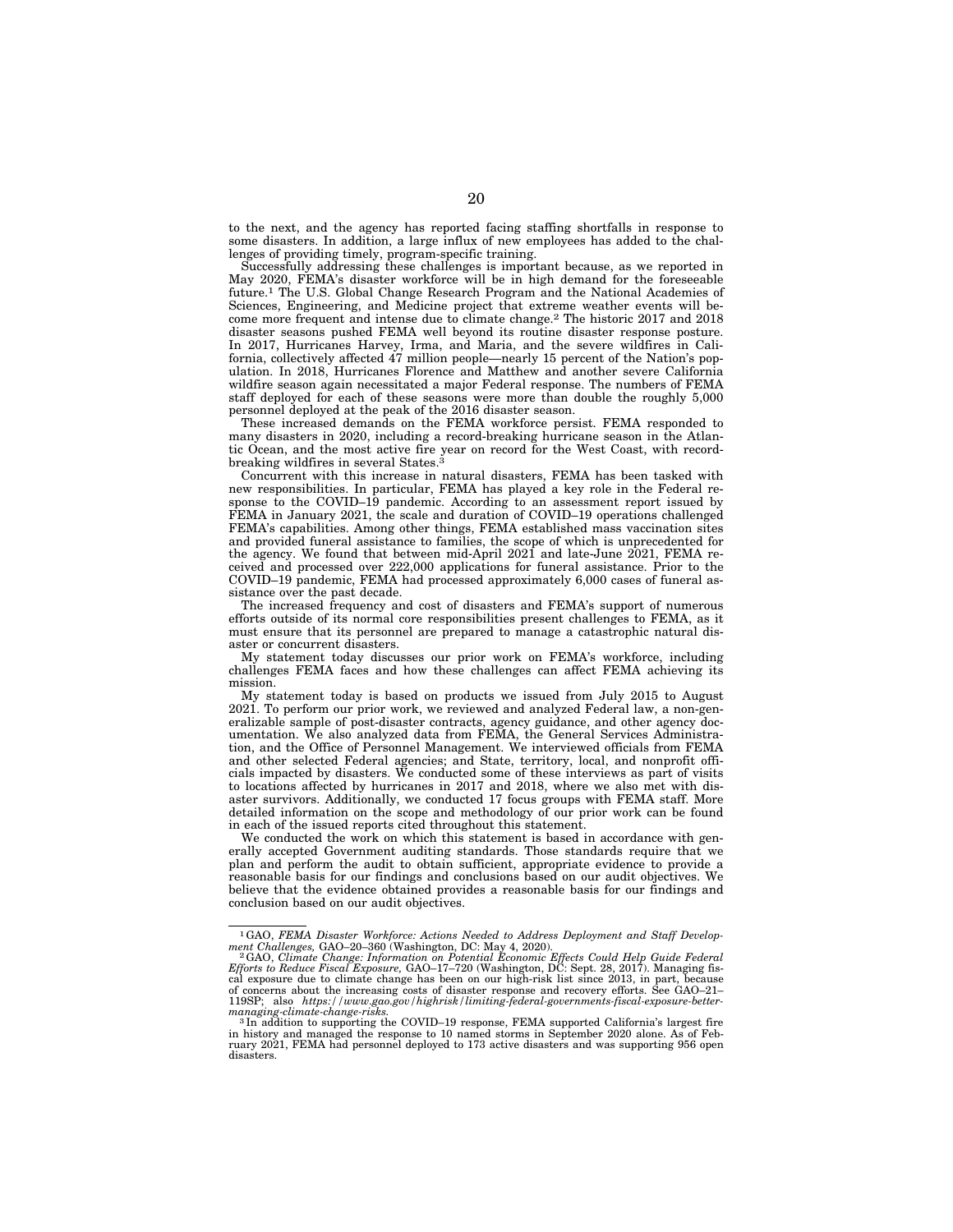WORKFORCE CHALLENGES COULD AFFECT FEMA ACHIEVING ITS MISSION

#### *FEMA's Workforce Challenges*

In May 2020, we reported that FEMA has faced challenges with: (1) Staffing shortages, (2) workforce qualifications, and (3) staff development, and we made recommendations to address aspects of these challenges.4

• *Staffing shortages*.—During the 2017 and 2018 disaster seasons, several largescale disasters created an unprecedented demand for FEMA's workforce. FEMA deployed 14,684 and 10,328 personnel, respectively, at the peak of each of these seasons and reported staffing shortages. FEMA faced shortages across over half of its cadres—groups organized by operational or programmatic functions— when disasters made landfall or began during the 2017 season, and FEMA faced similar shortages during the 2018 disaster season. For instance, according to FEMA's deployment data, 18 of 23 cadres operated with 25 percent or less of staff available to deploy when Hurricane Maria made landfall in Puerto Rico. In addition, many staff members who were available to deploy declined when requested to do so. For example, 48 percent of FEMA staff declined a deployment to Puerto Rico in 2017 after Hurricane Maria, in part due to the austere conditions and burn-out, and 40 percent declined a deployment to California wildfires in 2018.

With an increase in the frequency and cost of disasters, and with FEMA simultaneously supporting numerous efforts outside of its normal core responsibil-ities, we are concerned that FEMA personnel may not be prepared to manage a catastrophic natural disaster or concurrent disasters. We recently initiated work related to FEMA's recruitment, hiring, and retention.

work related to FEMA's recruitment, hiring, and retention. • *Workforce qualifications*.—In addition to staffing shortages, we reported that FEMA faced challenges with deploying staff with the right qualifications and skills to meet disaster needs. FEMA field officials reported the qualification status in FEMA's qualification systems was not a reliable indicator of staff's ability to perform in the field. For example, in 14 focus groups we held, participants stated they encountered staff members who were designated as qualified in FEMA's system but did not have the skills or experience to perform effectively in their positions.5 Additionally, planning managers in a joint field office we vis-ited said that staff inaccurately designated as qualified in FEMA's qualification system were sometimes only able to complete half of the tasks expected of them, which hindered the cadre's ability to support mission needs. They noted that this affected morale, added to others' workload, and could turn a 12-hour day into a 14-hour day.

We recommended that FEMA develop a plan—with time frames and milestones—to address identified challenges that have hindered FEMA's ability to provide reliable and complete information to field leaders and managers about staff knowledge, skills, and abilities. FEMA concurred with this recommendation. In December 2021, FEMA reported, among other things, developing qualification plans for cadre personnel to better inform field leaders about staff knowledge, skills, and abilities, and we are conducting additional follow-up to assess FEMA's actions. To address the complex and interrelated challenges we identified, it will be important for FEMA to take a comprehensive approach to this issue and consider cross-cutting solutions.

We also found that FEMA did not have a plan to evaluate staffing challenges. Specifically, we found that FEMA lacked mechanisms to assess deployment outcomes or the extent to which it deployed the right mix of staff at the right time to meet mission needs. FEMA collected data related to staffing levels and availability, such as comparing staff qualification rates to targets and tracking the number of staff deployed to disasters. However, these measures did not directly demonstrate deployment outcomes or how effectively FEMA deployed available staff. Without the ability to assess outcomes, FEMA officials lacked critical information to evaluate the effectiveness of its deployment strategies.

We recommended that FEMA develop mechanisms, including collecting data to determine how effectively its workforce was deployed to meet mission needs. FEMA concurred with this recommendation. FEMA officials have stated that the agency is making progress toward meeting the force structure targets it established in 2019 and has a process in place to modify the targets as needed. In December 2021, FEMA officials said FEMA is modifying its force structure

<sup>4</sup>GAO–20–360.

<sup>&</sup>lt;sup>5</sup>The number of focus groups in this section excludes the 3 focus groups we conducted with local hires. We excluded them from the counts because local hires do not consistently use the FEMA Qualification System.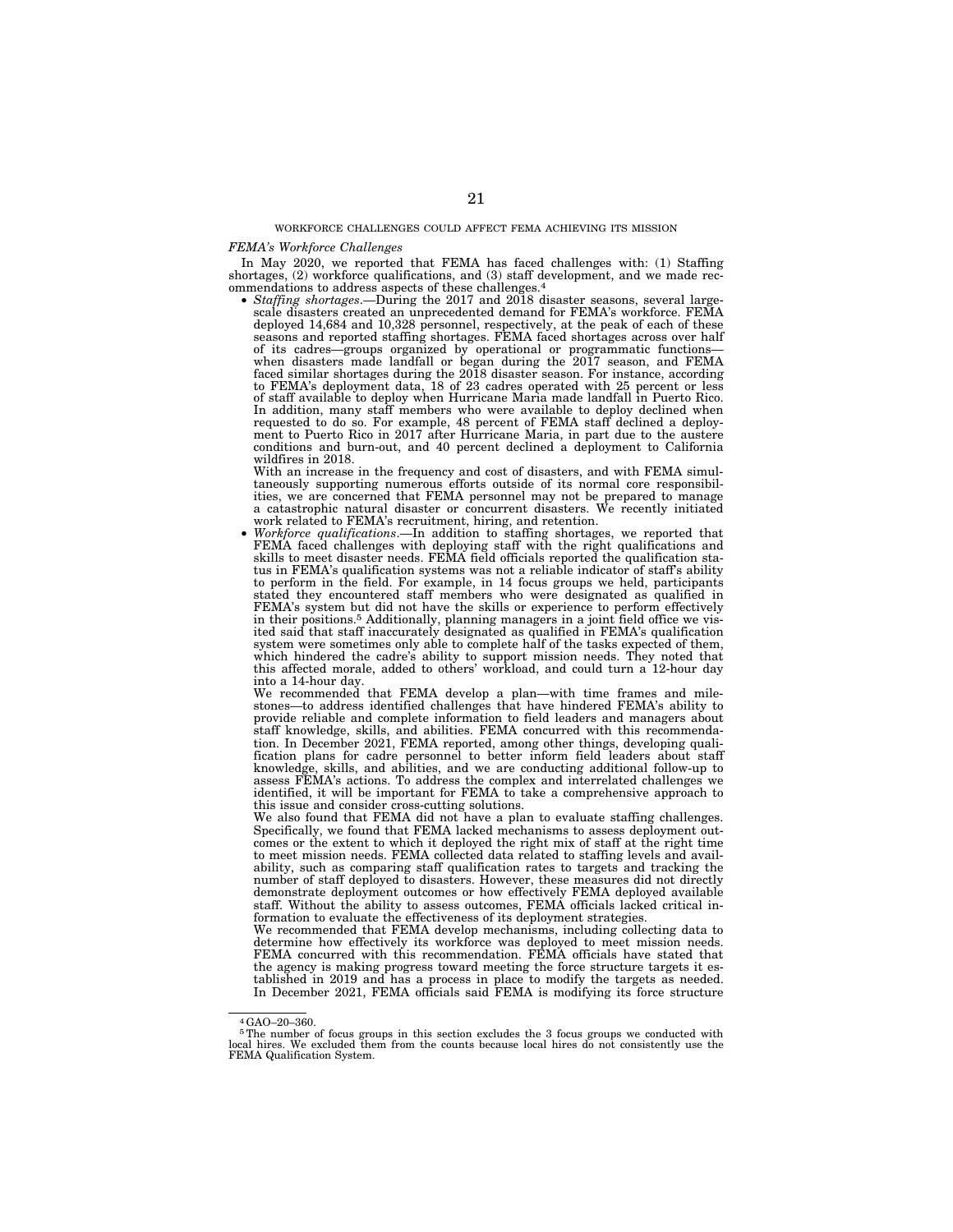targets, with input from field leadership, and has implemented continuous data collection efforts. We are continuing to assess whether these efforts address our recommendation, which focuses on FEMA systematically collecting feedback and relevant data on the extent to which its deployment processes met field needs during disasters.

We designated these 2 recommendations related to workforce qualifications as priority recommendations for the Department of Homeland Security (DHS), meaning we believe they warrant priority attention and can substantially improve or transform major Government programs or agencies.<sup>6</sup>

• *Staff development*.—Finally, we found shortcomings in FEMA's ability to ensure staff development—that consists of training courses, on-the-job learning, coaching, and mentoring—for the skills and abilities needed in the field. Staff told us they received inadequate on-the-job training or coaching, even though most participants in our focus groups said that these types of learning are the most useful. We found that at the start of their deployment during the 2017 and 2018 disaster seasons, 36 percent of FEMA's incident management workforce did not have an official assigned to coach and evaluate their task performance—the primary mechanism the agency depends on for coaching. Furthermore, when such officials were assigned, they often lacked time to coach staff. For example, officials at one of the joint field offices we visited said mission needs always come first and coaching and evaluating responsibilities are frequently not a priority. Supervisors in the field also often inconsistently completed performance evaluations for deployed staff. Additionally, Reservists—who often comprise the greatest proportion of FEMA staff in the field during a disaster and make up 35 per-cent of FEMA's workforce as of August 2021—faced barriers to accessing developmental opportunities when not deployed, including lack of paid time and technology needed to access training. Effective and consistent staff development is particularly important because FEMA has hired a large number of Reservists over the past few years. Our analysis of FEMA data showed that from June 1, 2017 to May 31, 2019, the agency hired over 3,200 Reservists, which was 40 percent of the agency's entire Reservist workforce as of June 1, 2019. need for a comprehensive staff development program that would equip all staff to meet mission needs in the field.

We recommended that FEMA create a staff development program that addresses access to training, on-the-job training, use of performance evaluations, and consistent developmental opportunities regardless of whether FEMA employees are deployed. FEMA concurred with our recommendation and has taken a number of steps to improve staff development. Steps FEMA has taken include developing processes to improve access to training and coaching and creating a plan to consistently conduct performance reviews during deployment. We are continuing to monitor FEMA's actions to assess the extent to which these actions constitute an integrated and cohesive program to develop its workforce and help ensure the best results for disaster survivors.

We have also reported on the importance of employee engagement to achieving an agency's mission.7 Based on the Federal Employee Viewpoint Survey, FEMA's measure of employee engagement recently increased.8 In 2019, FEMA's Employee Engagement score was 65.8, placing it sixth out of 15 DHS compo-nents. That number trended upwards in 2020, to 72.2 in 2020, moving it to fourth within DHS and on par with the Government-wide average of 72.4. Fur-ther, in the survey, 87.6 percent of FEMA employees said they know how their work is related to agency goals. FEMA has a critical mission to help people be-

<sup>&</sup>lt;sup>6</sup>See GAO, *Priority Open Recommendations: Department of Homeland Security, GAO-21-*  $^{7}$  In 2015, we reported that a number of studies of private-sector entities have found that in<sup>7</sup> In 2015, we reported that a number ance. This includes increased employee performance and productivity; higher customer service ratings; fewer safety incidents; and less absenteeism and turnover. Studies of the public sector, while more limited, have shown similar benefits. See GAO, *Federal Workforce: Additional Anal*<br>ysis and Sharing of Promising

Survey and uses the responses to calculate the employee engagement index. The Office of Personnel Management administers the annual Federal Employee Viewpoint sonnel Management defines employee engagement as employees' sense of purpose that is evident in their display of dedication, persistence, and effort in their work or overall attachment to their organization and its mission.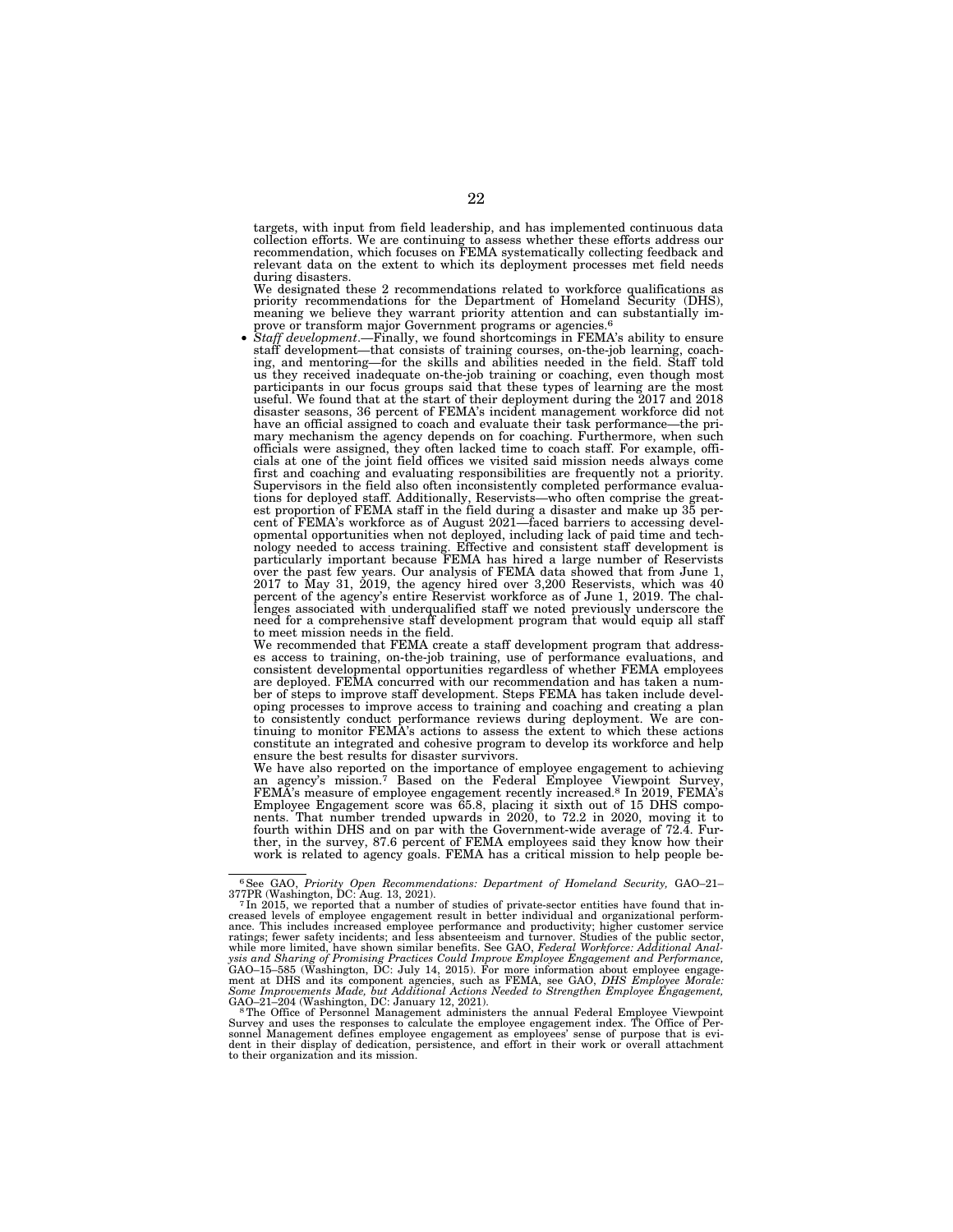fore, during, and after disasters, and each employee plays a role in achieving the agency's mission. However, the stress of challenges we mentioned today, including staffing shortages, coupled with burn-out associated with the increased frequency of disasters and an expanded scope of responsibility over time, have the potential to negatively affect FEMA employees' engagement and morale. Additionally, in recent years, there have been concerns about FEMA's workplace culture and climate, specifically regarding harassment and discrimination, which can affect workforce morale and retention.9 We have on-going work on FEMA's actions to address harassment and discrimination. We expect to report these findings in fall 2022.

#### *Examples of How Workforce Challenges Affect FEMA's Mission*

Experiences from the 2017 and 2018 disaster seasons highlight the importance of continuing to make progress on addressing the long-standing workforce management challenges. Such workforce challenges can affect FEMA's ability to carry out its mission. We have reported examples of how these workforce challenges affect FEMA's operations and those FEMA serves, including that: (1) Contracting staff shortages exacerbated challenges for recovery efforts (2) Public Assistance programs in Puerto Rico faced challenges due to high staff turnover, and (3) low morale and inadequate training at call centers decreased the quality of service delivery.

Contracting staff shortages exacerbated challenges for recovery efforts. In April 2019, we reported on the Federal Government's contracting efforts for preparedness, response, and recovery efforts related to the 2017 hurricanes and California wildfires. We found, among other things, that FEMA experienced contracting staffing shortages, which exacerbated challenges for disaster response and recovery.10

As we reported in April 2019, FEMA cited that contracting workforce shortages severely taxed its contracting processes and personnel. For example, 8 of FEMA's 10 regional offices, which cover all U.S. States and territories, had only one permanent full-time contracting official. Regional offices are responsible for managing post-disaster contracts, which are awarded after a disaster hits, even if regional procurement staff were not involved in the initial award of those contracts. Post-disaster contracts can last for years after a disaster occurs.

In that report, we noted that FEMA took some steps to address gaps in its contracting workforce. For example, officials told us they planned to hire additional contracting staff; however, it was unclear when these staff would be hired or how they would be allocated across FEMA's Office of the Chief Procurement Officer. Furthermore, we also found that FEMA had not assessed its contracting workforce needs since 2014. Without such an assessment, FEMA is at risk of not having a suf-<br>ficient contracting workforce during a disaster. We recommended that FEMA assess ficient contracting workforce during a disaster. We recommended that FEMA assess its workforce needs—including staffing levels, mission needs, and skill gaps—for contracting staff, to include regional offices and Disaster Acquisition Response Teams; and develop a plan, including time lines, to address any gaps. FEMA concurred with this recommendation. FEMA identified a number of actions it would take to address this recommendation including competency modeling for its contracting staff and a workforce analysis to identify skill gaps. As of May 2021, these actions were still in progress.

Public Assistance programs in Puerto Rico faced challenges due to high staff turnover. In our March 2019 report on recovery efforts in Puerto Rico, we found that workforce capacity constraints were a challenge.<sup>11</sup> We reported that both FEMA and municipal officials had concerns about FEMA staff turnover and lack of knowledge about how the Public Assistance alternative procedures were to be applied in Puerto Rico.12 While several municipal officials we spoke to remarked positively on con-

<sup>9</sup> In 2018, FEMA began an investigation into allegations of harassment and misconduct by a senior executive within the agency. In 2019, FEMA commissioned a survey from the RAND Corporation to estimate the prevalence of harassment and discrimination. In its 2020 report, the RAND Corporation estimated that 29 percent of FEMA employees experienced discrimination or harassment related to sex, gender, o

*Workforce* (2020). 10GAO, *2017 Disaster Contracting: Actions Needed to Improve the Use of Post-Disaster Contracts to Support Response and Recovery,* GAO–19–281 (Washington, DC: April 24, 2019). 11GAO, *Puerto Rico Hurricanes: Status of FEMA Funding, Oversight, and Recovery Chal-*

lenges, GAO-19-256 (Washington, DC: Mar. 14, 2019).<br><sup>12</sup> Unlike in the standard Public Assistance program where FEMA will fund the actual cost a project, the Public Assistance alternative procedures allow awards for perma Continued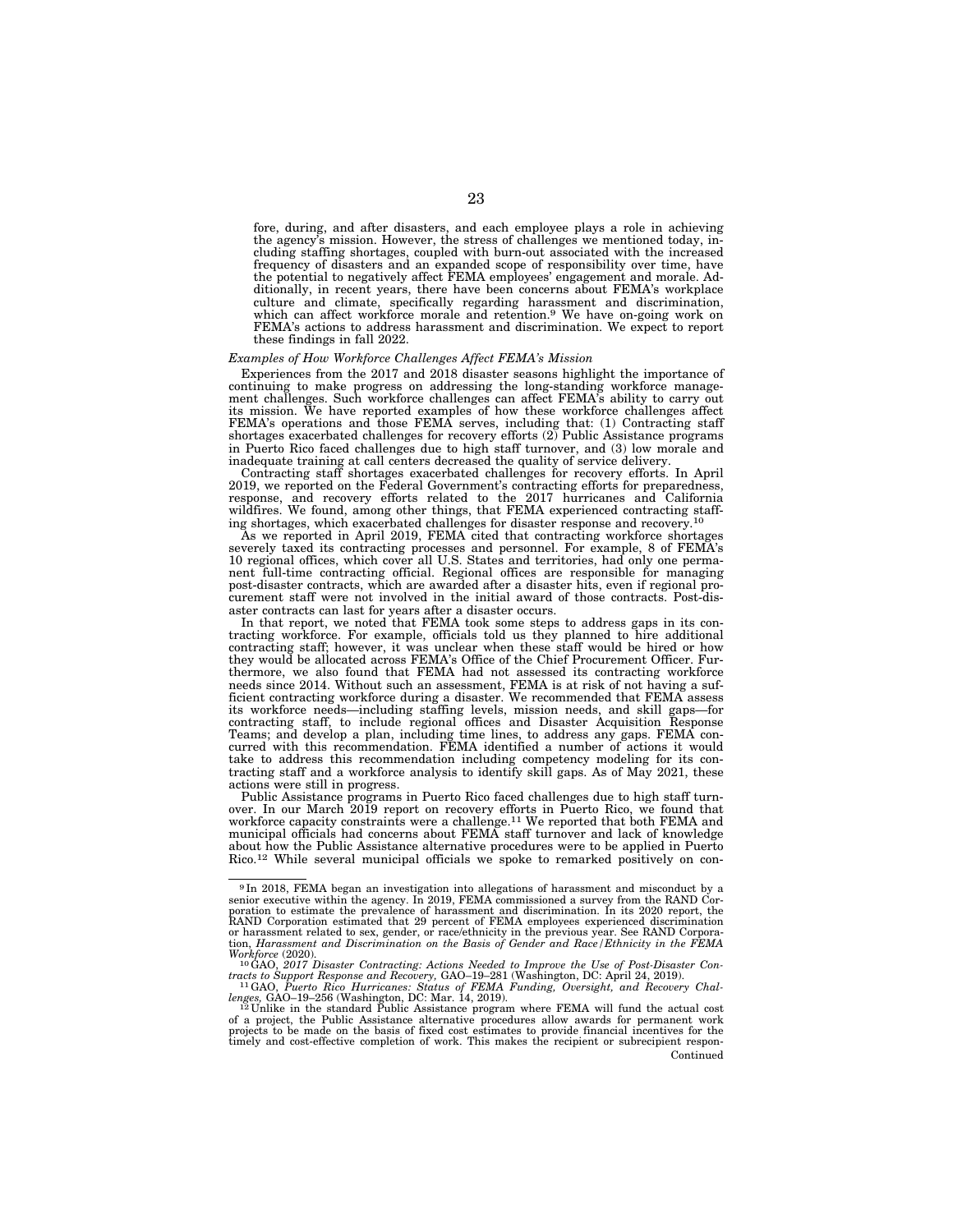sistent communication with FEMA officials, municipal officials in six municipalities we visited cited high levels of turnover among FEMA staff as a challenge with the recovery process.13 For example, officials in three municipalities said that discontinuity in FEMA personnel had caused them to have duplicative conversations with FEMA. This issue has persisted over time, as we reported in our February 2020 report on continuing disaster recovery efforts in Puerto Rico.14 Municipal and Puerto Rico agency officials we spoke to experienced confusion about changing FEMA Public Assistance guidance partly due to changing points of contact.<sup>15</sup> We reported that reliance on Central Office of Recovery, Reconstruction, and Resilience, which was created by the Government of Puerto Rico, or individual FEMA staff to deliver and distribute FEMA guidance posed a risk that the guidance would not be accessible to all partners involved in recovery efforts. FEMA officials acknowledged that they faced difficulties in disseminating information in Puerto Rico. We recommended FEMA develop a repository for all current applicable Public Assistance policies and guidance for Puerto Rico and make it available to all recovery partners.

In response to this recommendation, FEMA made Public Assistance policies and guidance documents accessible to Puerto Rico recovery partners through its internal Public Assistance application management system. By doing so, FEMA improved the accessibility of information and its assurance that recovery partners are aware of current guidance. With real-time access to FEMA's current applicable guidance, there could be less confusion and need for additional requests for clarification. Even with improved access to policies and guidance, FEMA employees will continue to be an important source of information and support for disaster survivors and local officials. The local officials' experiences we previously reported on highlight how FEMA's workforce challenges, including staff turnover, can affect disaster recovery efforts.

Low morale and inadequate training at call centers affected service delivery. Other examples of how workforce challenges can affect FEMA's services include challenges with call center employee morale and training. In September 2020, we reported that for several years leading up to our reporting, FEMA's call center workforce faced challenges using program guidance to assist survivors and struggled with low morale.<sup>16</sup> We also reported that following the catastrophic 2017 hurricane season, call center staff worked without adequate training, in part due to high disaster activity in 2017 and 2018. The training FEMA provided did not effectively support staff in applying guidance to answer survivors' questions and process cases encountered in their work, according to National Processing Service Center staff. In addition, Disaster Recovery Centers provide an important resource to survivors who do not have electricity or reliable cell phone service, as is often the case following a disaster, as well as those who do not regularly use computers. However, the limitations of staff qualifications and capabilities at these locations resulted in missed opportunities to help survivors quickly.

In that report, we also found that opportunities existed to improve employee engagement and morale among National Processing Service Center staff. Staff we spoke to consistently cited engagement challenges that undermined morale in all 4 call center locations. According to National Processing Service Center staff at all 4 locations, poor employee engagement from their management and supervisors resulted in pressures related to productivity, among other challenges, particularly since the 2017 hurricane season generated a high work volume for Individual & Households Program call center staff. National Processing Service Center staff in all 4 locations stated they felt pressured to meet productivity standards, which conflicted with providing quality service to the survivor.

sible for any project costs that exceed the agreed-upon fixed-cost estimate. However, if actual costs are less than the fixed-cost estimate, the recipient or subrecipient may use all or part of excess funds for other eligible purposes, such as additional cost-effective hazard mitigation measures to increase the resilience of public infrastructure, see 42 U.S.C. § 5189f. For more information, see GAO–19–256. 13During interviews with officials from 10 selected municipalities, officials identified various

challenges during the course of our discussions. When we reported the number of municipalities that identified a particular challenge, this did not necessarily mean that the remaining municipalities did not also experience the challenge. It meant that those municipalities did not raise

<sup>&</sup>lt;sup>14</sup> GAO, *Puerto Rico Disaster Recovery: FEMA Actions Needed to Strengthen Project Cost Estimation and Awareness of Program Guidance,* GAO–20–221 (Washington, DC: Feb. 5, 2020). 15FEMA iteratively developed, refined, and clarified Public Assistance guidance in Puerto Rico

to respond and adapt to changing recovery conditions since the 2017 hurricanes.<br><sup>16</sup>GAO, Disaster Assistance: Additional Actions Needed to Strengthen FEMA's Individuals and<br>Households Program, GAO–20–503 (Washington, DC: S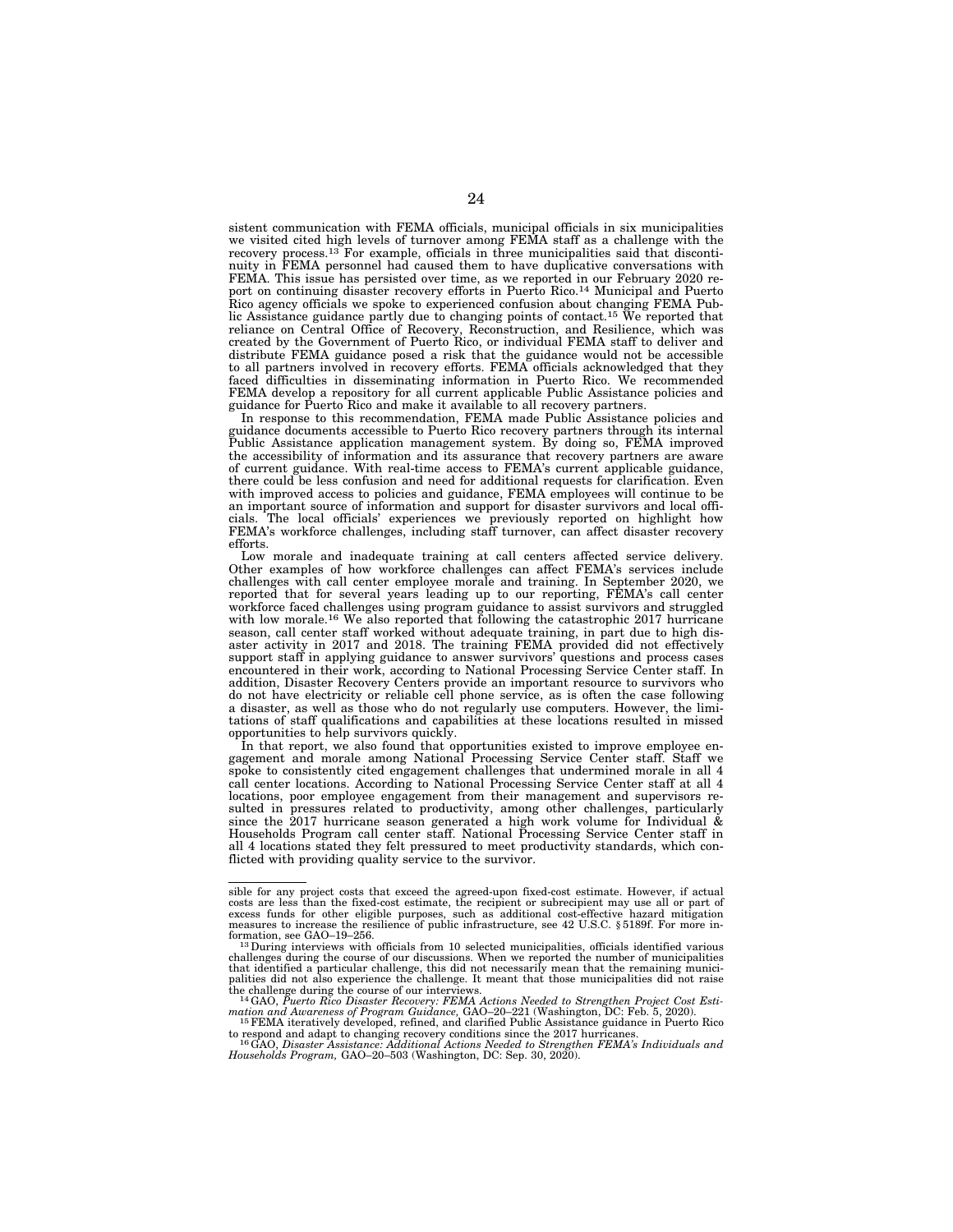We recommended, among other things, that FEMA use desirable characteristics of employee engagement—including performance feedback, career development, communication, and attention to work-life balance—while completing planned activities for improving morale among call center staff, assessing staff satisfaction scores, and identifying additional steps to strengthen employee morale. We also recommended that FEMA assess the effectiveness of the staff training for the Individuals & Households Program and implement strategies to ensure staff deployed to the Disaster Recovery Centers has the needed capabilities to provide support to survivors. DHS concurred with our recommendations and has taken steps to address them, but has not yet completed planned work, partly due to increased disaster operations and the COVID–19 pandemic. Addressing these recommendations remains important, particularly given that FEMA has since established a dedicated call center number and staff to the COVID–19 funeral assistance program.

Thank you, Chairwoman Demings, Chairman Correa, Ranking Members Cammack and Meijer, and Members of the subcommittees. This concludes my prepared statement. I would be happy to respond to any questions you may have at this time.

Chairwoman DEMINGS. Thank you so much for your testimony. The Chair now recognizes Ms. Sims to summarize her statement for 5 minutes.

## **STATEMENT OF CARRA S. SIMS, SENIOR BEHAVIORAL AND SOCIAL SCIENTIST, THE RAND CORPORATION**

Ms. SIMS. Thank you, Chairman and Chairwoman, Ranking Members of the subcommittees for allowing me to testify today. I am a principal investigator and author of a study published in December 2020 on the prevalence and characteristics of civil rights violations at FEMA. First, I am going to tell you a little bit about the history of the study. Next, I will share some results. Finally, I will highlight some of our recommendations.

In 2018, FEMA executed an internal investigation into sexual harassment and misconduct in its senior leadership ranks. Unlike most organizations confronted with these issues, FEMA leaders chose to openly discuss and address the problems. As part of that, they reached out to us to provide an independent and objective assessment across the organization about the overall prevalence and characteristics of harassment and discrimination at FEMA.

Working with FEMA, we decided to focus on two classes of civil rights violation that we and they felt were likely to be most common. First, harassment and discrimination on the basis of sex and gender. Second, harassment and discrimination on the basis of race/ethnicity. I use the term civil rights violation to apply to both. Now, I will review three main findings, though you can find more detailed results in the written testimony and, of course, in the written report.

First, we found civil rights violations affected many employees in the FEMA work force. Almost one-third of employees categorized as having experienced at least one gender-based or race/ethnicitybased civil rights violation in the previous year. Women were more likely to experience these than were men. Groups such as African American employees experienced these more frequently as well. Rates of civil rights violations varied across offices as you can see in Figure 2 of my written testimony.

Second, we also examined perceptions about key leadership, key leaders that play a critical role in overall workplace climate for gender-based and race/ethnicity-based harassment. As well as looking at climate or general workplace instability. As an example of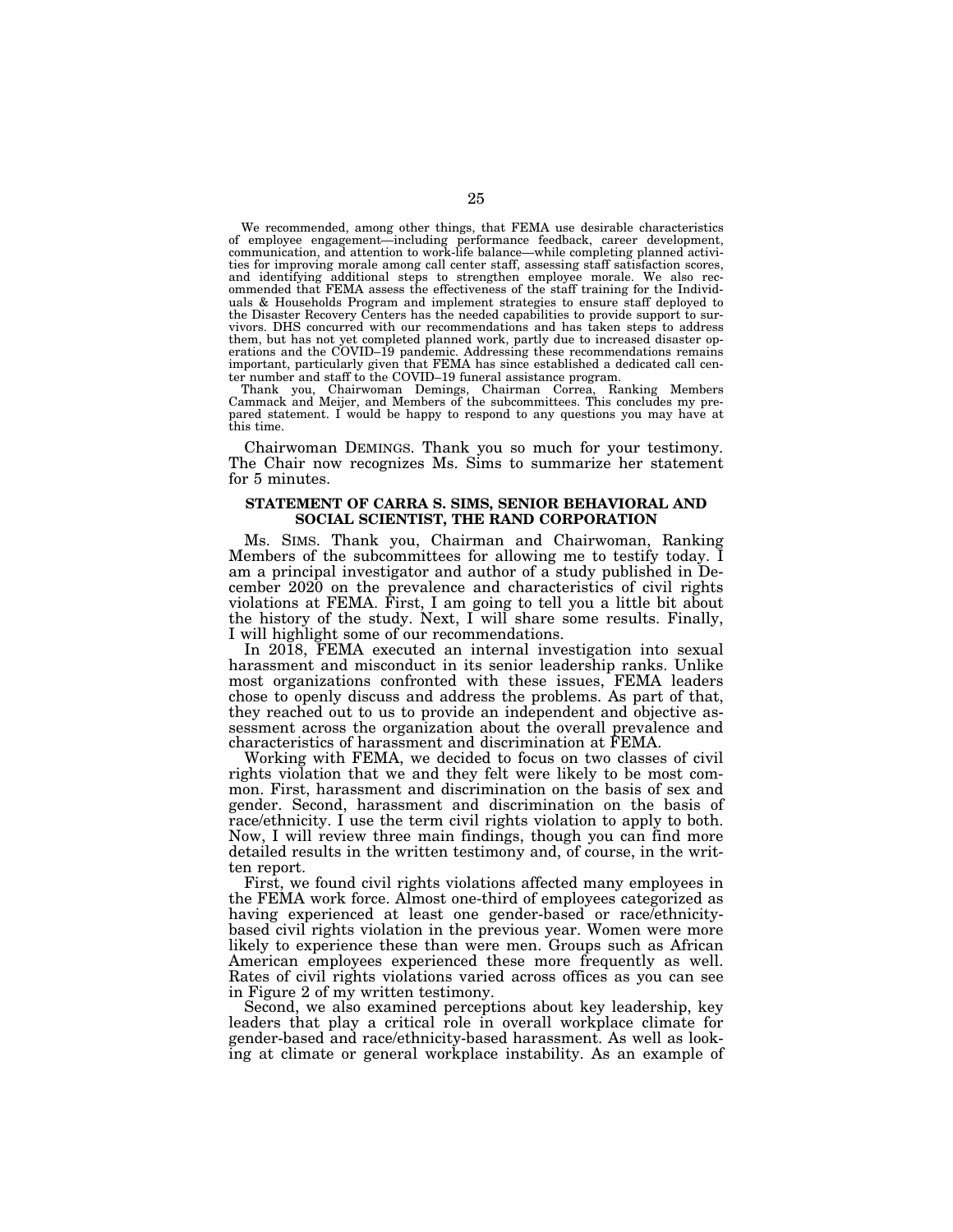a key leadership behavior, it is a legal requirement that supervisors forward reports to them to an appropriate authority. However, about one-fourth of women were not sure that their supervisors would report sexual harassment to the right FEMA authority. About one-fourth of African American employees felt similarly with regard to how their supervisors would handle a racial/ethnic harassment complaint. About 40 percent of women and African American employees expressed similar sentiments about FEMA senior leaders. In general, men had more positive perceptions of the work environment at FEMA than women did. In addition, White and Hispanic employees had more positive perceptions of the work environment than did African American employees. This suggests FEMA employees perceive discrepancies in the leadership enforcement of workplace norms for professional behavior.

Third, employees' concerns are also reflected in the actions that employees took after experiencing a civil rights violation. FEMA employees did not always report the incident, not to an official channel. Top barriers to reporting included that the employee did not think anything would be done and they wanted to forget about it and move on. Most FEMA employees who reported discrimination, were not satisfied with FEMA's response, possibly due to the actions taken or not. In fact, about 40 percent of those having reported discrimination were encouraged to just drop the issue. Of those who reported harassment, one-fourth or more indicated having been subject to some form of retaliation, which is itself illegal, as did more than one-third who reported discrimination.

If FEMA employees are to trust the system in which they report these negative workplace experiences, then accountability and transparency at all levels of leadership is essential. Finally, I will discuss a few of our recommendations. We suggested FEMA explore differences in climate between offices that had low and high rates of civil rights violations. We also suggested they increase accountability and transparency in dealing with violations and ensure that leaders at all levels understand how best to do so. We suggested they continue monitoring harassment and discrimination in the work force. Evidence that harassment and discrimination exists within their walls is unwelcomed to organizations unwilling to do the work to improve their workplace environment for their employees.

FEMA is the only organization, to our knowledge, to confront such evidence voluntarily and publicly. This effort offers the opportunity to move the evidence-based needle not just for FEMA, but also more broadly for other organizations on appropriate interventions to reduce and prevent harassment and discrimination. Congressional support for such efforts is critical. Thank you, again, for the opportunity to appear before you today about this important subject. I look forward to your questions.

[The prepared statement of Ms. Sims follows:]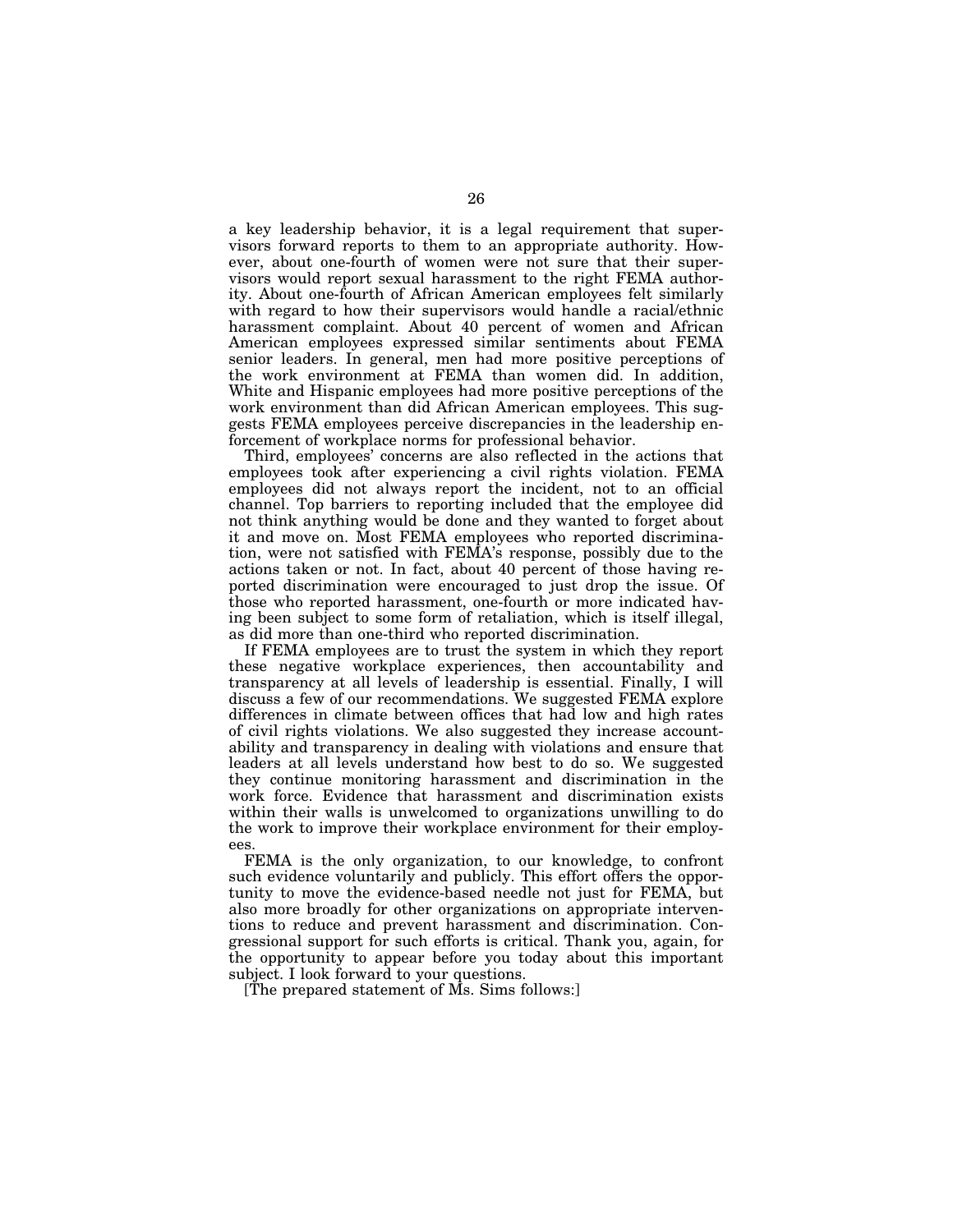#### PREPARED STATEMENT OF CARRA S. SIMS<sup>12</sup>

#### JANUARY 20, 2022

Thank you Chairwoman Demings and Chairman Correa and Ranking Members Cammack and Meijer for allowing me to testify before this joint hearing of your subcommittees today. I am Carra Sims, a senior behavioral and social scientist with the nonprofit, nonpartisan RAND Corporation and principal investigator and author of a study published in December 2020 on the prevalence and characteristics of sexual harassment, gender discrimination, racial/ethnic harassment, and racial/ethnic discrimination at the Federal Emergency Management Agency (FEMA).

In 2018, FEMA executed an internal investigation into sexual harassment and misconduct in its senior leadership ranks. However, very unusually, they did not stop there. Unlike most organizations confronted with these issues, FEMA leaders chose to openly discuss and address the problems. As part of this effort, they reached out to the Homeland Security Operational Analysis Center (HSOAC) which is operated by RAND for the Department of Homeland Security (DHS)—to provide an independent and objective assessment across the organization of both the overall prevalence and the characteristics of harassment and discrimination at FEMA.

We found that civil rights violations had affected many employees in the FEMA workforce. Twenty percent of employees categorized as having experienced a genderbased/sexual civil rights violation, and 18.4 percent of employees categorized as having experienced a violation on the basis of race/ethnicity in the year prior to the survey. The risk of experiencing such a violation varied across FEMA offices, and employee perceptions of leadership behaviors that set a climate for harassment and civility varied by demographic group. Employees' actions after experiencing a civil rights violation reflect these perceptions; many did not report their concerns formally and for those that did, though some experienced a positive result, a substantial minority did not.

In light of these findings, we recommended that the agency:

1. explore differences in culture and climate between offices that had low rates of civil rights violations and those with higher rates

2. explore interventions with leaders at all levels to ensure that leaders understand how best to handle harassment and understand their responsibility to address it

3. reduce barriers to reporting

4. increase accountability and transparency in dealing with harassment and discrimination reports at all levels of leadership

5. continue monitoring harassment and discrimination in the workforce.

Now I'd like to go into a bit more detail about the study and its findings as I think the subcommittees might find the information helpful.

#### THE STUDY AND FINDINGS

After FEMA's 2018 internal investigation into sexual harassment and misconduct, FEMA leaders chose to openly discuss the problems and the need to develop and maintain a workplace in which all employees are treated with professionalism and respect. Although FEMA's investigation provided insights into the culture and misconduct in one FEMA office, it was not designed to provide a comprehensive account of harassment and discrimination across the organization; that was HSOAC's task.

Working with FEMA,we prioritized key areas of focus for a survey that would provide them with an objective assessment of prevalence.

<sup>&</sup>lt;sup>1</sup>The opinions and conclusions expressed in this testimony are the author's alone and should not be interpreted as representing those of the RAND Corporation or any of the sponsors of its research. 2The RAND Corporation is a research organization that develops solutions to public policy

challenges to help make communities throughout the world safer and more secure, healthier and more prosperous. RAND is nonprofit, nonpartisan, and committed to the public interest. RAND's mission is enabled through its core values of quality and objectivity and its commitment to in-tegrity and ethical behavior. RAND subjects its research publications to a robust and exacting quality-assurance process; avoids financial and other conflicts of interest through staff training, project screening, and a policy of mandatory disclosure; and pursues transparency through the<br>open publication of research findings and recommendations, disclosure of the source of funding<br>of published research, and polici a research publication, but witnesses affiliated with RAND routinely draw on relevant research conducted in the organization.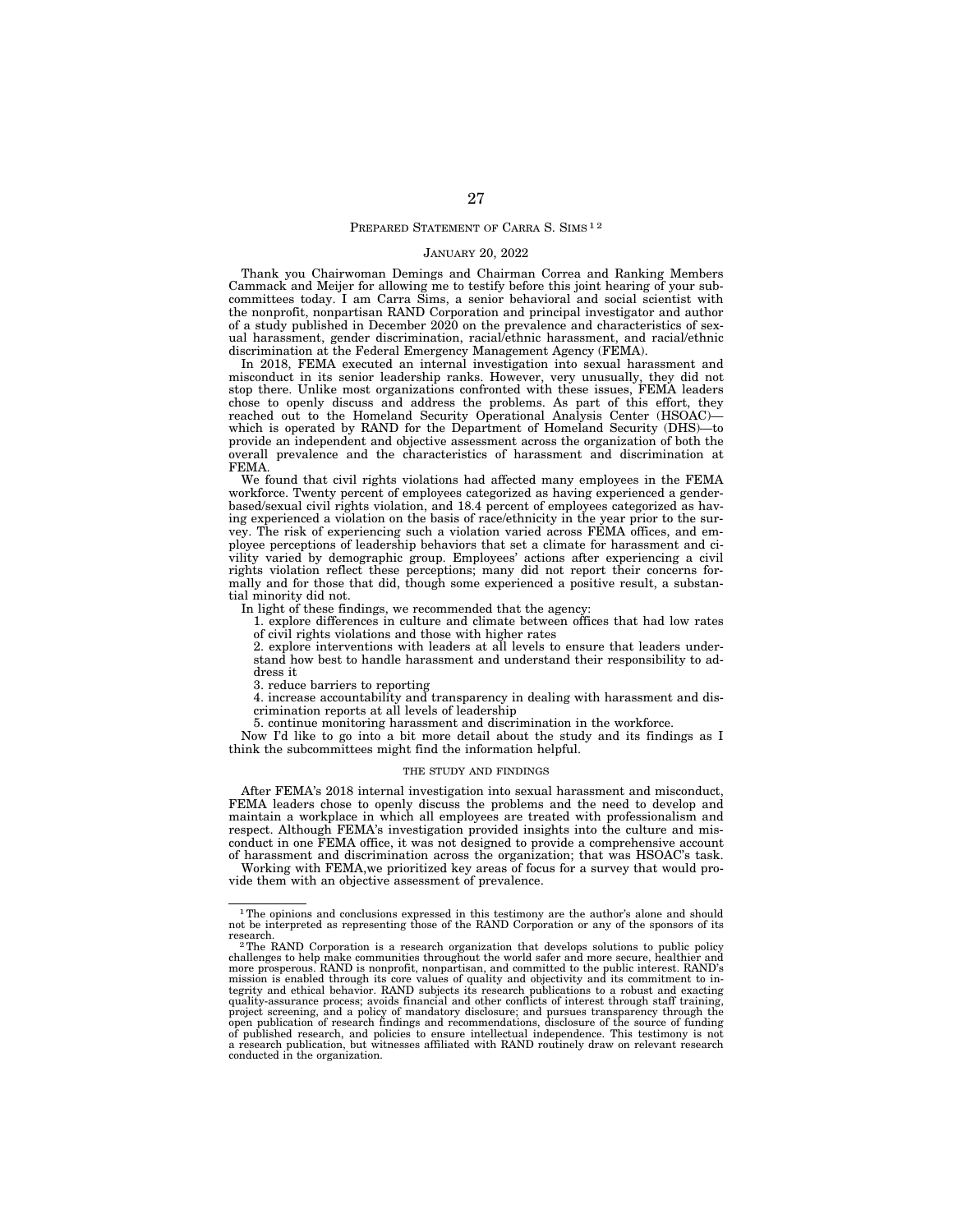We decided to focus on two classes of civil rights violation: First, harassment and discrimination on the basis of sex/gender, given the origin of the survey effort, and second, harassment and discrimination on the basis of race/ethnicity.

We did not want to use a lengthy survey that included every possible workplace problem because it might not be answered thoroughly and carefully, leading to biased results. Race/ethnicity was selected because both we and FEMA hypothesized that it would be the second-most common form of discrimination in the workplace, with gender-based concerns being the most common.3 We intended to provide a more complete description of the types of civil rights violations experienced by FEMA employees. (Civil rights violation is an umbrella term that includes harassment and discrimination on the basis of membership in any protected class.)

We also focused on perceptions of leadership climate for gender-based and race/ ethnicity-based harassment, assessing perceptions of leadership behaviors. Such behaviors play a critical role in establishing and maintaining climate.<sup>4</sup>

We used multiple survey items to ensure that we covered key aspects of harassment climate. These key aspects included employees' perceptions related to the risk of making a complaint, perceptions of possible sanctions for the perpetrator, and perceptions that their concerns would be taken seriously.5 We assessed both perceptions of severe behaviors and examples of experiences that happen frequently and are sometimes considered less severe. We measured climate at two levels: The immediate supervisor and FEMA senior leadership. Finally, we examined general workplace incivility, which is low-intensity, deviant behavior that is not specifically directed at a protected class of employee but speaks to workplace climate.

HSOAC fielded this survey in April and May 2019. Of the 21,982 FEMA personnel invited to participate, 8,946 responded (a 44.9-percent response rate). These responses were weighted to represent the FEMA population.

Overall, civil rights violations affected many employees in the FEMA workforce, with 20.0 percent of employees categorized as having experienced a gender-based/ sexual civil rights violation; women were more likely to experience a civil rights violation (26 percent) than were men (14 percent).

As shown in Figure S.1, 18.4 percent of employees were categorized as having experienced a violation on the basis of race/ethnicity in the past year.

<sup>3</sup>We used behaviorally-based survey measures to estimate the percentage of FEMA employees who had experienced at least one civil rights violation in the preceding year. These measures of harassment and discrimination first documented inappropriate workplace behaviors, followed by (where applicable) an assessment of additional legal requirements necessary for these experi-ences to rise to the level of civil rights violations. We categorized an employee as having experienced a civil rights violation if their survey answers indicated that someone from work had engaged in (1) harassing behavior that offended the respondent and was either persistent or severe or (2) behavior perceived as discriminatory that caused a workplace harm. This classification treats the survey respondents' answers as accurate. An independent investigation of the experiences described by respondents could discover that some people had experienced civil rights vio-lations even though we had not classified them as having had one, while some people whom

we classified as having experienced violations did not. 4M.G. Ehrhart, B. Schneider, and W.H. Macey, *Organizational Climate and Culture: An Introduction to Theory, Research, and Practice,* New York: Routledge/Taylor & Francis Group, 2014. 5 C.L. Hulin, L.F. Fitzgerald, and F. Drasgow, ''Organizational Influences on Sexual Harass-

ment,'' in M.S. Stockdale, ed., *Sexual Harassment in the Workplace: Perspectives, Frontiers, and Response Strategies,* Thousand Oaks, Calif.: Sage Publications, Inc., 1996, pp. 127–150.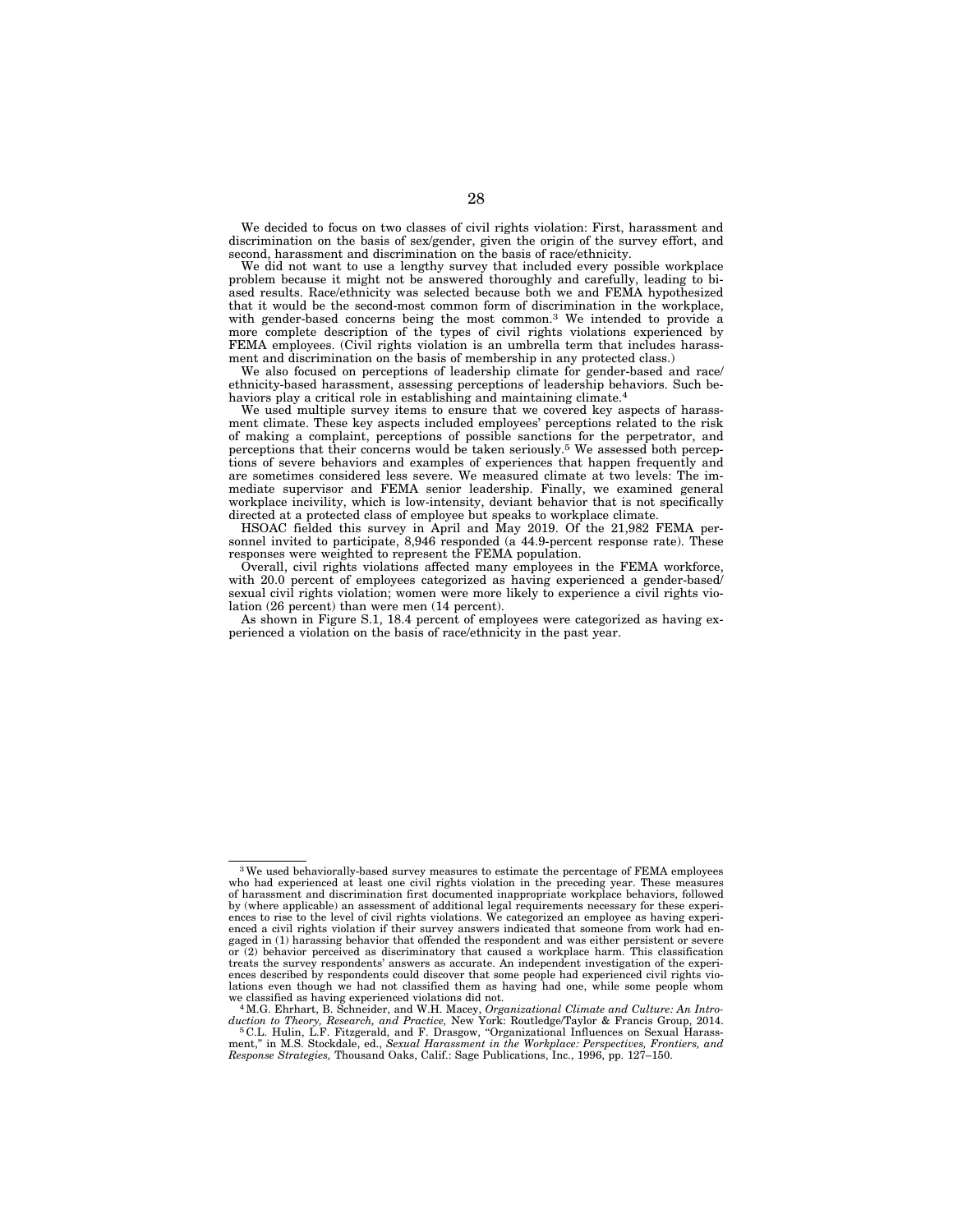

Figure 1. Estimated Percentage of FEMA Employees Categorized as Having Experienced Race/Ethnicity-Based Civil Rights Violation in the Preceding Year, by Race/Ethnicity

Based on the 2019 survey, we estimated that about one in three FEMA employees experienced at least one gender-based/sexual or race/ethnicity-based civil rights violation in the preceding year.

#### *Risk Varies By Office*

Rates of civil rights violations varied across offices. For example, women in Mission Support and the Office of the Chief Financial Officer were less likely to be categorized as having experienced gender-based/sexual harassment than women in other offices. Similarly, the estimated rate of racial/ethnic harassment was lower in Mission Support and in the Office of the Chief Financial Officer than in other offices. Figure 2 shows one of these findings.



Figure 2. Estimated Percentage of FEMA Employees Categorized as Having Experienced Gender Based/Sexual Harassment Civil Rights Violation in the Preceding Year

SOME EMPLOYEES MISTRUST LEADERSHIP, AND PERCEPTIONS OF WORK ENVIRONMENT VARY

Findings from our climate assessment suggest some areas of concern. Despite the majority of FEMA employees saying that leaders would respond appropriately to harassing behaviors, a fairly substantial proportion perceived leadership behaviors as neutral at best and perhaps actively harmful. FEMA employees' perceptions of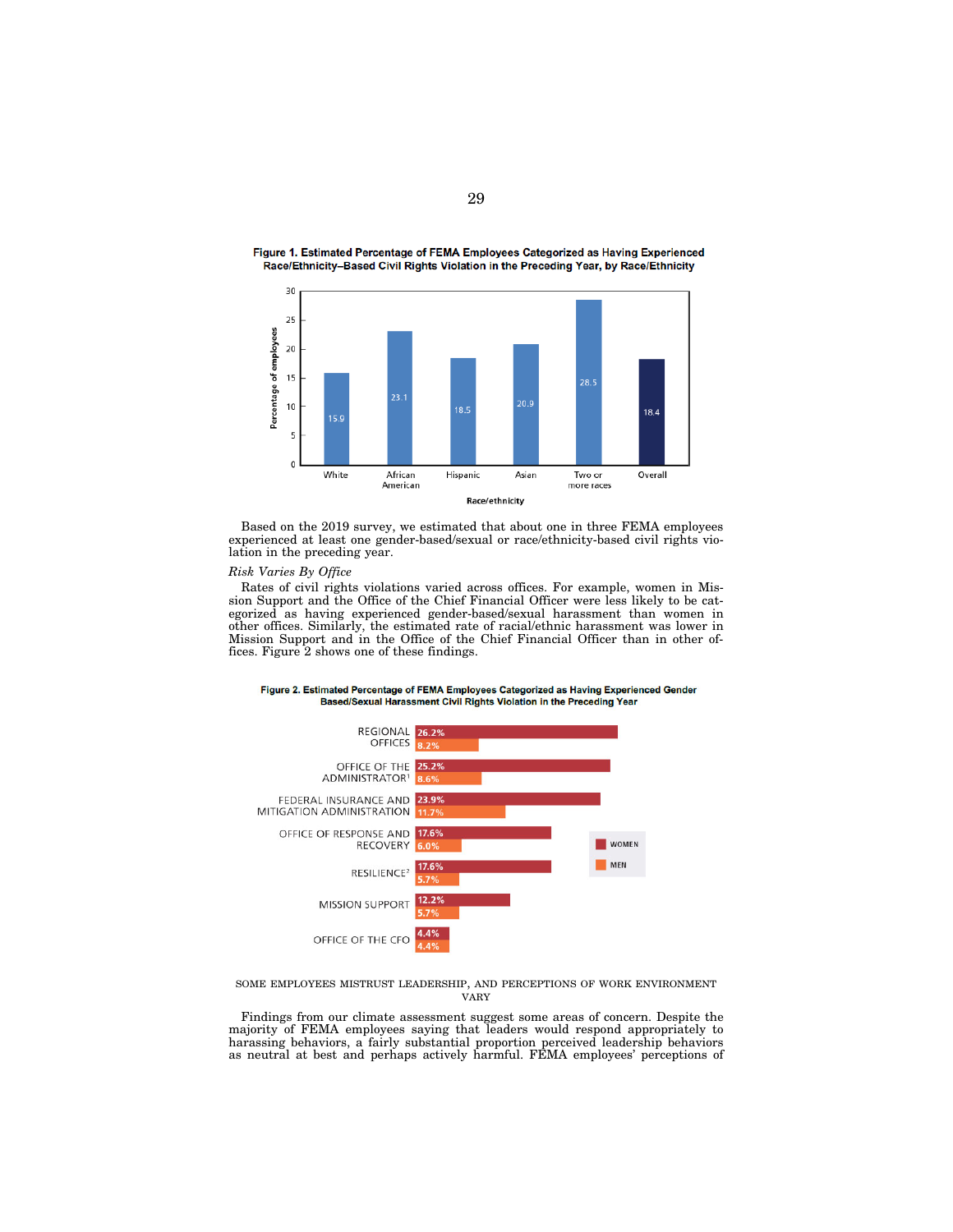their direct supervisors' responses to sexual and racial/ethnic harassment were consistently more positive than their perceptions of senior-level FEMA leaders' responses.

For example, 24 percent of women indicated that they were neutral about, disagreed with, or strongly disagreed with a statement that their supervisors would report sexual harassment to the right FEMA authority, while approximately 28 percent of African-American employees had similar opinions about how their supervisors would handle racial/ethnic harassment. Approximately 40 percent of women and 40 percent of African-American employees expressed similar sentiments about senior leaders. Figure 3 shows these results.

#### Figure 3. Responses to Behaviorally Based Gender and Racial/Ethnic Climate Item



In general, men had more positive perceptions of the work environment at FEMA than women did. This was true for perceptions of their supervisors, FEMA leader response to sexual harassment, and the general work environment climate.

In addition, African-American employees tended to have less-positive perceptions of the climate for racial/ethnic harassment and the general work environment climate than White or Hispanic employees had.

To the extent that enforcement of workplace norms for civility and professional behavior relies on strong, consistent, and unambiguous support for appropriate norms, this suggests that FEMA employees perceive discrepancies.

#### *Reporting Decisions Suggest That Barriers Exist*

FEMA employees' concerns are reflected in the actions that they took after a civil rights violation. Only one-third to one-half of FEMA employees who had experiences consistent with harassment or discrimination in the preceding year had reported the incident to a supervisor or manager or through another official channel (see Figure 4).<sup>6</sup> The top three barriers to reporting were that the employee "did not think anything would be done" about it, wanting to "forget about it and move on," and fearing being "labeled as a troublemaker."

<sup>6</sup>One important issue to consider when exploring why someone does or does not report harassment or discrimination is whether the victim considers the experience to be something worth reporting. This judgment often hinges on whether the victim labels the experience as harassment or as discrimination. It is not uncommon for people who describe experiences on a survey that are classified as harassment or discrimination to not label these experiences as civil rights violations—that is, not to consider their experiences as harassment or discrimination on the basis of a protected class. Most lay people are not familiar with laws surrounding Title VII or equal employment opportunity law and related regulations, and, although they might view their<br>experiences as problematic, they were unlikely to be able to label them as civil rights violations<br>(L.F. Fitzgerald, S. Swan, an and Legal Implications of Women's Responses to Sexual Harassment,'' *Journal of Social Issues,*  Vol. 51, No. 1, 1995, pp. 117–138.).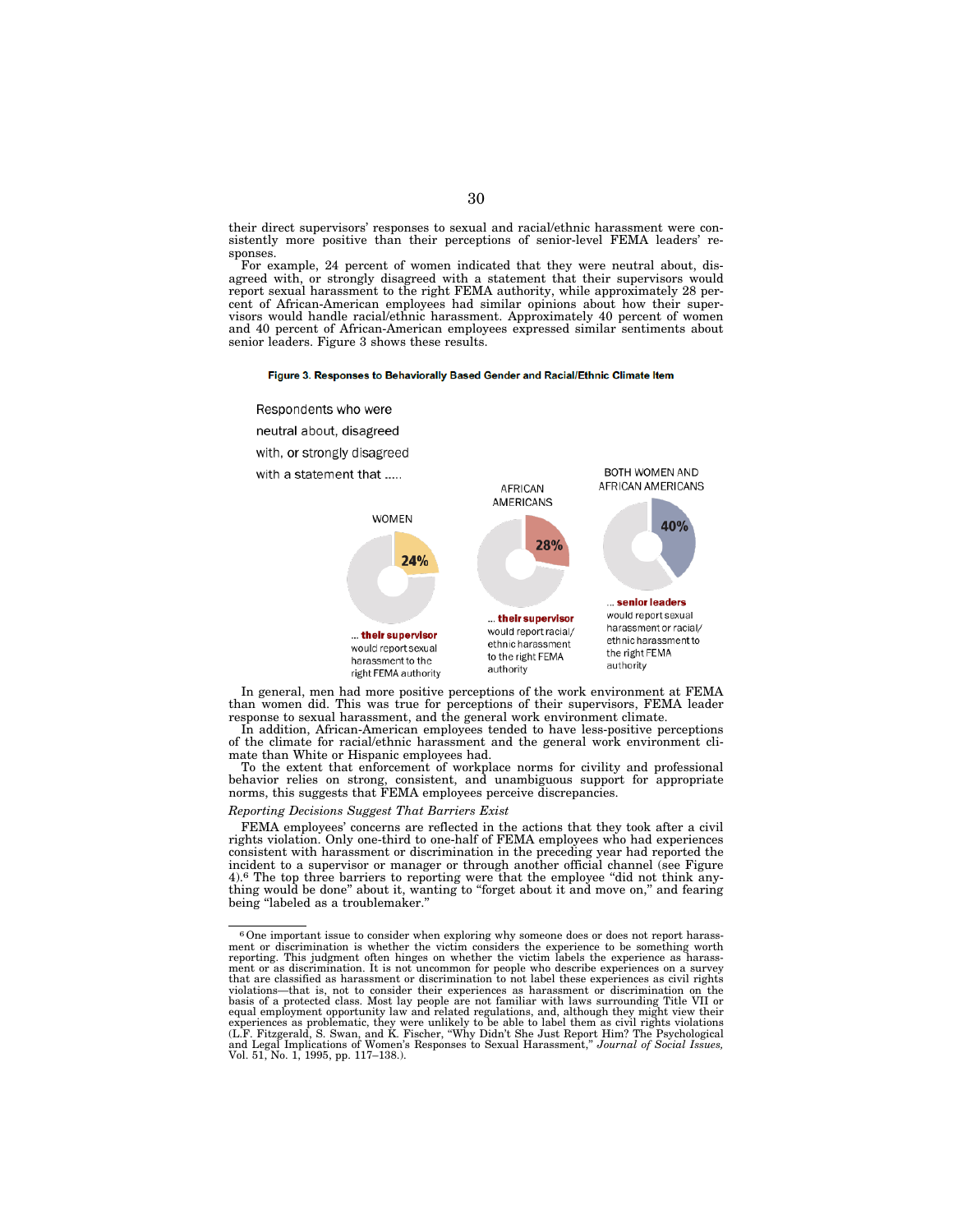#### Figure 4. Disclosure Decisions Among FEMA Employees Who Had Experienced Harassment or **Discrimination in the Preceding Year**



Many of the common barriers to reporting can be alleviated by ensuring that leadership at all levels knows what to do with a report and has the tools at hand to take action. Supervisors should also be held accountable for dealing with concerns of retaliation. Including an evaluation of how supervisors handle these issues as part of the performance review cycle is one possibility; it is unclear whether this is already a consistent part of that process at FEMA.

Most FEMA employees who reported discrimination felt either neutral or dissatisfied with FEMA's response. This result could be related to the actions taken in response to the report: About 40 percent of those having reported gender (40.0 percent) or racial/ethnic discrimination (42.1 percent) were encouraged to drop the issue, and 39.6 percent of those who reported gender discrimination and 34.2 percent of those who reported racial/ethnic discrimination indicated that the person that they told had taken no action to improve the situation.

Employees also noted frequent retaliation. Of those who reported harassment, 20 percent or more indicated having been subject to some form of retaliation. Of those who reported discrimination, 35 percent or more indicated having been subject to retaliation.

If FEMA employees are to trust the system through which they must report negative workplace behaviors, then accountability and transparency at all levels of leadership should be increased so that employees have some sense that action will be taken to protect them from further negative workplace experiences.

#### *Continue Monitoring Harassment and Discrimination in the Workforce*

This study provides a baseline of workplace harassment and discrimination at FEMA. Refielding the survey every 2 or  $4$  years would allow FEMA leadership to track the prevalence of civil rights violations in the workforce over time and would provide an objective measure of the effectiveness of any policy changes and prevention efforts.

#### **CONCLUSION**

The data from this survey has few comparators. Measures of violations are not the same across organizations, which makes direct comparisons with other organizations difficult. Differences in civil rights violation rates could be caused by a genuine difference in the prevalence of violations, or they could simply be a consequence of different measurement strategies.<sup>7</sup>

Moreover, organizations that are not required to measure the prevalence of violations are unlikely to do so, and they are even less likely to report their findings. Other than the military, which is required by law to assess the prevalence of these types of experiences, organizations that assess violations tend to be required to do so as part of the evidence-gathering process for a class-action lawsuit.

Evidence that harassment and discrimination exist is unwelcome to organizations unwilling to do the work to create better working environments for their employees.

<sup>7</sup>This is the case not only with measurement of harassment and discrimination but also with other measures that do not use the same items.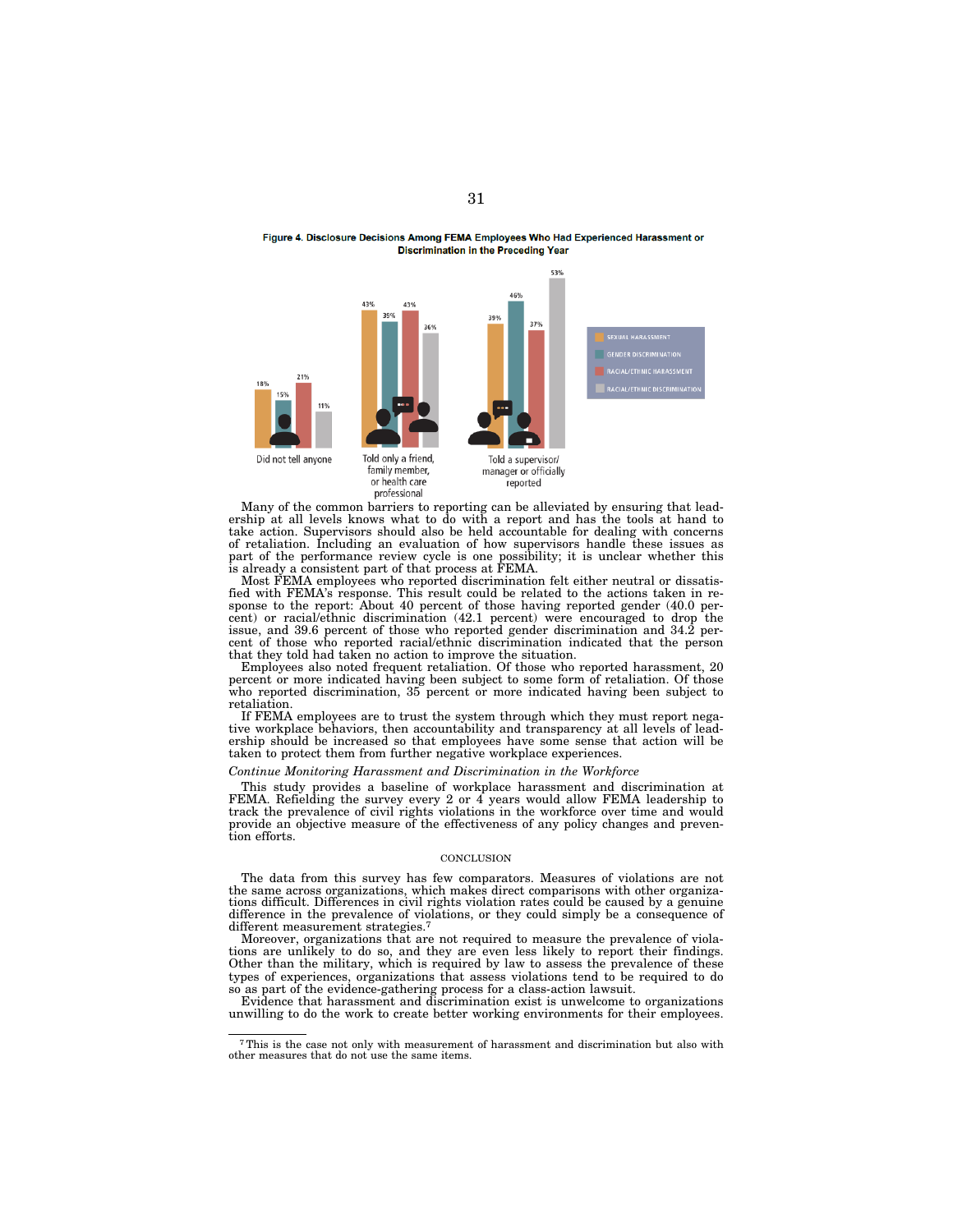FEMA is the only organization, to our knowledge, to confront such evidence voluntarily and publicly, demonstrating the agency's commitment to face issues head-on and work to improve. This effort highlights FEMA's commitment to transparency to the public and to its employees as it tackles these issues. It also offers the opportunity to advance the study of harassment and discrimination in the workplace and help solve issues elsewhere.

Changing organizational culture and climate is no easy task, and prescriptions for how to do so tend to be so vague as to not be useful. A comprehensive and holistic set of interventions that incentivize professional and respectful workplace behavior could help leaders prevent and effectively address negative behaviors in the FEMA work environment. One vital component in organizational change, however, is measurement of the problem. Supporting organizations that measure transparently and share their findings helps establish an evidence basis for other organizations that wish to alleviate issues of harassment and discrimination in the workplace. Given the relative lack of comparators and empirical guidance,<sup>8</sup> organizations that engage in interventions and report results are standard-bearers whose transparency can help society change for the better. FEMA now has an empirical estimate of the prevalence of gender-based/sexual and race/ethnicity-based harassment and discrimination to serve as a yardstick against which to measure change efforts.

Chairwoman, Chairman, and Ranking Members, thank you again for the opportunity to appear before you today about this important subject. I look forward to answering your questions.

Chairwoman DEMINGS. Thank you so much for your testimony and thank you to all of the witnesses. I will remind the subcommittees that we will each have 5 minutes to question the panel. I will now recognize myself for questions and I appreciate the panel's indulgence as we are in the middle of votes.

This question is for all of you. FEMA's work force has supported the Federal Government's response to a growing number of obligations, including numerous record-breaking disasters, Operation Allies Welcome, and the COVID–19 response. Just last week, FEMA was tasked with additional responsibilities in the on-going fight against COVID–19, including creating new testing sites and assessing National hospital bed capacity. FEMA's ever-increasing workload has caused a significant strain on the work force, resulting in employees leaving the agency at increased rates. What would you say FEMA can do or Congress can do to help prevent burn-out in the work force? Mr. Fugate, I will start with you.

Mr. FUGATE. Well, you know, part of the question is with all of these other things coming in, is this really FEMA's job? My answer is, yes. You created FEMA not just to respond to natural hazards. FEMA was created to respond to disasters that require the capabilities that FEMA has been blessed with, with the funding and capabilities that you have given them. So, the question is: Should you take things away from FEMA? I think that is the wrong answer.

I think the better answer is how do we make sure FEMA has the work force required to do this? They lean heavily on the ability to fund out of the Stafford Act, the Reservists, and their CORE, which are their full-time not permanent employees that are termed employees that they use in disaster response. But I would also go back and look at your career base. FEMA has not substantially grown since Hurricane Katrina, yet the workload has been growing quite rapidly. So, it is always a touchy issue when you talk about grow-

<sup>8</sup>See, e.g., evidence presented in C.R. Feldblum and V.A. Lipnic, *Select Task Force on Harass-ment in the Workplace,* Washington, DC: U.S. Equal Employment Opportunity Commission, 2016; and National Academies of Sciences, Engineering, and Medicine, *Sexual Harassment of*  Women: Climate, Culture, and Consequences in Academic Sciences, Engineering, and Medicine,<br>Washington, DC: The National Academies Press, 2018.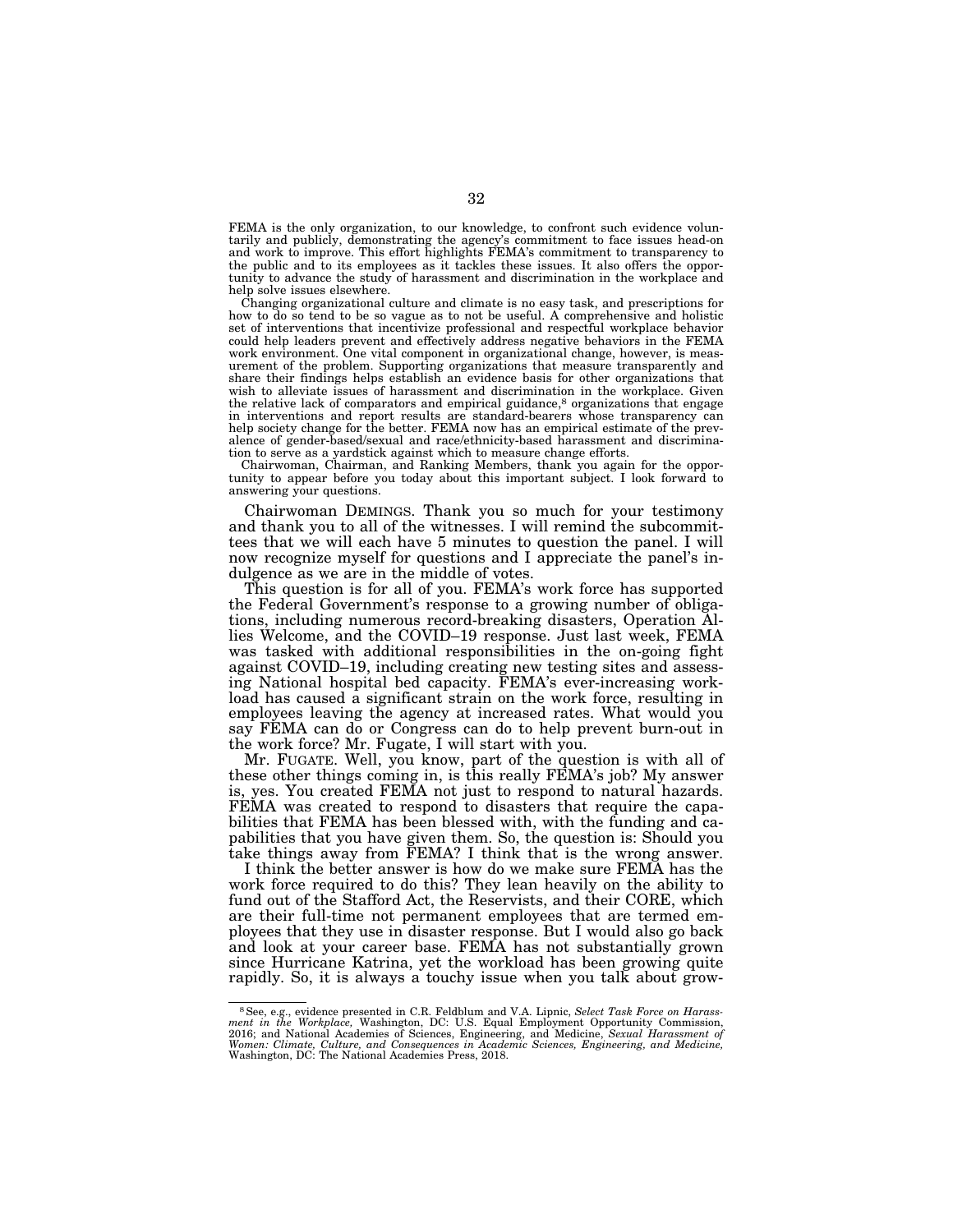ing the work force, you need more people. The reality is FEMA is going to need to look at staffing requirements going forward with the mission set to frequency of disasters in the career work force. Balance that with the funding from the Stafford Act employees that are the CORE and the Reservists and making the Reservists more practical as a retention function, again, going back to the benefits. As the GAO pointed out, and I tried to do this and found out I couldn't do this, is how do you train them when they are not deployed to a disaster? Because they are paid by disaster, not out of a general fund that could be used for all of those points.

Chairwoman DEMINGS. Thank you so much. Mr. Currie.

Mr. CURRIE. I mean, I agree with a lot of what has been said. But I think it actually, some of this is a good thing for FEMA because they are reliable. The reason they get asked to do so much is because they have the authority, the funding, the relationships in the State and local level to execute logistics like in the pandemic response. Next to the military, there is nobody better. So, in many ways it is a good thing because it means their response function is working pretty well. But I think the bottom line is that the work force structure has not been transformed and evolved to fit what we are asking them to do right now.

But I also think there are multiple sides to this. I mean, there is the hiring and the flexibilities piece of like what do we need? Then how do we get what we need and how does it need to function? But internally too, you mentioned the retention issue. It is just as important, you know, if we are going to hire 6,000 in the last few years like they had, the internal functioning better work pretty well too. Or else you are not going to retain these people. It doesn't matter if you hire 6,000 people if you lose 3,000 of them.

So, I think we have to look at all of it. That is why I think there needs to be a more holistic transformation effort looked at in this regard and figure out, you know, what maybe legislative changes might be needed. What can FEMA do on its own? Maybe there are special authorities similar to what has been done in the past with the National Guard or the military reserves that can be done to help some of these training and deployment challenges that we face. So, I think that, you know, it has got to be a multi-faceted approach.

Chairwoman DEMINGS. Ms. Sims? Yes, Ms. Sims.

Ms. SIMS. Hi. I will agree to the holistic approach. I had a pretty specific study but, you know, making sure the backend harassment and discrimination have been linked to retention. So, you know, alleviating these kinds of workplace challenges also helps keep your work force intact. I see we are running out of time, so.

Chairwoman DEMINGS. Thank you all so much. I will now go to the gentlewoman from Iowa, Mrs. Miller-Meeks, for 5 minutes.

Mrs. MILLER-MEEKS. Thank you, Chair Demings. This is a question for Mr. Fugate and Mr. Currie. From responding to disasters and the COVID–19 pandemic to assisting with UACs along the border and assisting in the resettlement of Afghan refugees, FEMA has a number of competing priorities. How are these competing and added responsibilities affecting the FEMA work force?

Mr. FUGATE. Ma'am, I will start first. Again, when you look at all the things that FEMA is doing, the one that takes the most peo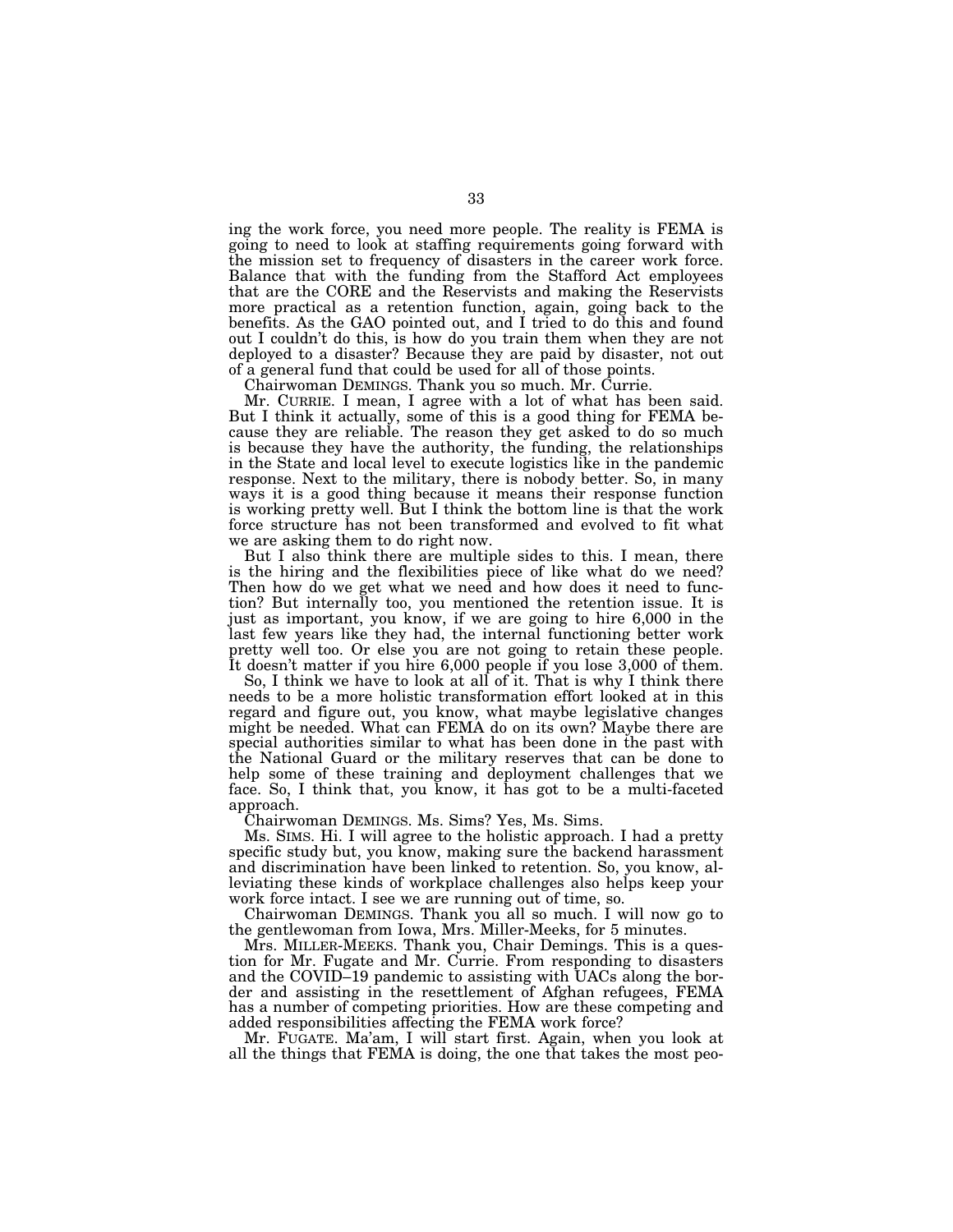ple is responding to disasters. That is the bulk of the work force. What FEMA is doing in the coordination of the COVID is less about deploying people but using headquarters and regional functions to coordinate that and coordinate other agency staff. FEMA is not actually sending their people into hospitals. They are coordinating HHS and other resources on behalf of the Governors. That is something they are built and set up to do.

Again, when I was in FEMA, we dealt with the Southwest Border. We were given the mission by the White House to do the unaccompanied children. It was a skill set we had because it was mass care taking care of children. So, while those seem to be very large operations, it turned out that in an organization of almost 20,000, what you will find is it is a task, but it is not overwhelming. The bulk of the large force of FEMA is actually tied up in responding to and more importantly, what was pointed out, is the recovery from disasters for years. Thank you.

Mrs. MILLER-MEEKS. Mr. Currie.

Mr. CURRIE. Sure, thank you. If I remember right, from talking to you before, I believe you come from a public health background, right? So, I will use the COVID example with FEMA. So, something that was never envisioned 3 or 4 years ago with a pandemic like this is that we would have, you know, almost 60 Federally-declared disasters across the States, territories, Tribes for a public health emergency. So, just in that alone, FEMA is processing—I don't have an exact number, but the last one I have seen is, you know, well over 30, maybe 40,000 grantees for the pandemic just on grant reimbursements alone for PPE, COVID costs, schools, you name it. So, you add that on top of what I said before, which is like almost 1,000 prior disaster recovery declarations where they are still processing public assistance claims, the grants. That alone is just astronomical.

I actually don't think the Afghan and the border tasking, that is more the response side of the house. They deploy quickly. They use their resources. They get out. I think what we see is this long tail on recovery and processing projects. By the way, this is probably what you hear most frustration about at the State and local level is, you know, where is my grant money? Where is my reimbursements? Why are we fighting over this? But this is what the majority of the workload there is dealing with. I don't think there is a clear understanding, as Mr. Fugate said this up-front, that what they are actually doing outside of just the immediate response, is not quite, I think, what people think.

Mrs. MILLER-MEEKS. Yes, and I thank you for that. You are correct, Mr. Currie, I am a physician, a military veteran, and I do come from a public health background as a State director. I found it unusual to have put FEMA in charge of vaccine and vaccine clinics. They don't have medical personnel. I can tell you my local public health agencies with whom I am in contact with, and I did vaccine clinics in all 24 counties, that, you know, they have the wherewithal and the knowledge to have been able to have done that and to have done that effectively without increased burden and costs to FEMA.

I also find it interesting and I am not sure how you all feel about it, but in processing, when I went to Quantico and learned about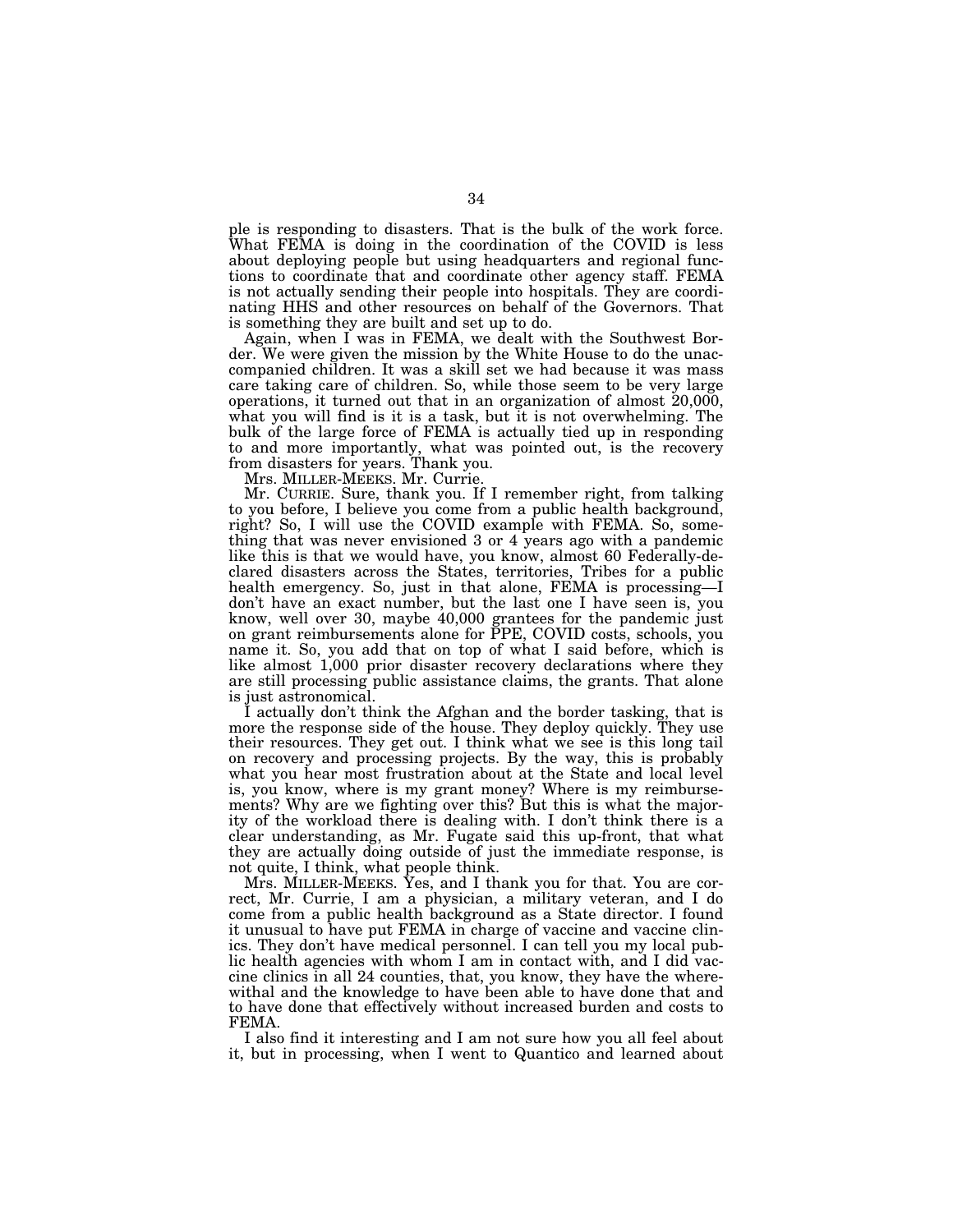the processing of Afghan refugees, all of the Afghan refugees get vaccinations for all childhood immunizations. They are COVID–19 tested and then they are offered the COVID–19 vaccine, but it is not mandatory. But yet, on our Southern Border, as you are processing and being required to help process people on the Southern Border, there is no COVID–19 testing. So, I am not sure if you feel, that the CBP feel, that they are put at risk that your agents are also put at risk in helping to manage those coming in our country either through Afghanistan or through the Southern Border. It is OK, you don't need to respond. Thank you, Madam Chair, I yield back.

Chairwoman DEMINGS. The gentlewoman yields back. The Chair now recognizes the Chair of the Subcommittee on Oversight, Management, and Accountability, the gentleman from California, Mr. Correa, for 5 minutes.

Chairman CORREA. Madam Chair, thank you very much. I want to thank our witnesses. Some excellent presentations. You know, I think of FEMA, I think of other Government agencies, esprit de corps, just serving because they believe in the mission. They believe in service for our country. They believe in saving people, rescuing people in the most dark time of crisis. They are veterans. You have a lot of veterans that join FEMA. You have a lot of service corps individuals. So, you have, I would say, a very envious work force that are there because they believe. So, given the challenges that you have, which you are overextended, multi-missioned. Sometimes you get controversy. Again, I just heard a minute ago that the locals just want to get their grants and please move on. But if you got a worker, he or she, coming in there with the best intentions, then they experience civil right violations, sexual harassment, it kind-of makes things a little difficult.

So, my question, and this is a general one for all of you. You can be brief in your answer, given that I only have a few moments here. What can we do to assure those individuals that are victimized that once they, you know, essentially blow the whistle, and turn somebody over, how can we make sure that those violators, those offenders are held accountable for their action? How can we give the incentive to let folks know if somebody wrongs you in this great gold-plated FEMA agency, we are going to take of you? Thank you.

Mr. FUGATE. Well, this is Craig. I think you really need to ask this of FEMA Administrator Criswell because I think she has taken the RAND study. She has implemented an action plan. She is doing things that I think get to your issue. They are publishing in their weekly newsletter to their employees those sexual harassment cases that are being disciplined. That has never been done before. Again, I think they are trying to bring a level of transparency that has never been done before. This won't be cured overnight. But the steps they are taking are concrete. They have asked RAND to come back and do multiple surveys. Not just do one and done. But to see if these steps they are taking is changing that culture so they can continue that feedback loop of making sure that when you come to FEMA, you are there to do your job, not deal with, as you point out, sir, the other issues, the harassment, just a lot of stuff that is just not tolerated in the organization. I think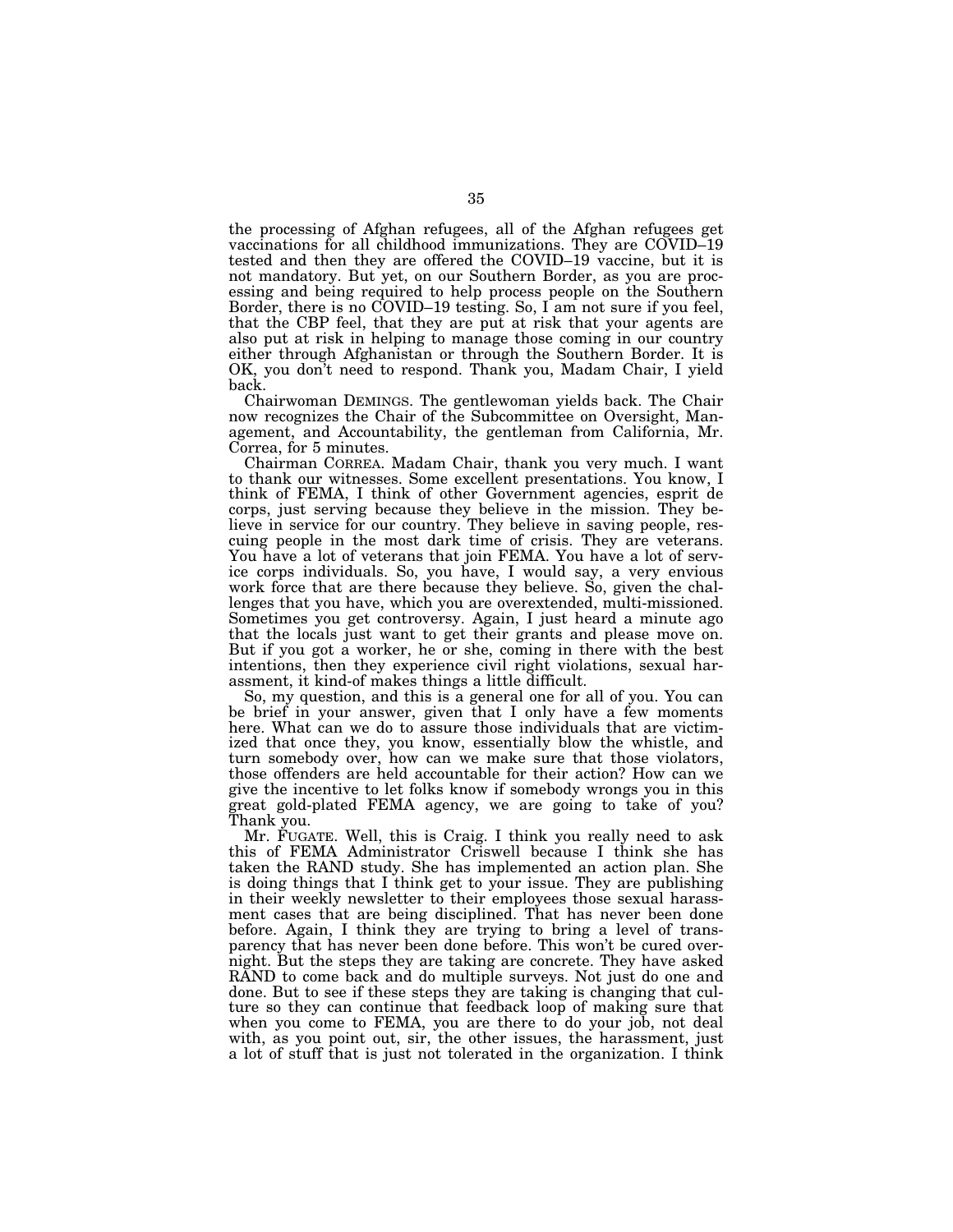the administrator has made that clear from her first day. Her approach to that is going to be very hands-on and very transparent.

Chairman CORREA. Thank you.

Ms. SIMS. Based on the recommendations from our study, we did say increasing accountability and transparency and make sure leadership at all levels, including those who are deployed, as we have heard, may not have the training that they need necessarily to begin to start. Make sure they have the training so that they know how to handle these kinds of things so that they can address them when they happen. FEMA I do think is doing a rolling-out the plan and implementing it over time. That is what it will take. It is simple, but it is not easy. It is something that will take a while.

Chairman CORREA. Usually, the simplest solutions are the toughest ones to implement. They are usually the most effective. Mr. Currie.

Mr. CURRIE. Yes, this requires cultural change, which takes time. But there are building blocks to cultural change. I mean, I have been encouraged to see some of the things that have happened recently. I agree that the way you solve this is not by burying it. They have been very transparent, very open, which is a very humble approach to this, which is necessary. But there is also very specific EEOC best practices that we have seen across Government that are done. For instance, they set up the Office of Professional Responsibility, which reports to the administrator. They are neutral. They are sort-of a third party within the agency. That was done to set up transparency and legitimacy to these harassment reviews. So, people don't see them as influenced by other managers.

So, there are lots of pieces to this. I think they are doing all the right things. We are just, you know, we are looking at it right now and I think we are just going to have to see what the impact of this is, you know, year 1 or 2 after these changes have been made.

Chairman CORREA. Let me just add that I think you are right, it is a cultural societal issue. It is not only one at FEMA, but I think society as a whole. We are trying to get there. So, all of us are working together. But again, our offer, as the Chair has said, if you need any help from us legislatively, please let us know. Thank you very much. Madam Chair, with that, I yield.

Chairwoman DEMINGS. The gentleman yields back. The Chair now recognizes the gentleman from New Jersey, Mr. Payne, for 5 minutes.

Mr. PAYNE. Am I muted?

Chairwoman DEMINGS. We can hear you. Mr. Payne?

Mr. PAYNE. Is that better? There we go.

Chairwoman DEMINGS. Yes. We can hear you.

Mr. PAYNE. OK, thank you. Good morning, Mr. Fugate. It is good to see you again, been a little while. Let's see. In 2020, GAO released a report that discussed FEMA's staffing shortages in 2017 and 2018. A period when multiple hurricanes made landfall in less than a month. At the time, FEMA has to redeploy personnel from one disaster to the next. Mr. Fugate and Mr. Currie, what impact do these redeployments and lack of staffing have on FEMA's ability to carry out its mission? What impact does this have on employee morale and performance?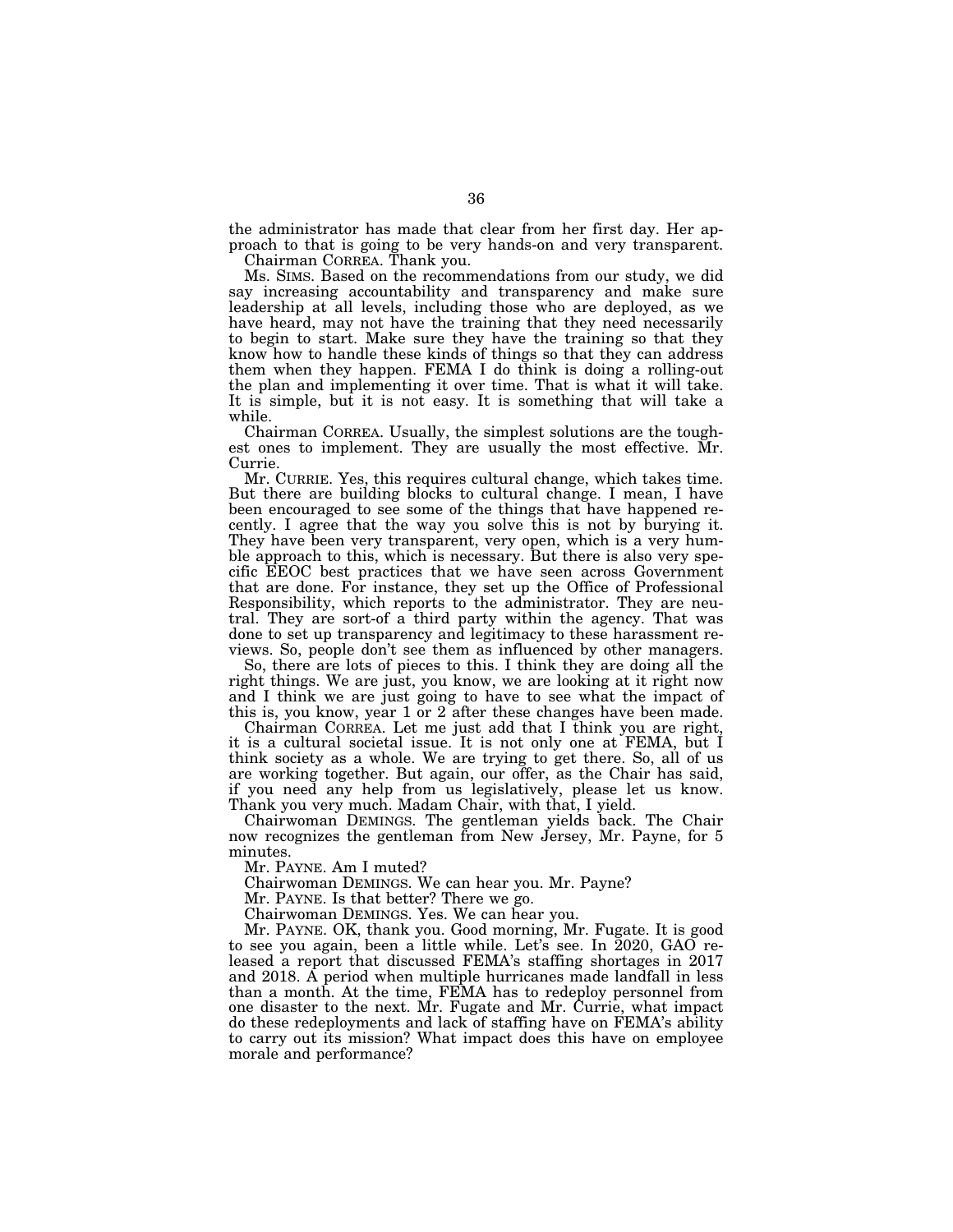Mr. FUGATE. Well, I will start and it is good to see you, Congressman. When you looked at what FEMA had to do in 2017, with the 3 major hurricanes, and again in 2018, I was very familiar with that all the way back in Florida where I got hit by 4 hurricanes in one season. So, I know this from the local and State perspective, as well as the Federal perspective. You are always going to go and focus on the immediate response, life safety, the needs of the public, the individual assistance programs. Those get the highest priority, which means you are going to pull people from the recovery. So, what it does is it delays communities from recovering. It delays the funding that FEMA provides for communities to rebuild. It results in local governments and States having to borrow money because they can't get reimbursed fast enough. I know in Florida I talked to officials from Monroe County that were having to borrow money to pay for Hurricane Irma response because it took too long to reimburse for debris.

So, it really is FEMA taking what they have. It is always focused on life safety, the individual assistance, and immediate response at the expense of the recovery, which both cost the local communities, but ultimately the Federal taxpayer more money in overhead, administrative costs, mistakes, and delays, and recovery.

Mr. PAYNE. And the morale?

Mr. FUGATE. You know, again, I think the morale piece is when you can't get breaks. When you are just doing serial response and the same people are getting called out. I think that is one of the things Administrator Criswell on her first day when she talked to folks and said, look, we are busy, but when we can get down time, I want people to take some down time. We don't have to be at work every day, if you have that ability. The problem is, is disasters dictate that.

Another interesting thing is what I found in FEMA, and this was kind-of a number I was always fascinated with, we lost more people in the first 3 years of their employment at FEMA than at any other time frame. I am thinking a lot of it came about because they were there for the response phase. They didn't necessarily realize they had signed up for a grant phase of long-term recovery of sitting in offices processing paperwork. That wasn't what they thought they were signing up for. So, I think——

Mr. PAYNE. Got you.

Mr. FUGATE [continuing]. That is another challenge they face.

Mr. PAYNE. OK, thank you. Mr. Currie?

Mr. CURRIE. Yes, I mean, it is not just about numbers, Congressman Payne. I mean, if it was just about numbers, I think they would be doing pretty well. You know, they have hired what, 6,000 people over the last 5 years. They have got 22,000 people sort-of on staff. But I think there is a misconception that they are just all those people are waiting around for a disaster to happen then they deploy everyone. The truth is is that most of that work force is already committed to something else in one of those prior 1,000 disaster recoveries that are still going on. So, at any given time, they might have, you know, 30 to 40 percent of their work force actually able to be deployed when something actually happens.

So, it is not just things that are going to happen in the future. It is all the cumulative things that are still going on from the past,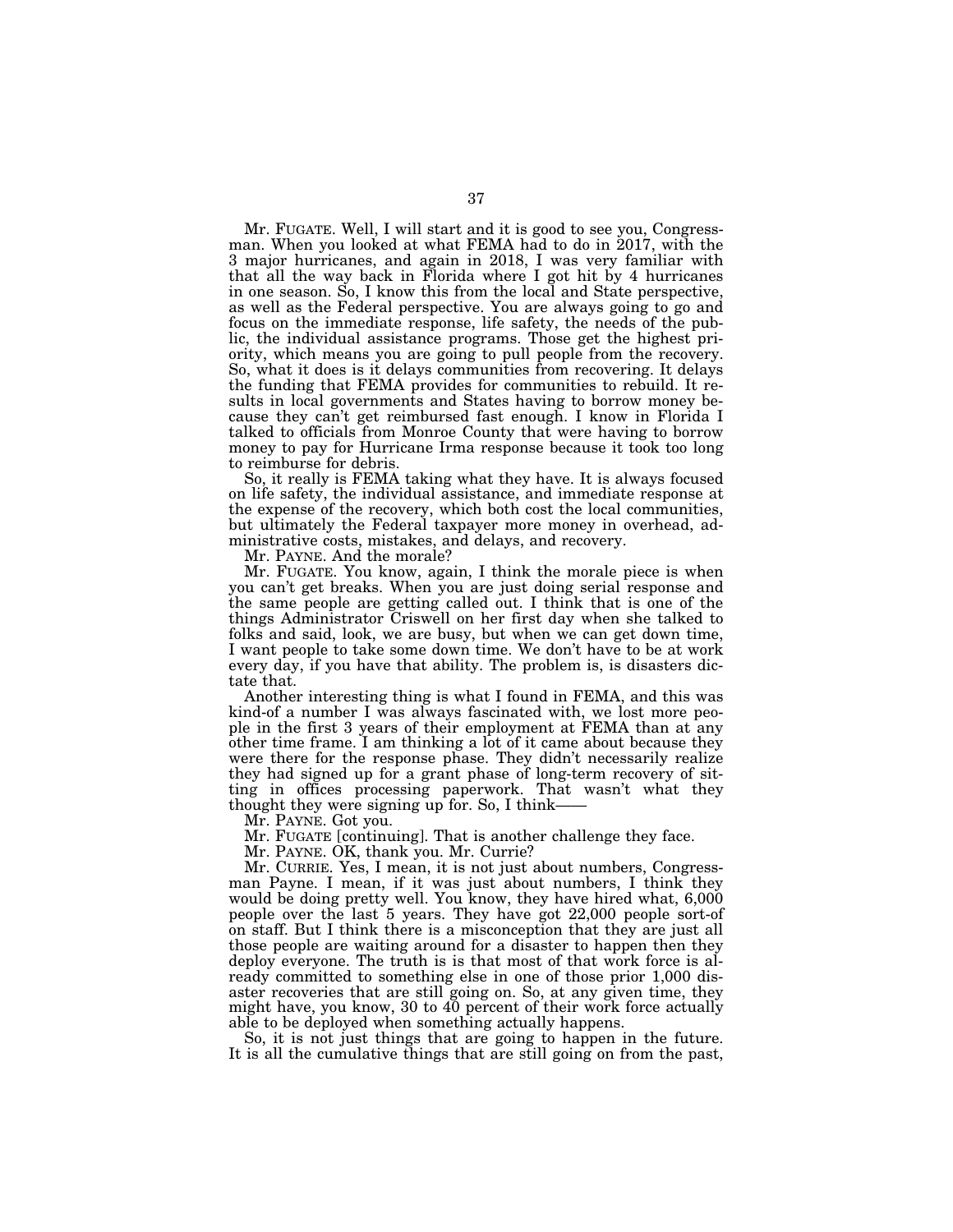and then you add on that what happened like in 2017, when you had 3 sequential hurricanes and the huge wildfires in the West. Then you are overwhelmed because you really only started with having 30 to 40 percent of your work force available.

So, I think we have got to figure something out where, you know, we are able to scale-up for those kind of situations in a much better way. I think it is the process issue of like what are all those people working on from past disaster recoveries? The grants, the paperwork, you know, there has got to be a way to streamline that so we can focus folks on what we want them to really be focused on.

Mr. PAYNE. Thank you. Madam Chair, I will yield back. Thank you.

Chairwoman DEMINGS. Thank you so much. The gentleman yields back. I am going to recognize myself for additional questions. Mr. Currie, after Hurricane Maria hit Puerto Rico in 2017, one reason for the delays in disaster assistance was an insufficient number of bilingual FEMA employees. FEMA's guidance required all communications to be in Spanish, yet the agency did not have enough emergency responders who could meet the requirement. So, could you talk a little bit and I know everybody probably can clearly understand how important the cultural competency is to having an appropriate response, but just talk about some of the challenges in recruiting a bilingual work force.

Mr. CURRIE. It is a great question. The situation in Puerto Rico was so extreme just because of the bilingual needs there and the size of that disaster. So, there is no doubt they didn't have the capacity they needed to handle something like that when it happened. One of the things FEMA does is they, you know, they try to hire locally under the Stafford Act to address these challenges when they come up. They did that in Puerto Rico. They hired thousands of local folks, you know, for these missions. That is great to address this need. But the other challenge is is that these folks have no experience with FEMA programs or, you know, in some cases, emergency management.

So, you know, there are ways to try to address this challenge to help the linguistics issue. But it is also hard to just have, you know, a work force kind-of sitting around ready for any contingency that might happen. You know, in this country we have so many languages spoken. So, depending on where the disaster hits, it is really difficult to do that. So, again, it is this issue of are we ready to scale up or scale down when this is needed? There may be other things to look at besides only hiring folks that speak Spanish or other languages. Maybe there are other resources they could bring in from other agencies or partnerships where they can scale up when it is necessary.

Chairwoman DEMINGS. Yes, thank you so much for that. You are correct, there are so many languages in our country, which is a beautiful thing. But I do think that Spanish is one of those prevalent languages in our country. Mr. Fugate, anything you would like to add to that?

Mr. FUGATE. Well, again, in Florida, we face language issues. It is not only Spanish. We have Creole languages. In New York City when we were dealing Superstorm Sandy, we had literally dozens of major languages that we were having to deal with. So, again,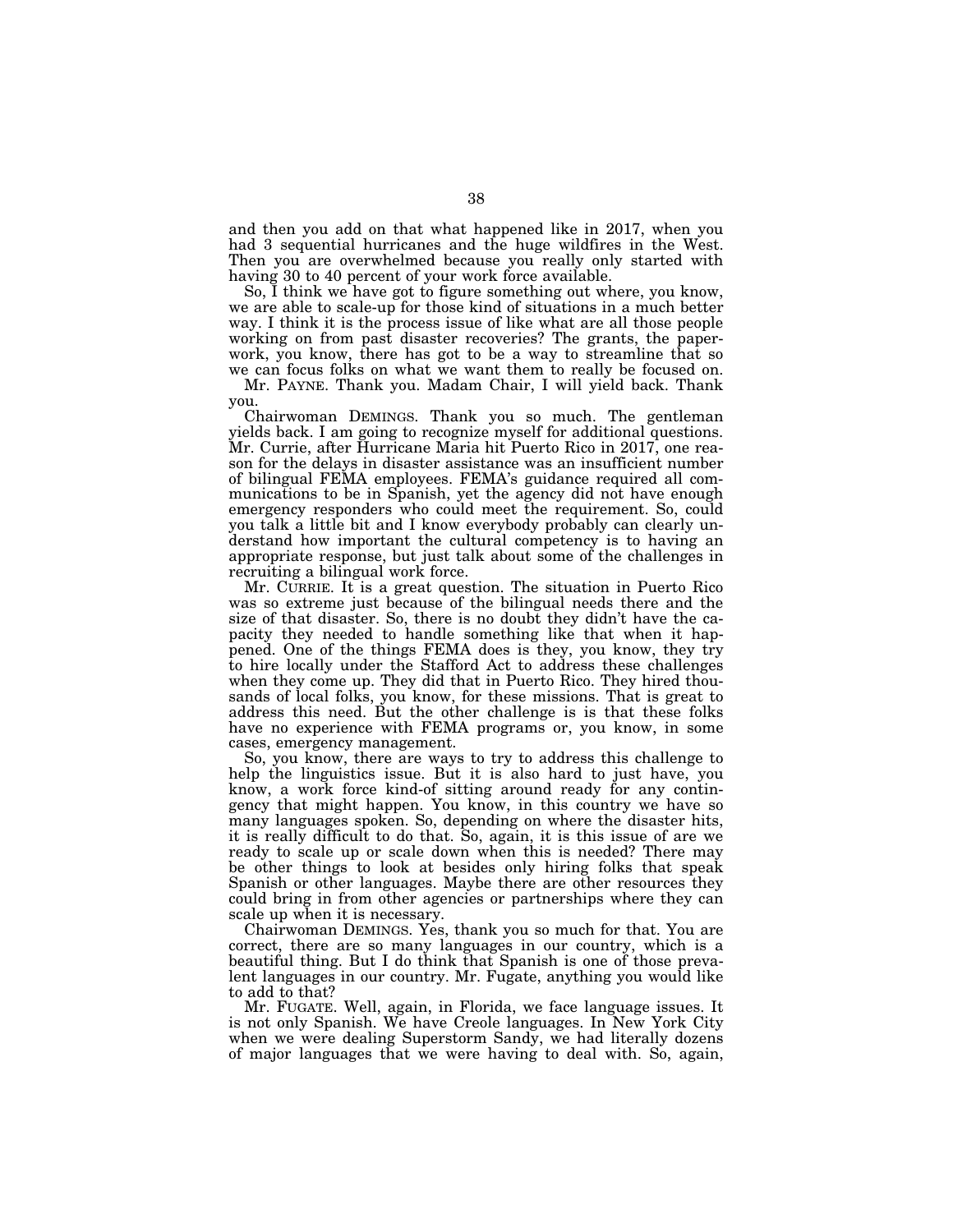what GAO says, we would hire local people to act as translators. It gives us several things. No. 1, they know the communities, they know the neighborhoods, they know a lot of the underlying issues. I think this is why a big part of what I pushed at FEMA was always hire local and buy local as much as you can to help the local economy.

I wouldn't expect the new hires in Puerto Rico to run the programs. What I would expect them to do is to be partnered with somebody at FEMA who knew the programs to then integrate that with the local officials, act as the translators. But also give them a better understanding of the context of what they are dealing with. I have always found that local people understand issues in a way that somebody coming from outside of that community just never grasp. So, that is why I put it a big premium. But it has got to be done in a way that it is subject-matter experts tied with that local hire to be effective. It can't just be a hire the local person and turn them loose and expect the programs to be administered.

Chairwoman DEMINGS. Do either of you know of any adjustments that were made? Mr. Currie, you are absolutely correct. Puerto Rico did provide some unique challenges. I had an opportunity to visit the island in 2017, with a Congressional delegation. You know, once you experience the challenges in terms of the language barriers, the lack of bilingual employees, were there any adjustments that were made or recommendations that were made to prepare for the next time?

Mr. CURRIE. Yes, and I too, I have been there 5 times since Hurricane Maria as well. I have gotten to understand the situation pretty well. I think the bottom line is right now, I think they are really well-prepared for something that is going to happen because they have so many people they have hired locally. A lot of those people have converted over to full-time or reserve or CORE positions and gone to other parts of the country or stayed there in Puerto Rico are now managing the program and they have the experience. So, I think their capacity level is really high in terms of preparedness to deal with something else.

Now, honestly, it has taken 4 years to get there. It was a struggle and it was not pretty the first couple years. It has gotten better. So, I think they are in pretty good shape to handle, you know, response to disasters that may happen. I think the challenge in Puerto Rico has more to do with the financial situation of the recovery and the funding that is necessary to rebuild all the damaged infrastructure because they haven't even really, you know, started to tackle the long-term projects yet. A lot of that has to do with the financial condition of Puerto Rico.

Chairwoman DEMINGS. Thank you so much for that. Ms. Sims, anything at all that you would like to add to this particular question?

Ms. SIMS. No, thank you.

Chairwoman DEMINGS. OK, thank you. Mr. Fugate, last year the union that represents FEMA, the American Federation of Government Employees, sent a letter to the incoming FEMA administrator, which highlighted that the FEMA work force were comprised of only 5,000 full-time employees out of 26,000, roughly, total employees. Over the past few years, we have witnessed nu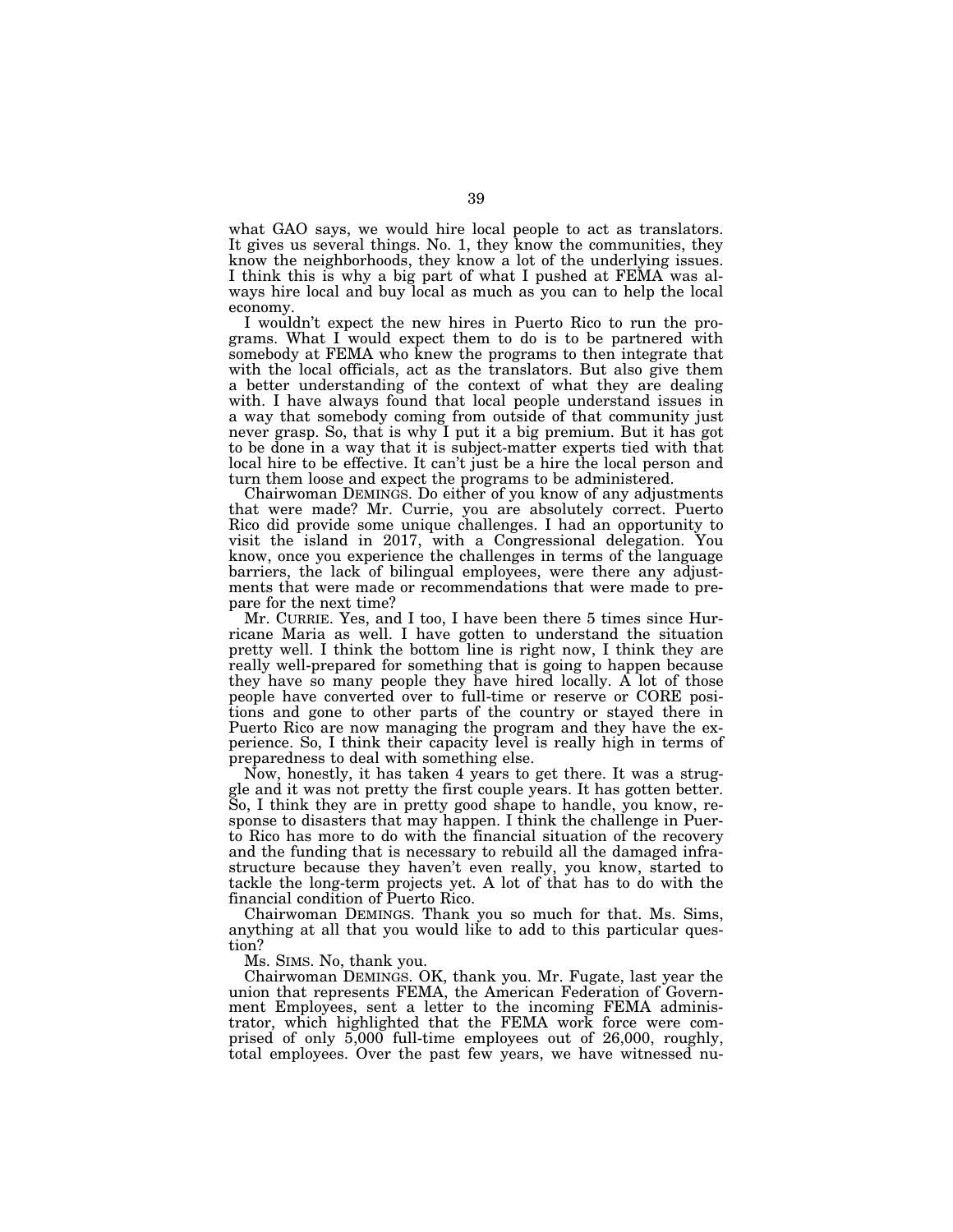merous disasters including hurricanes, floods, fires, tornadoes, and, of course, the COVID–19 pandemic. With year-round disasters, we need year-round employees who can respond to those disasters. Could you talk a little bit, would it benefit or how would it benefit FEMA to change the composition of its work force to hire more permanent, full-time employees? Or do you believe that there should be a significant contingency of part-time employees as well to be able to fulfill the mission?

Mr. FUGATE. I think you are going to have to have all of that but the ratios are wrong. I think you need to go back to—originally FEMA deployed permanent work force as the primary disaster responders. The problem was they were staying out so long, the other work wasn't getting done. That really created this move toward almost all disasters being handled by the nonpermanent work force with the permanent work force not deploying.

When I got to FEMA, it turned out there was people in the permanent work force that didn't even have emergency functions in their position descriptions and legally, couldn't be deployed against their will. Even though FEMA requires every employee, now, to do that. When I got there even though the statement said you are available 24 hours a day, 7 days a week deployed, the vast majority of FEMA staff had never been deployed and were not allowed to deploy or it wasn't in their position description. We changed that. But I think it is important that people that, in my experience, was when the FEMA folks deployed, the permanent work force, it not only gave us additional personnel in the field, it was more important to the overall FEMA's mission because they got to see the things they were administrating at headquarters in the field and understand what the challenges were. It made them better, including our—what was interesting was our grants people. As you pointed out, all the funding that FEMA provides through the grants program, the Homeland Security grants and the, you know, the funding there to help build preparedness. It was amazing that the grants people had never seen the outcome of their work. When they went to Superstorm Sandy, they saw all that equipment and all that capability for the first time deployed and they were going, I never realized we had that big of an impact. I said that response wouldn't have occurred without the funding you administered.

So, I think the permanent work force needs to be part of disaster response. It needs to be built into their DNA. We must be able to continue the existing work. So, I think we need to grow that permanent work force. We need to make it where they do deploy more frequently so they have that connection between their mission and what is done in the field. But also balance that with there is no way to have that big of a work force that may not have a lot of disasters to go to using the CORE and the reserve work force to be a balanced response. So, we have surge work force capabilities, but we also are not excluding the permanent work force from being part of the disaster response team.

Chairwoman DEMINGS. You know, Mr. Fugate, I was hoping that the Chair of the full committee was going to be able to join us today. He is not. So, the question is: When you testified before the committee in October 2015, Chairman Thompson asked whether our disaster response work force was as robust as it would need to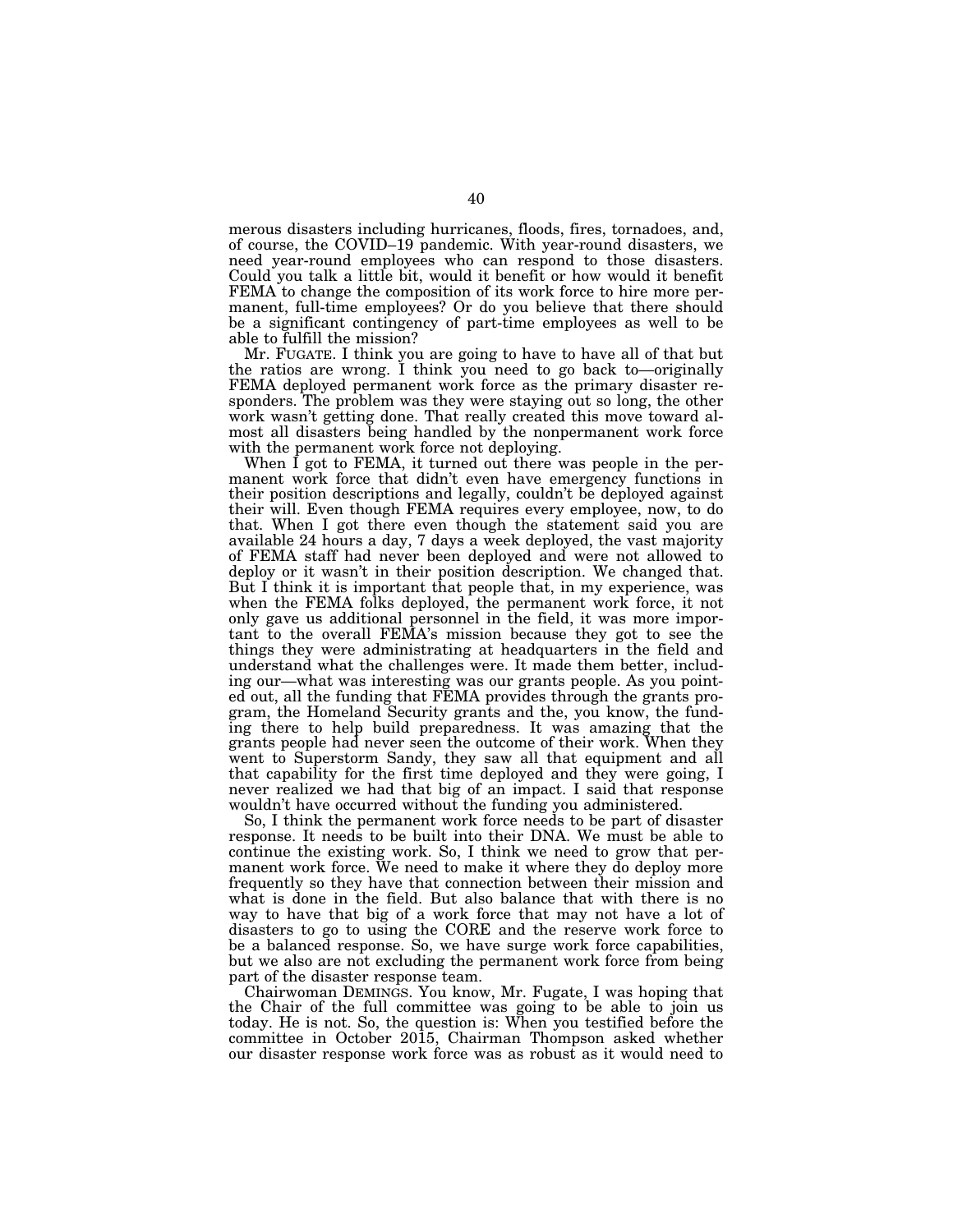be to respond to a disaster on the scale of Hurricane Katrina as we talk about work force numbers. At the time, you told the committee that we are not there. In 2019, Chairman Thompson asked then FEMA Administrator Gaynor a similar question. He responded that FEMA had a deficit of a few thousand. We keep hearing time and time again that FEMA does not have enough staff and we have also talked about some of the challenges for that. What do we need to do or how can we help FEMA to be better able to recruit, and sometimes that is the easy part, but to retain more employees?

Mr. FUGATE. Well, my experience tells me that people that are attracted to FEMA, who don't really understand FEMA, are attracted to what they see as the response role. It turns out the response role is one of the things that most people at FEMA and the permanent full-time jobs do the least of. So, there is often a mismatch between expectations and reality. I think we need to do a better job of doing that. But I also think we need to provide to the permanent work force more opportunities to be in disaster response without necessarily taking away from the day-to-day mission, which means better staff, more staff, and more flexibility there.

But I think the last piece goes back to the Reserve work force. If we expect to have well-trained quality folks, we have to do something besides only dealing with it when we employ them in a disaster. This is something that Congress needs to look at. Provide FEMA the authority through Stafford Act funds, to train Reservists not tied to a disaster so that they get minimal training on a reoccurring basis to improve retention and make better-trained Reservists before they are deployed. Also, look at other incentives that the military reserve has to protect those people who may come off of existing jobs to help in disasters so that we can attract the best quality folks, best retention, and good benefits.

But I think just one thing, if you just got the Stafford Act amended where FEMA could train Reservists not tied to a disaster response, but out of what they generally refer to as the DSR surge account, so that it would be a reoccurring training. Including things like harassment training, which turns out a lot of these folks don't have any of that until they show up at the job site and then that is hard to get as a priority when you are dealing with everything you are faced in the first 30 days of a disaster. But I think this is one thing that would help. Clarify and give FEMA the authority to use the funding in the disaster relief fund to train Reservists outside of being deployed to a specific disaster.

Chairwoman DEMINGS. Thank you so much for that. I do ask unanimous consent to submit into the record a letter from the American Federation of Government Employees. So moved.

[The information follows:]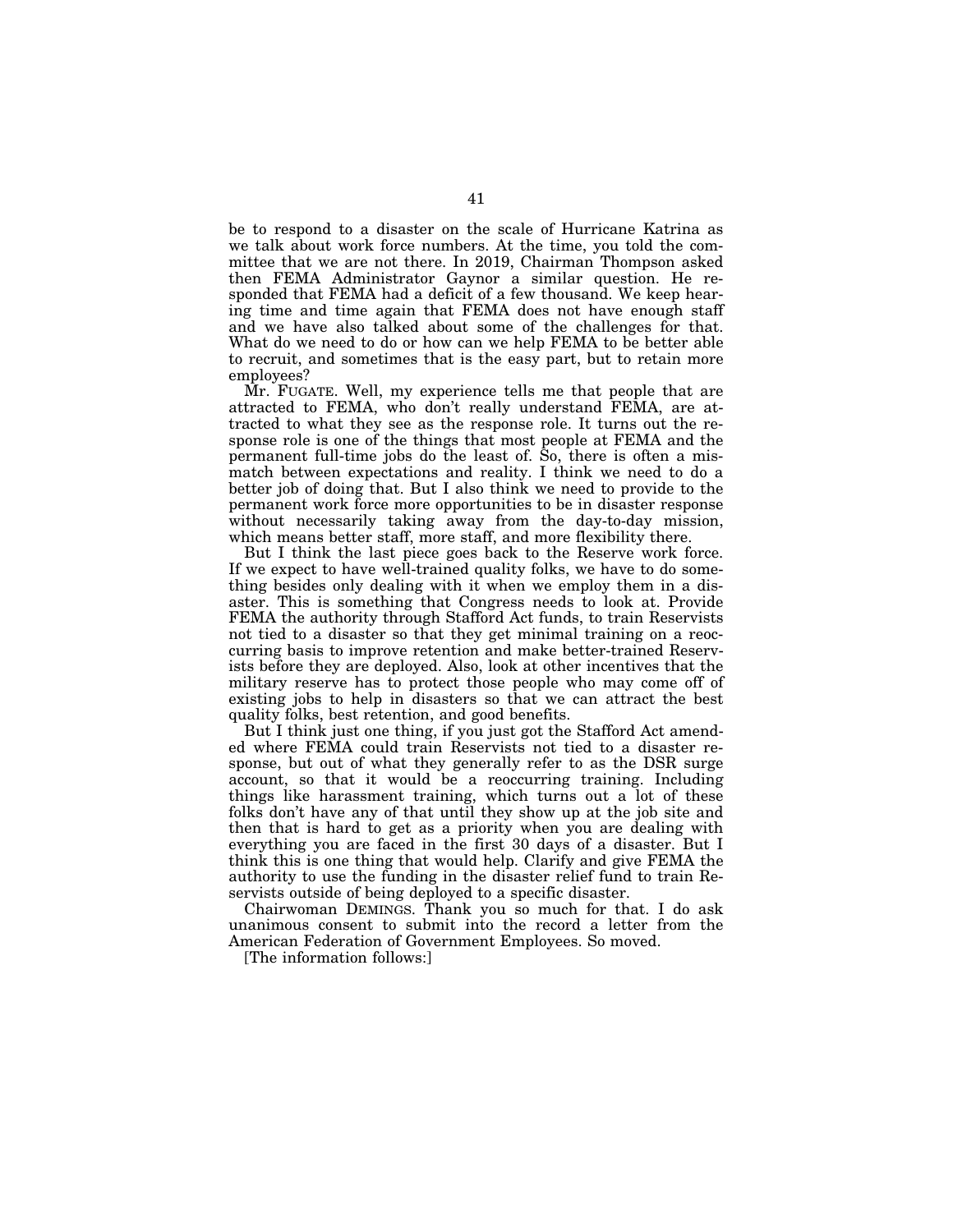LETTER FROM THE AMERICAN FEDERATION OF GOVERNMENT EMPLOYEES, AFL–CIO (AFGE)

The Honorable VAL DEMINGS,

*January 19, 2022*.

*Chairwoman, Emergency Preparedness, Response, & Recovery Subcommittee, House Homeland Security Committee, H2–176 Ford House Office Building, Washington, DC 20515.* 

The Honorable KAT CAMMACK,

*Ranking Member, Emergency Preparedness, Response, & Recovery Subcommittee, House Homeland Security Committee, H2–176 Ford House Office Building, Washington, DC 20515.* 

The Honorable LOU CORREA,

*Chairman, Oversight, Management, & Accountability Subcommittee, House Homeland Security Committee, H2–176 Ford House Office Building, Washington, DC 20515.* 

The Honorable PETER MEIJER,

*Ranking Member, Oversight, Management, & Accountability Subcommittee, House Homeland Security Committee, H2–176 Ford House Office Building, Washington, DC 20515.* 

DEAR CHAIRS THOMPSON, DEMINGS, AND CORREA, RANKING MEMBERS KATKO, CAMMACK, MEIJER AND MEMBERS OF THE SUBCOMMITTEES: On behalf of the American Federation of Government Employees, AFL–CIO (AFGE), which represents more than 700,000 Federal and District of Columbia government employees, including 5,000 within the Federal Emergency Management Agency (FEMA), we appre-ciate the subcommittee addressing how FEMA can build a workforce prepared and ready to respond to National disasters. We thank you for your support of a strong Federal emergency management program and your recognition of the importance of a professional, apolitical civil service supporting the American public during natural disasters.

Our country has been devastated by one of the most active disaster seasons in recent memory. FEMA employees have responded to hundreds of disasters, including the COVID–19 pandemic, wildfires, hurricanes, tornadoes, and record flooding. FEMA employees work to make victims whole again after natural and human-created disasters. FEMA first responders stay on the ground sometimes for months or years to ensure that the Americans affected by natural and human-made disasters can return to normalcy and rebuild their lives. FEMA urban search-and-rescue teams extricate survivors and victims from burning cars and flooded homes. FEMA safety officers ensure downed power lines do not electrocute survivors and hazardous substances in flood waters do not sicken communities. FEMA firefighters and police officers work hand-in-hand with State and local emergency management agencies to suppress fires and prevent crime. FEMA claims adjusters work to compensate victims after their homes have been destroyed. FEMA logisticians compile data and predict when and where future disasters will occur and how to prevent them. FEMA grant and contracting officers ensure community needs are met in the aftermath of destruction.

Most FEMA employees are non-permanent. Out of a workforce of more than 20,000 total employees, only about 5,000 are full-time permanent employees. FEMA employees are over-worked, under-resourced, and frequently deployed to multiple disaster zones without adequate recuperation time.

In 1988 the Stafford Act created two sets of non-permanent employees to be hired during disasters, including (1) Cadre of On-Call Recovery/Response Employees (CORE) and (2) Disaster Response Workers (DRW) Temporary Workers. CORE and DRW employees are brought on using an expedited hiring process during disasters. For the purposes of this letter, CORE and DRW employees will be referred to as Stafford Act employees.

Although Stafford Act employees were intended to supplement permanent employees during short-term disasters, in practice Stafford Act employees often serve for much longer than the 2- to 4-year periods specified in their contracts, sometimes for 10 years or more. The excessive use of Stafford Act hiring results in permanent FEMA staff positions going unfilled for extended periods.

Stafford Act employees should be deployed to disaster zones for specified time periods to respond to specific disasters. These positions were not designed to assist or replace permanent full-time employees for non-disaster work. However, this frequently occurs because of permanent staff vacancies within FEMA, with Stafford Act employees performing work outside of their job descriptions. The excessive use of Stafford Act employees means that personnel are constantly being shifted from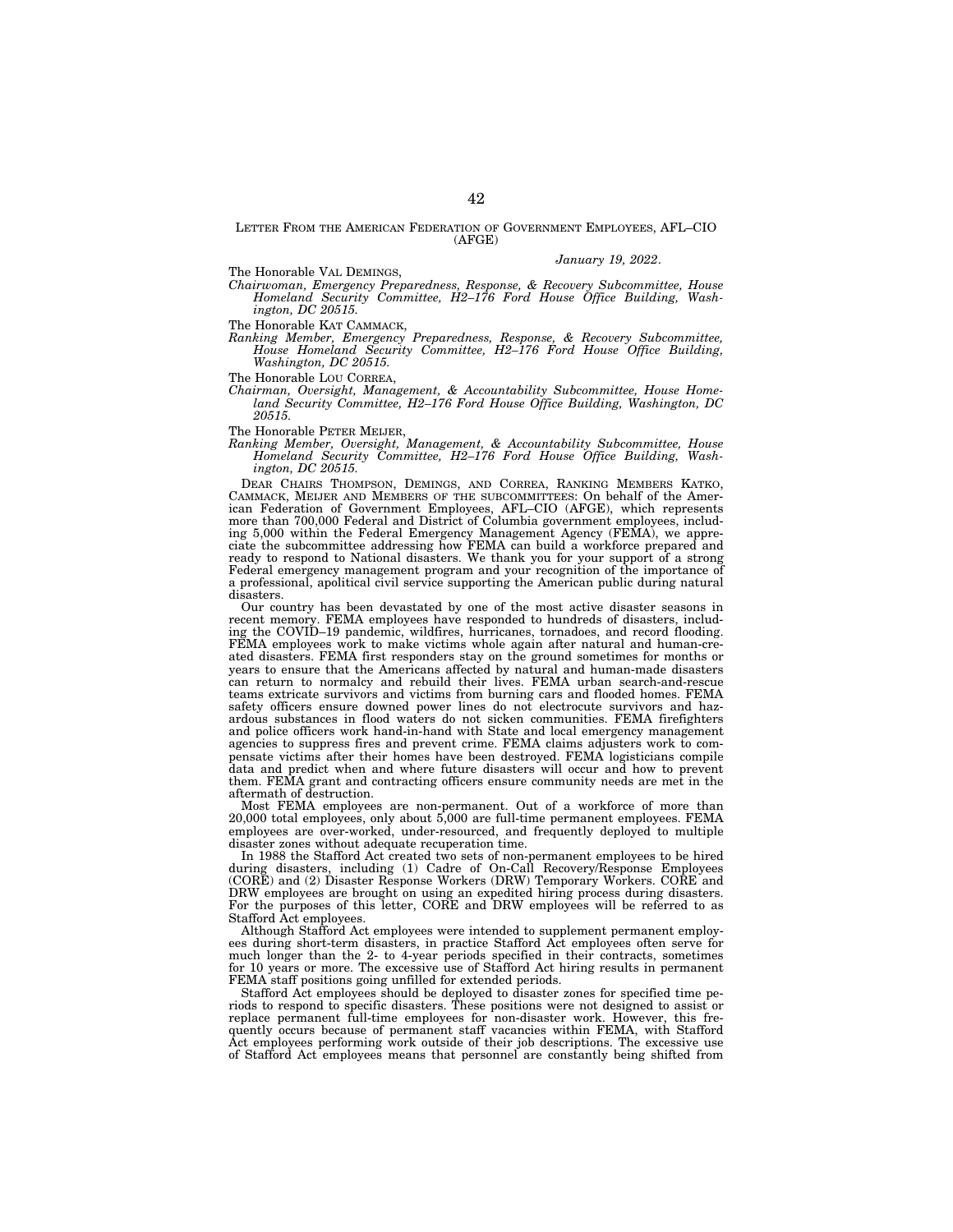one disaster site to the next, harming retention and recruitment efforts, the inevitable result of grueling hours and low morale.

Instead, FEMA should hire more permanent full-time employees who are emergency management, safety, and program management professionals with appro-priate skills and expertise. Such action will benefit the agency and its employees, including qualified Stafford Act employees who could transition into appropriate permanent positions.

In contrast to full-time or temporary Title 5 employees, Stafford Act employees lack civil service rights and protections that help to improve workplace safety, labormanagement relations, and communication, and to prevent harassment and dis-crimination in the workplace. When Stafford Act employees experience discrimination, harassment, or other inappropriate treatment, they have few avenues for pur-suing remedies. Without union representation, Stafford Act employees lack effective mechanisms for reporting, resolving, or de-escalating workplace conflicts and griev-

ances.<br>Following a high-profile harassment case involving a FEMA senior executive in 2018, a study by the RAND Corporation revealed that 29 percent of FEMA employees experienced a civil rights violation during a single year. Fewer than half of these employees formally reported these incidents to management, fearing in part that nothing would be done. A more recent Department of Homeland Security OIG report from September 2021 found that one-third of employees had experienced sexual harassment or misconduct but did not report it, believing that the incidents would not be properly investigated. The OIG found that FEMA had a fragmentary record for investigating and taking corrective action in some 305 cases of harassment and misconduct that were reported to agency officials. The agency's 2021 Culture Improvement Action Plan has several laudable goals, which will be much more easily achieved if the agency transitions away from the excessive use of non-permanent employees who have completely inadequate workplace protections.

FEMA's workload is constantly increasing, as the Nation faces an unprecedented onslaught of disasters. For FEMA to succeed, it is critical that Congress and the Administration prioritize hiring more full-time permanent Title 5 employees. If they do so, FEMA will be a stronger, more agile, and responsive agency in protecting the American public from national disasters. Sincerely,

## JULIE N. TIPPENS,

### *Director, Legislative Political and Mobilization Department.*

Chairwoman DEMINGS. Thank you, Mr. Fugate. You spoke about harassment. Ms. Sims, the RAND 2020 Report highlights several challenges—I think we talked a little bit about those—FEMA faces in the effort to create a more inclusive work force, including barriers that can prevent employees from reporting incidents of harassment and discrimination. Can you describe just some of the barriers while conducting your survey, if there were any, with FEMA employees?

Ms. SIMS. So, I guess I would say having the reserve work force as it was, was not necessarily a barrier, but it was a challenge, right? Because obviously, they are a huge part of what FEMA does and we definitely wanted to get their perspective, especially since there was some indication that possibly during deployments, they might experience challenges there. So, you know, it was key to get a good estimate of prevalence across the organization to be able to recruit them.

Now, FEMA did help us out during the course of the survey. They sent an email through their system, their DTS system, to FEMA Reservists so that they could know to check their FEMA email. Because we sent the invitations with unique links to FEMA employees in emails. But it was interesting, you know, we worked with FEMA to try and get Reservists paid to take the survey because they are doing FEMA's work when they are taking the survey, right? They are helping FEMA understand what their experience was. That was a challenge because there was no functionality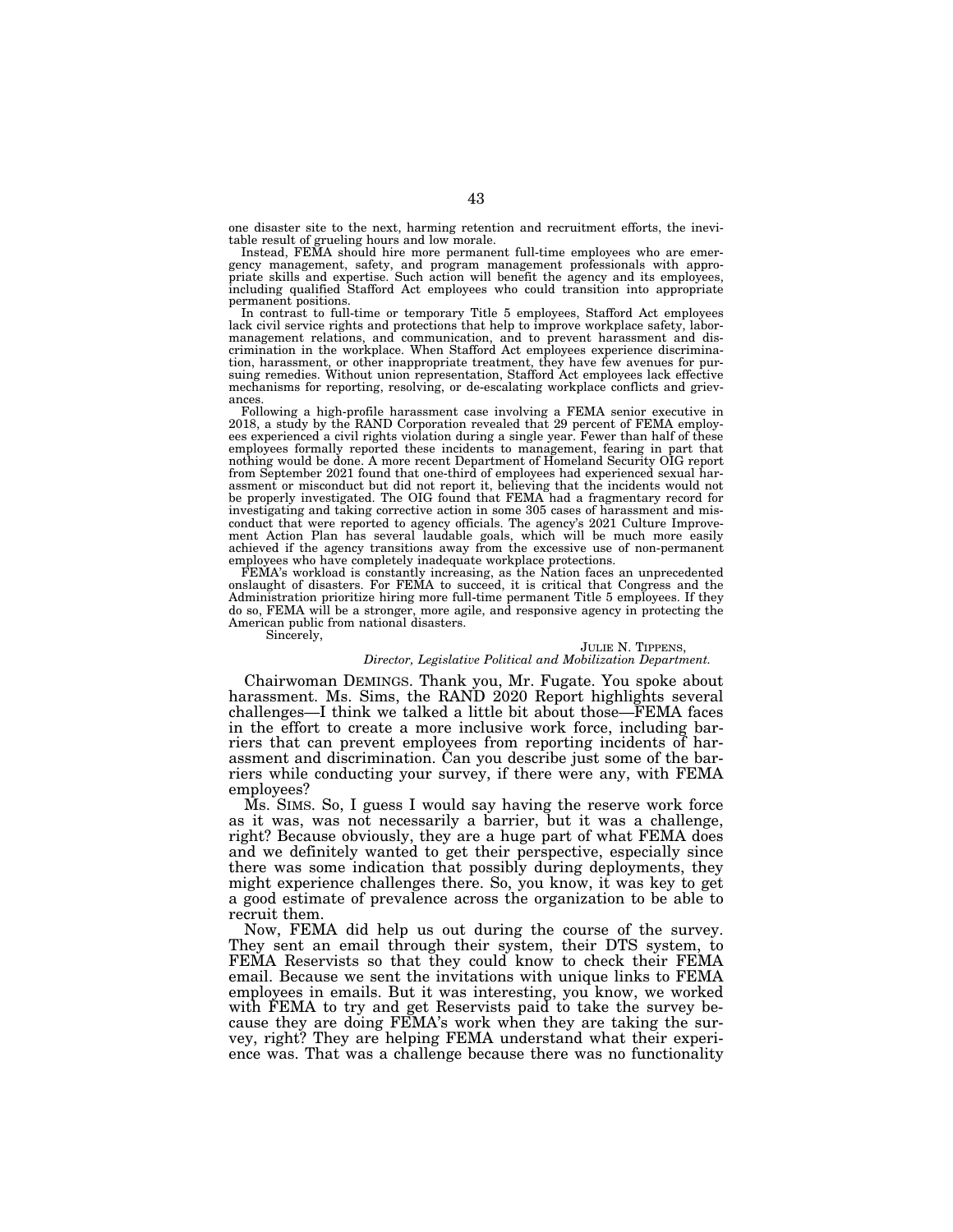in the sense of if they were paid, if they claimed that time, then FEMA would know they took the survey and we were also trying to protect their confidentiality. So, there are some tricky things there with the reserve work force.

Chairwoman DEMINGS. OK. Thank you so very much. Mr. Currie or Mr. Fugate, anything you would like to add to, you know, how we can better interact with the FEMA employees because of the large numbers and the Reservist status to get the information that we need? Mr. Sims.

Ms. SIMS. Ms. Sims or Mr. Currie?

Chairwoman DEMINGS. Oh, I am sorry. I am sorry. Mr. Currie. Mr. CURRIE. Sorry. No, I agree. I think this—you can probably hear this issue of how do you pay and train your intermittent work force is a challenge. You know, I am not—I think the military analogy is somewhat useful. I mean, I don't want to say that system is perfect, but you know, back when the Reservists in the National Guard employee flexibilities and titles were developed, it was to address this same issue. You know, how do we—we have our permanent military and but how do we scale up when we have a need? That includes not just hiring people and training people, but how do you deploy them given their specific skill sets? Very similar at FEMA. I mean, I think we need a relook at this whole system. There has been some things done. I mean, for example, the DRRA bill back in 2018, gave FEMA flexibility to more easily convert CORE and Reservists to full-time positions, without having to rego through the whole Federal hiring process, which is not easy. So, I mean, there has been some things around the margins. But, I mean, you have got to look at this in totality from hiring to onboarding to training to retention.

Chairwoman DEMINGS. Mr. Fugate.

Mr. FUGATE. Yes, some of this is going to require a lot of work. I think the simplest thing is to—and this can be done in the budget process. So, as we are working on the next budget, this is really a simple fix if you can get people to agree to it. Give FEMA the authority to pay for Reservists outside of them being deployed to a disaster. So, if they already have that 2 days a month and 2 weeks a year if they are not deployed, they get training, the things like these surveys don't become an issue of trying to get people to take a survey, yet risk identifying them because they are getting paid.

It also goes back to better retention. This is something we can do right now. You have this in the budget process. It would be an addition to the authorizing language, the appropriations language, to give FEMA the ability to do this. I don't think this would require new funding. I think you fund the disaster relief fund at adequate levels, you are going to have to do some additional adjustments based upon the level of disasters. But I don't think this is a huge challenge of new money that has to be found, new authority that has to be found. It just needs to clarify that FEMA has the authority to use the relief fund to train Reservists outside of a specific disaster.

Chairwoman DEMINGS. Thank you so much. The Chair will now recognize the gentlewoman from Nevada, Ms. Titus, for 5 minutes.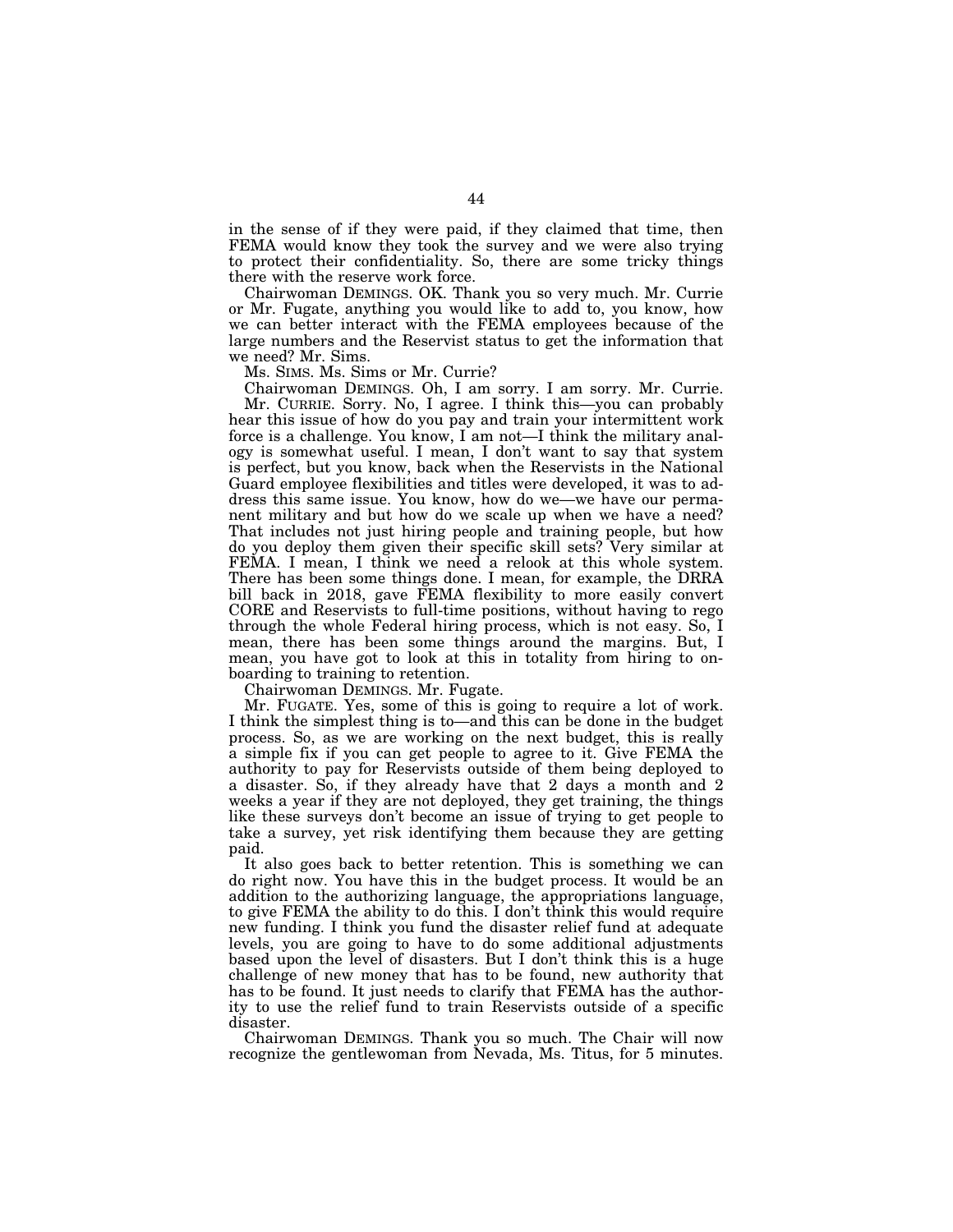Ms. TITUS. Well, thank you so much. Mr. Currie, over the past year, FEMA has placed COVID–19 surge response teams in my district, and they have been going door-to-door canvasing efforts to try to increase vaccination rates. I represent one of the most diverse districts in the country and I wonder if you could address whether FEMA makes any attempt to send people who match the neighborhood so that they can be more effective. Also, since the Biden administration has highlighted diversity as one of the goals for FEMA, how can you all reach out to better hire a diverse work force that looks like the people in my community?

Mr. CURRIE. Yes, ma'am, thank you. So, based on the work that we have done evaluating FEMA, I mean, we know that they do attempt at the regional level to deploy people that have the background of that area and speak the language if that is necessary to try to better connect with those communities. They absolutely do that. I don't have data with me on how well they do that or any metrics, but I do know that is a priority.

On the hiring side, I think at FEMA, and not just at FEMA, but at DHS, I mean, they take hiring through the lens of diversity very seriously. I have seen their human capital monitoring and metrics, which, you know, where they monitor by gender, by race, by ethnicity, by language, by veteran status, you know, who they hire, who they retain. I mean, there is a lot of focus on that right now. I think even more so over the last year as the Executive Orders have come out about, you know, trying to promote additional diversity in the Federal work force.

Ms. TITUS. Do you know if you have reached to the historical Black colleges or minority-serving institutions as part of the recruiting process?

Mr. CURRIE. No, ma'am, I don't know if FEMA has done that because we haven't looked at that.

Ms. TITUS. Well, I think that would be a good idea. That would be a way to attract some bright young people and get some diversity at the same time. Speaking of young people, tell me about the FEMA Corps that is that service program between FEMA and AmeriCorps that is trying to recruit young people to get engaged when they are—before they are ready for a job to perhaps learn the ropes and then choose that as a career.

Mr. CURRIE. Yes, no, and this is something that at GAO we looked at this right after Hurricane Sandy, when FEMA Corps was first rolled out. I know when it first came out, they were trying to have this be, you know, a force of several thousand young persons who could help them surge in the case of a major disaster. We saw that they did that. I think the challenge that we saw with the surge there—or the FEMA Corps was just, you know, plugging them into an existing complicated process too. I mean, there were a lot of things that they can do in the immediate response. Things like helping, you know, go door-to-door, get people information, talk to survivors, those types of things. But when it came down to some of the more technical processes that are involved in response and recovery, they may not have had the training that was necessary to do that. So, I think it was hard for FEMA field leaders who we talked to to plug them in where it was necessary.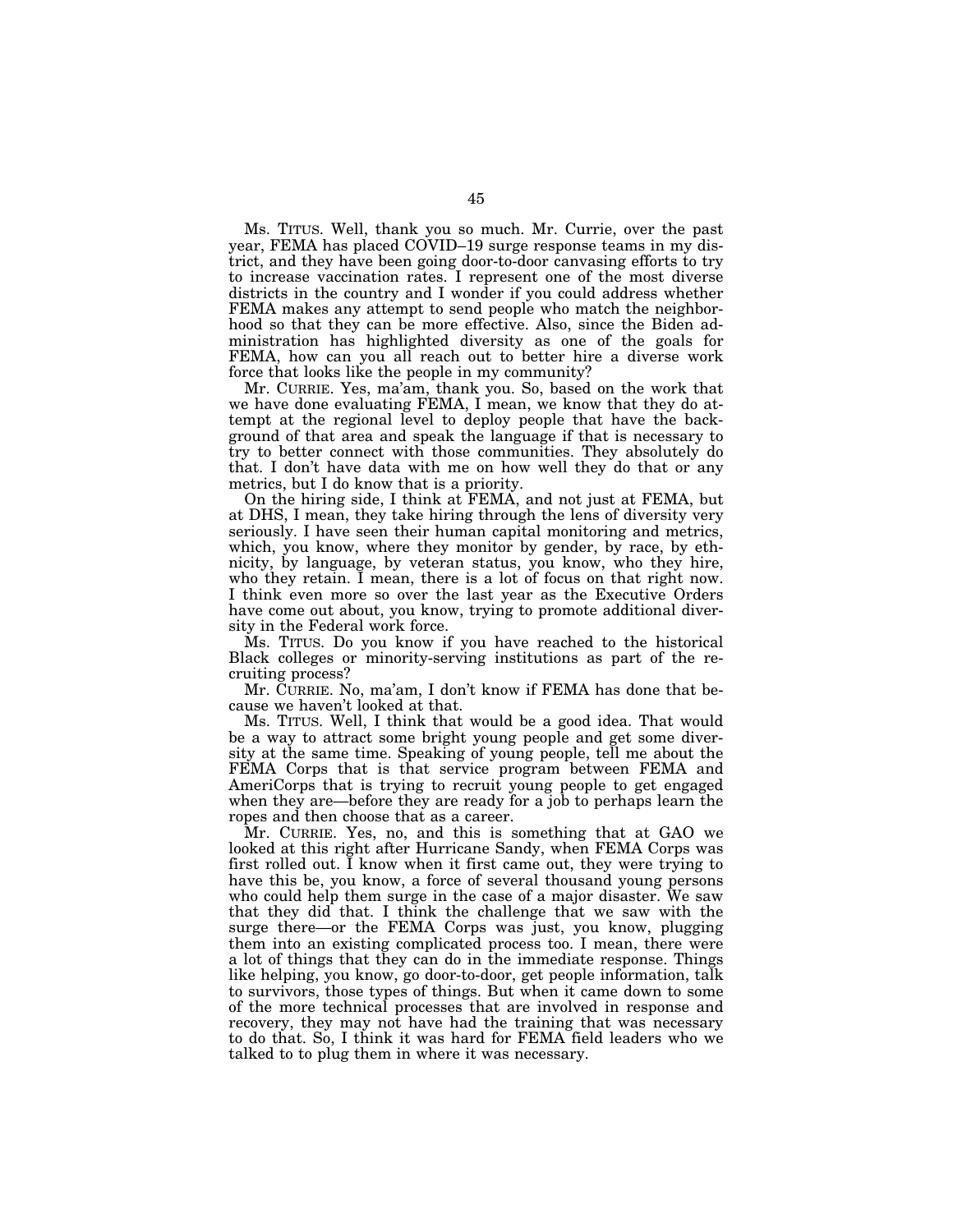Ms. TITUS. Well, maybe we ought to look at that training program and try to help fill some of these vacancies. Also, there might be some additional incentives to attract people to the program and then they will stay in FEMA for a career.

Mr. CURRIE. Yes, ma'am. I know that was the goal. We haven't looked at it again over the last 5 years or so. But what we have seen over time is the numbers of FEMA Corps kind-of go down. I am not sure what the exact numbers now. I think it is in the hundreds. It seems like they have gotten a little bit away from using FEMA Corps in their response efforts.

Ms. TITUS. Well, we are talking about a Climate Corps, and I think a FEMA Corps is a good thing and we want to attract the best and brightest, get people interested in these jobs at a early age. So, we might want to revisit that and see how we can bump it up some. Thank you very much, Madam Chairman.

Chairwoman DEMINGS. Thank you so much. The gentlewoman yields back. With that I want to thank our witnesses for your valuable testimony today. Of course, we did not anticipate the change in our vote schedule. Votes were called in the middle of our hearing. But we were able to get through it. I thank you so much for your patience. I also thank the Members of both subcommittees who participated today in this very important discussion. I look forward to working with our panelists on some of the issues that we discussed here today.

The Members of the subcommittees may have additional questions for the witnesses and we ask that you respond expeditiously in writing to those questions. The Chair reminds Members that the subcommittees' record will remain open for 10 business days. Without objection, the subcommittees stand adjourned. Thank you all.

[Whereupon, at 11:28 p.m., the subcommittees were adjourned.]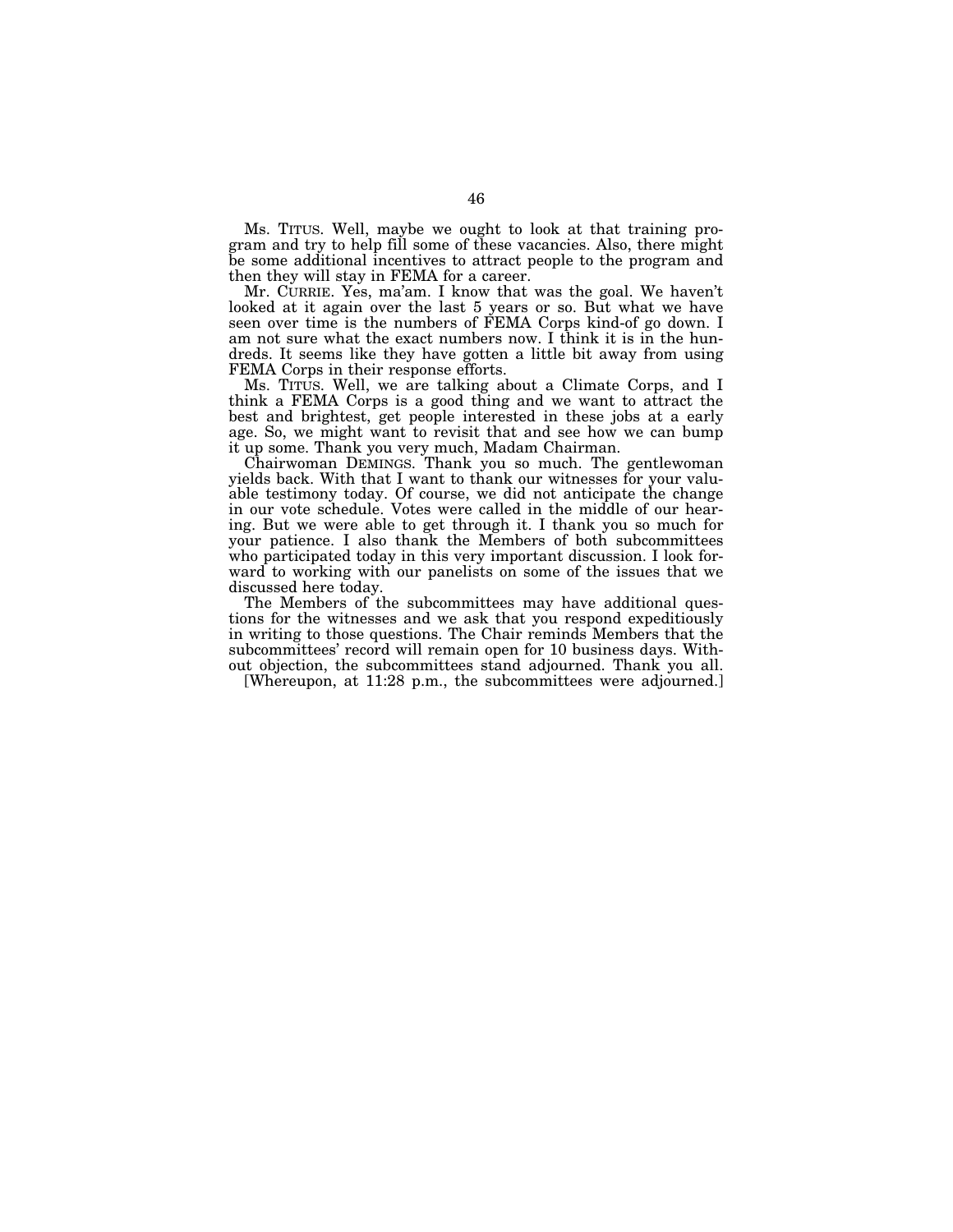## **A P P E N D I X**

#### QUESTIONS FROM RANKING MEMBER JOHN KATKO FOR W. CRAIG FUGATE

*Question 1.* In your opinion, what steps should FEMA be taking to effectively balance and respond to these priorities?

Answer. I would defer to FEMA Administrator Criswell on how she is approaching this issue. I would note however that FEMA is asked to do many things because they have capabilities that are needed by other Federal agencies or the Nation. This is a good thing if FEMA is resourced to do the work. If not, then who else is going to do it?

*Question 2.* During a Transportation and Infrastructure hearing last year, Administrator Criswell noted ''many of our staff have been activated in support of COVID– 19 response operations and numerous other disaster declarations for over a year . . . '' How is employee morale and job performance impacted when response personnel are continually redeployed from one disaster to the next?

Answer. My experience is that FEMA morale is highest when FEMA staff are in direct support to communities in a crisis. The challenge in longer-term recovery operations where FEMA staff are pulled from to go to the next disaster response.

*Question 3.* We understand that it takes a village to get people back on their feet after their homes have been struck by disaster. After the December tornadoes that wreaked havoc across 6 States, we were proud of the FEMA emergency responders who quickly mobilized to lend a helping hand. In your experience, what measures does FEMA take not only to quickly mobilize a massive workforce in response to disaster, but also to ensure that qualified staff are being deployed to sites?

Answer. As noted in my written testimony, the lack of on-going training for FEMA Reservist outside of disaster deployments and limited benefits results in high staff turn-over and limited training for their disaster mission.

*Question 4a.* The RAND report found that almost 30 percent of FEMA's workforce experienced a sex- or race-based rights violation in 2019. Although this report was after your time at FEMA, the issue at FEMA is likely not new. In your tenure at FEMA, what measures did you take to ensure a safe work environment, free to sexor race-based violations?

Answer. Some of the steps we took were to increase funding for the FEMA Equal Employment Opportunity Office to address a backlog of discrimination cases, some dating back to the Hurricane Katrina response. We increased training for front-line supervisors.

*Question 4b.* Could you please describe the specific types of trainings FEMA leadership, versus employees and supervisors, underwent to reduce the occurrence of workplace harassment and discrimination based on sex, gender, race, or ethnicity? Answer. Response was not received at the time of publication.

*Question 5a.* Does FEMA's current hiring process hinder their ability to address staffing shortages?

*Question 5b.* If so, how? Specifically, what parts of the process are limiting FEMA's ability to hire the people the agency needs and what can be done moving forward?

*Question 5c.* Does FEMA need additional hiring authorities to address staffing shortages?

Answer. The answers to the above are complex and are better addressed by the current administration. The one that I would like to comment on is the FEMA Reserve Workforce. Reservist at FEMA are not the equivalent of the military Reservist who are covered under the Uniformed Services Employment and Re-Employment Rights Act. Rather FEMA Reservist are considered on-call who work intermittently with little benefits when not deployed. They have no protections if they have fulltime employment when called up.

Hiring and maintaining FEMA Reservists is a continuous process. As the work is on-call, and intermittent, attracting talent in tight job markets is a challenge.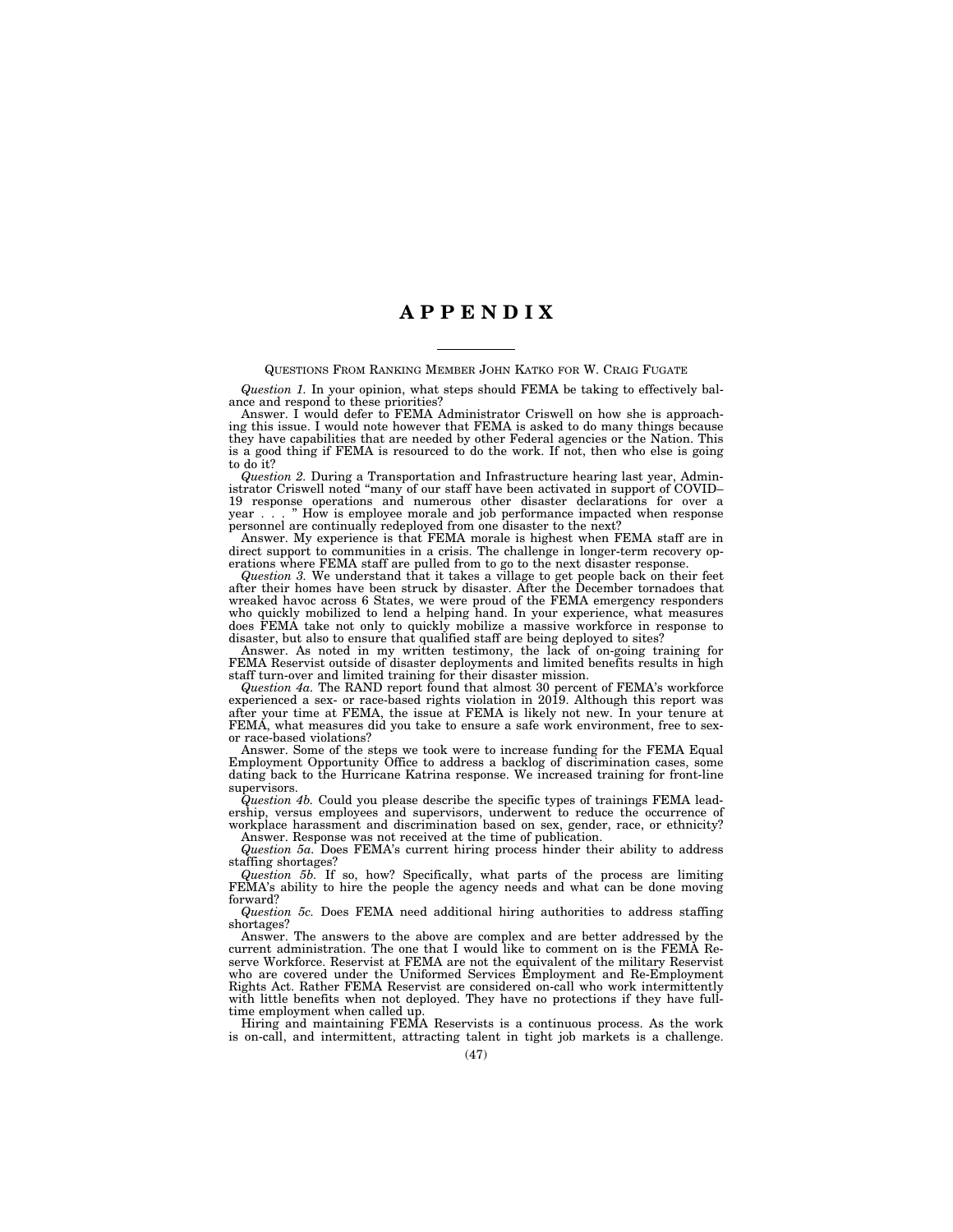Without incentives to recruit and maintain Reservists, this workforce will continue to be a staffing challenge for current and future disasters.

### *Improve benefits and retention of the Reservist workforce*

1. Provide all Reservist with a minimum of 2 days a month and 2 weeks a year of paid training if not deployed in that fiscal year for at least 30 days.

2. Consider adding the FEMA Reservist workforce to the Uniformed Services Employment and Re-Employment Rights Act or provide similar protections under the Stafford Act.

3. Continue to improve the implementation of Disaster Reform and Recovery Act (DRRA) where CORE and Reservists can compete for PFT positions at FEMA under Merit Promotion after 3 or more years of continuous work.

#### QUESTION FROM HONORABLE DIANA HARSHBARGER FOR W. CRAIG FUGATE

*Question.* In your view, would awarding FEMA contracts to contractors physically located near disaster sites produce favorable outcomes both by expediting the process of getting boots on the ground and by providing work to residents affected by the disaster? Should FEMA consider updating their contracting processes to prioritize contractors located near the disaster site?

Answer. Yes, my time as administrator, I urged that we buy local and hire local to help the local economy in the aftermath of a disaster. We supported that process by deploying purchasing staff to help local businesses navigate Federal contracts and to directly purchase goods and services from the communities in the disaster zone. Local hiring is another tool to put people to work that are displaced by the disaster.

#### QUESTIONS FROM HONORABLE PETER MEIJER FOR W. CRAIG FUGATE

*Question 1.* GAO has reported that FEMA workforce issues are long-standing and are often at the core of other FEMA operational challenges. Considering this, when you were at FEMA, did FEMA ever consider a significant overhaul, or reboot of how it manages its workforce?

Answer. The first item we implemented was the requirement that all full-time staff have an emergency job in addition to their full-time position. This gives FEMA employees the chance to deploy to disasters in the immediate aftermath.

The second was to equip full-time staff with laptops and cell phone to work remotely when necessary.

The third item failed. We attempted to provide minimum training and hours to FEMA Reservist (part-time, on-call) consisting of 2 days a month and 2 weeks a year in not deployed to a disaster in the recent past. Due to how the Reservist are funded, we were unable to provide training outside of a disaster deployment.

*Question 2.* Given the challenges the FEMA workforce has faced over the past few years, such as staff shortages and burn-out, what is the most critical step FEMA should take to ensure it can respond adequately to hurricanes and wildfires in 2022? Could you tell us, to your own knowledge, if FEMA has implemented this action?

Answer. FEMA staff, both full-time and the Reservist have always been there to respond to the next disaster. The shortfall is in the recovery workforce.

#### QUESTIONS FROM CHAIRWOMAN VAL DEMINGS FOR CHRISTOPHER P. CURRIE

*Question 1.* Developing and maintaining a high-performing workforce is a top priority for the Department of Homeland Security and several DHS components have developed innovative solutions for attracting and retaining new and diverse employees. For example, the Cybersecurity and Infrastructure Security Agency is leveraging the newly-launched Cybersecurity Talent Management System to better recruit and retain cyber talent. Similarly, Customs and Border Protection announced the launch of the CBP Applicant Portal to provide a centralized location for applicants to receive tailored information on their application status. What lessons can FEMA learn and apply to its workforce development efforts from these and other DHS components?

Answer. Our body of work on strategic human capital management has highlighted strategies that can help agencies better manage the current and future workforce, including managing the timing of recruitment, writing user-friendly vacancy announcements, leveraging available hiring and pay flexibilities, increasing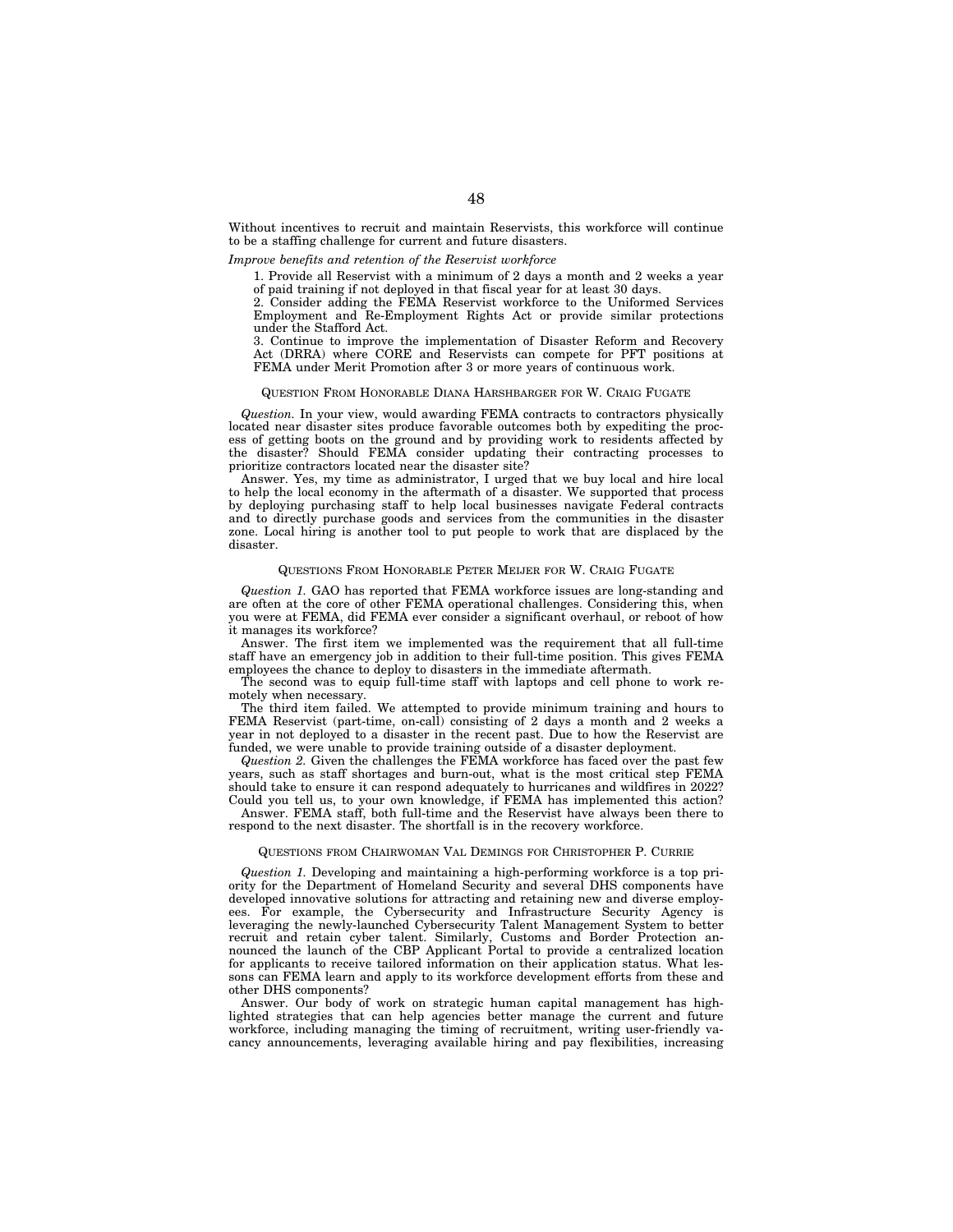support for an inclusive work environment, and encouraging rotations and other mobility opportunities.<sup>1</sup>

We have not yet examined the Cybersecurity Talent Management System or the CBP Applicant Portal to identify lessons learned. Both of these efforts are relatively new, and once they have been in place long enough for CBP and DHS to identify lessons learned, DHS's Human Capital Leadership Council, which consists of De-partment-wide human capital leaders, can provide a forum through which FEMA's human capital leaders could learn about the benefits and challenges of these new approaches.

Additionally, FEMA could take additional steps to implement one of our rec-ommendations related to workforce development. Specifically, in May 2020, we recommended that FEMA should create a staff development program for FEMA's disaster workforce that, at a minimum, addresses access to training, delivery of on-thejob training and mentoring, use of performance evaluations, and consistent develop-mental opportunities regardless of deployment status.2 As discussed in greater detail below, FEMA has taken steps in response to this recommendation to improve staff development, but further action is needed to create an integrated and cohesive program to develop its disaster workforce.<sup>3</sup><br>Question 2. The Biden administration's 2022–2026 FEMA Strategic Plan identifies

increased efforts to recruit from a wider variety of locations and backgrounds as key to the development of a diverse workforce. What can FEMA do to recruit and engage with potential candidates from underrepresented communities?

Answer. Leading practices for human capital management, specifically for diversity management, include having a recruitment process for attracting a supply of qualified, diverse applicants for employment.4 For example, to ensure that agencies are reaching out to diverse pools of talent, they can widen the selection of schools from which they recruit to include, for example, historically Black colleges and universities, Hispanic-serving institutions, and women's colleges. Agencies may also<br>want to consider partnering with multicultural professional organizations and<br>speaking at their conferences to communicate their commitment ternal audiences and strengthen and maintain relationships. We have reported on the extent to which other Federal agencies have implemented recruitment strategies to attract qualified, diverse applicants for employment.5 FEMA's Strategic Plan states that FEMA will partner with Historically Black Col-

leges and Universities and the American Indian Higher Education Consortium of Tribal Colleges and Universities to create hiring pipelines into the field of emer-gency management. We recently initiated work on FEMA's hiring process and staffing shortages and the impact these shortages might have on disaster response efforts. As part of this work, we will be examining FEMA's hiring initiatives, which could include targeting candidates from underrepresented communities for recruitment.

#### QUESTIONS FROM HONORABLE DINA TITUS FOR CHRISTOPHER P. CURRIE

*Question 1a.* Following the release of RAND's report on harassment and discrimination in the FEMA workforce, FEMA released a Culture Improvement Action Plan, which details several steps it plans to take to address RAND's report's findings and recommendations. At the request of this committee, GAO is performing a review of FEMA's implementation of this action plan. What actions has FEMA taken thus far to implement this plan?

Answer. As part of our on-going work, at the request of Chairman Thompson, we are identifying what actions FEMA has taken since fiscal year 2019 to prevent and respond to harassment and discrimination in the workplace. Some of these actions detailed in the Culture Improvement Action Plan involve offering additional train-

<sup>&</sup>lt;sup>1</sup>GAO, *Human Capital: Improving Federal Recruiting and Hiring Efforts, GAO–19–696T* (Washington, DC: July 30, 2019).<br><sup>2</sup>GAO, *FEMA Disaster Workforce: Actions Needed to Address Deployment and Staff Develop-*

*ment Challenges, GAO–20–360* (Washington, DC: May 4, 2020).<br><sup>3</sup>FEMA's steps to respond to this recommendation are detailed in response to a subsequent

question in this enclosure and are also detailed on GAO's website at *https://www.gao.gov/prod-*

ucts/gao-20-360.<br>"AGAO, Diversity Management: Expert-Identified Leading Practices and Agency Examples,<br>GAO–05–90 (Washington, DC: Jan. 14, 2005). See also https://www.gao.gov/leading-practices-<br>human-capital-management for

ment.<br><sup>5</sup> For example, see GAO, Army Corps of Engineers: Workforce Planning Follows Most Leading<br>Practices but Could Be Enhanced with Additional Actions, GAO–22–104054 (Washington, DC:<br>Dec. 9, 2021) and GAO, Intelligence C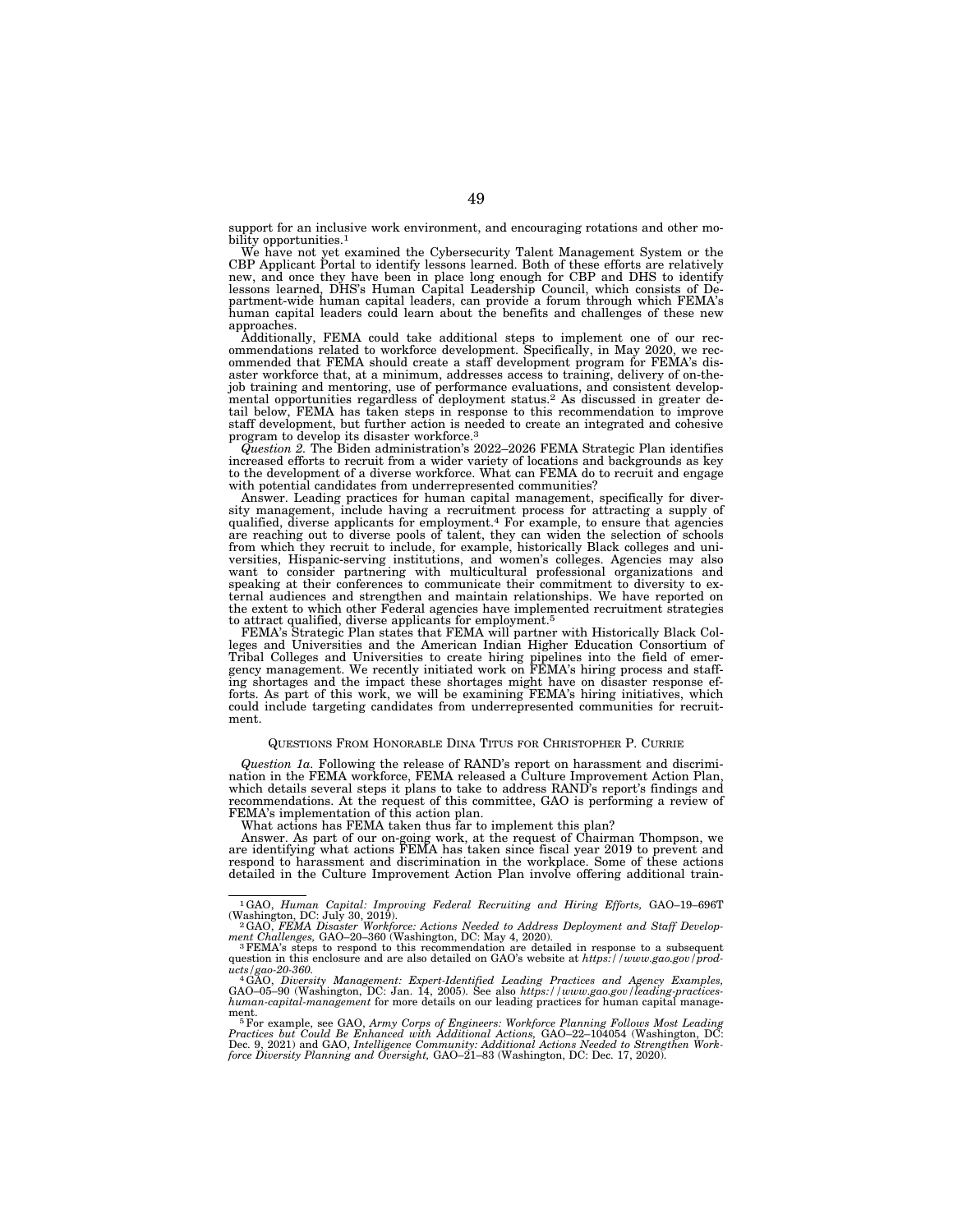ing—including sexual misconduct awareness and response training at Joint Field Offices as well as civil treatment training for employees and supervisors—and increasing engagement between FEMA workforce and agency leadership by hosting all-staff Town Halls and listening sessions between leadership and FEMA Employee Resource Groups.

Additionally, in 2019, FEMA restructured its processes to respond to allegations of harassment by establishing the Office of Professional Responsibility. The Office of Professional Responsibility is responsible for investigating reports of employee misconduct, including harassment. In 2021, FEMA adopted an anti-harassment program instruction, which guides the agency's response to harassment for any FEMA employee, contractor, vendor, applicant, or individual that comes into contact with FEMA employees.

*Question 1b.* What reaction has the FEMA community had to these actions?

Answer. As part of our on-going work, we are meeting with each of FEMA's 10 Employee Resource Groups to obtain their perspectives on FEMA's actions to address harassment and discrimination since RAND published its report, *Harassment and Discrimination on the Basis of Gender and Race/Ethnicity in the FEMA Workforce.* The 10 Employee Resource Groups represent a variety of employee identities, including African American, Hispanic/Latino, Asian American-Pacific Islander, American Indian/Alaska Native, LGBTQIA, military veterans, National service alumni, women, older employees, and employees with disabilities.

We expect to publish our report on this topic in fall 2022.

In addition, FEMA contracted with RAND to conduct a follow-up survey in 2021. All FEMA employees were invited to participate in this survey, which included similar questions to the initial survey about the prevalence of workplace harassment and discrimination and perceptions of agency leadership. Results from this followup survey are expected in summer 2022.

#### QUESTIONS FROM RANKING MEMBER JOHN KATKO FOR CHRISTOPHER P. CURRIE

*Question 1.* In your opinion, what steps should FEMA be taking to effectively balance and respond to these priorities?

Answer. FEMA's disaster workforce will be in high demand for the foreseeable future.6 We have previously reported that the rising number and costs of disasters and the increasing reliance on the Federal Government for disaster assistance will likely continue to rise as the climate changes.7 Recently, as we mentioned in our January 2022 testimony statement, the increasing frequency of disasters and the additional responsibilities of responding to the Coronavirus Disease 2019 (COVID– 19) pandemic, assisting at the Southwest Border, and resettling Afghan refugees have stretched the FEMA workforce in unprecedented ways.

To balance and respond to these and any future priorities, we believe that FEMA needs to review its workforce in a holistic manner and make progress on addressing some of its long-standing challenges. We have made numerous recommendations in prior reports designed to address FEMA workforce challenges. As discussed in greater detail below in response to your third question, in our May 2020 report on FEMA's disaster workforce, we made 3 recommendations, 2 of which we designated as priority recommendations for DHS, meaning we believe they warrant priority attention and can substantially improve or transform major Government programs or agencies.8 Although FEMA has taken some steps to implement these 2 priority recommendations, it has not yet fully addressed them.

Through coordination with key Governmental and non-Governmental partners and collaboration on crosscutting efforts to improve program management and operations, FEMA could also help ensure that its available workforce can achieve greater results. We also have on-going work examining the coordination of Federal disaster programs, in which FEMA, as the Federal agency with primary responsibility for coordinating disaster response across approximately 30 other agencies, plays a vital role. As part of that work, we will be examining the design and implementation of some of FEMA's programs—specifically Public Assistance and Hazard Mitigation—to assess the extent to which they facilitate or hinder a coordinated approach to disaster recovery. We will also be examining what actions Congress or Federal agencies could take to provide for a more efficient and coordinated Federal

<sup>6</sup>GAO–20–360.

<sup>&</sup>lt;sup>7</sup>GAO, Climate Change: Information on Potential Economic Effects Could Help Guide Federal<br>Efforts to Reduce Fiscal Exposure, GAO–17–720 (Washington, DC: Sept. 28, 2017).<br><sup>8</sup>GAO–20–360 and GAO, Priority Open Recommendatio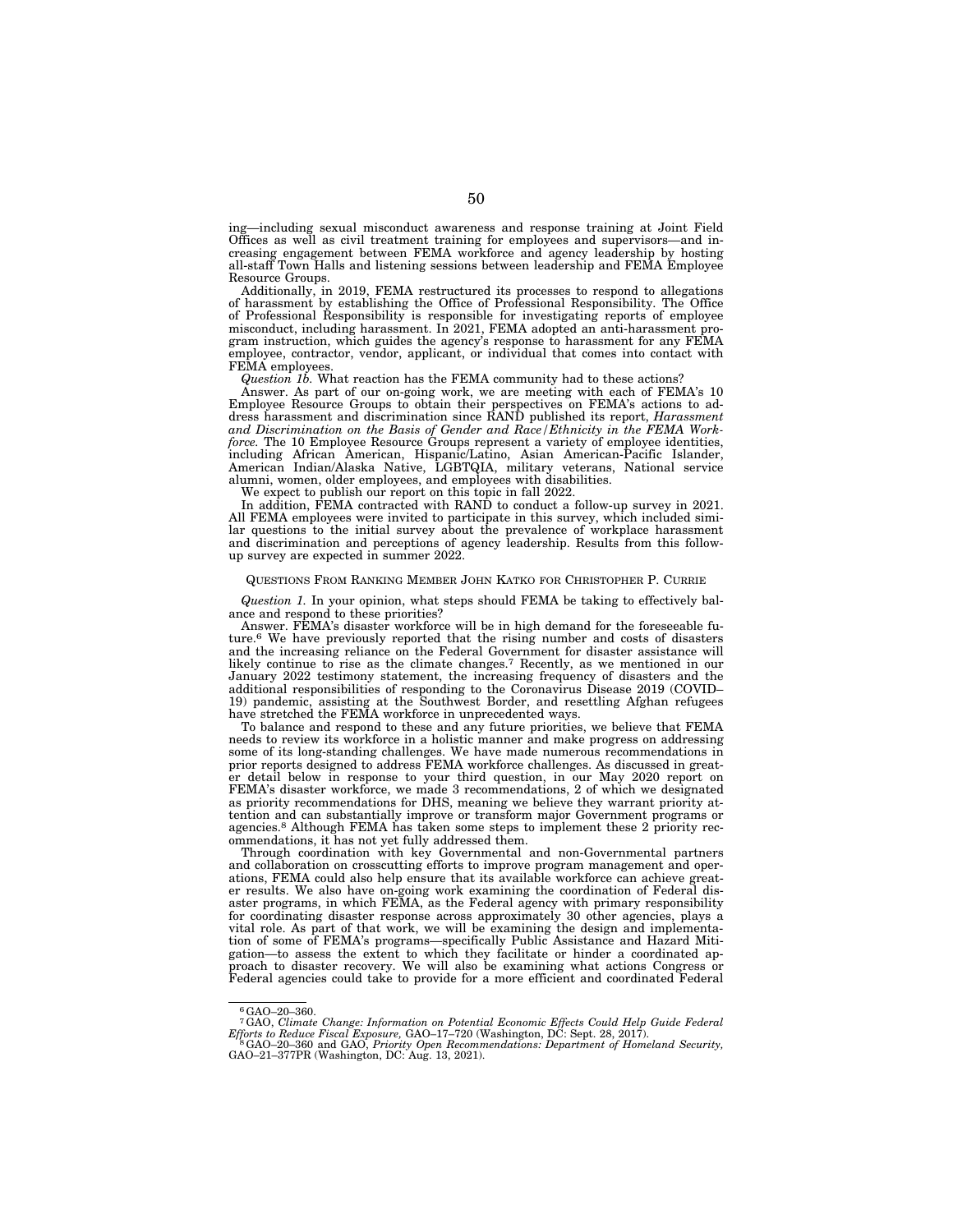approach to disaster recovery and post-disaster investments in resilience. We expect to report on this work in late 2022.

*Question 2.* During a Transportation and Infrastructure hearing last year, Administrator Criswell noted ''many of our staff have been activated in support of COVID– 19 response operations and numerous other disaster declarations for over a year . . . ''. How is employee morale and job performance impacted when response personnel are continually redeployed from one disaster to the next?

Answer. We have not specifically examined how the frequency of deployments has affected employee morale or job performance. However, as we stated in our January 2022 testimony statement, staffing shortages, coupled with burn-out associated with the increased frequency of disasters and an expanded scope of responsibility over time, have the potential to negatively affect FEMA employees' engagement and mo-rale. For example, in May 2020, we reported that FEMA officials believe that fatigue from previous deployments to Hurricanes Harvey and Irma contributed a high rate of staff deployment declinations to respond to Hurricane Maria. Specifically, these officials cited that 48 percent of FEMA staff members who showed availability declined to deploy to respond to Hurricane Maria when requested to do so.9 In this May 2020 report, we recommended that FEMA develop mechanisms, including collecting relevant data, to assess how effectively FEMA's disaster workforce was deployed to meet mission needs in the field. FEMA concurred with this recommendation. Implementing this recommendation, the status of which we discuss in response to your third question below, could help FEMA better understand the impact that continuing to deploy from one disaster to the next might have on the employee morale and job performance of response personnel.

We also reported in January 2021 that top leaders at DHS have stated that concerns with working conditions and workload have negatively affect employee morale and engagement.<sup>10</sup> In that report, we found that DHS and each of its major components—including FEMA—face the same key drivers of employee engagement as the rest of the Federal Government. Among these key drivers of employee engagement is work-life balance. We have found improving employee engagement, including through strategies can give them more work-life balance, is important because engaged employees are more innovative, more productive, more committed to their employer and its mission, more satisfied, and less likely to leave.<sup>11</sup>

*Question 3.* Given FEMA's mounting mission sets, spanning from natural disaster response to assisting with the crisis at the Southwest Border and resettling Afghan refugees, it is imperative that the agency be able to resolve challenges to its workforce capacity. Could you please provide the committee with an update on the steps FEMA has taken to implement GAO's recommendations?

Answer. In our May 2020 report on FEMA's disaster workforce, we made three recommendations.12 Although FEMA has taken some steps to implement our recommendations, it has not yet fully addressed them. A detailed status update is provided below for each recommendation. We designated Recommendations 1 and 2 as priority recommendations for DHS, meaning we believe they warrant priority attention and can substantially improve or transform major Government programs or agencies.13 We will continue to monitor FEMA's on-going efforts.

• *Recommendation 1*.—The FEMA administrator should develop a plan—with time frames and milestones and input from field leadership—to address identified challenges that have hindered FEMA's ability to provide reliable and complete information to field leaders and managers about staff knowledge, skills, and abilities.

*Status*.—DHS concurred with our recommendation. As of December 2021, according to FEMA officials, FEMA has taken steps to enhance the FEMA Qualification System's coach-and-evaluator program to provide more oversight of the program and help ensure greater reliability for personnel who receive qualification status. For example, FEMA stated that it has implemented assessments that cadres can use to help ensure that coach-and-evaluators are effectively coaching disaster staff. FEMA also stated that it is facilitating virtual coachand-evaluator deployments to maximize pairing opportunities and increase Position Task Book completion rates among staff who do not have available coachand-evaluators to pair with in the Deployment Tracking System. In addition,

<sup>9</sup>GAO–20–360.

<sup>10</sup>GAO, *DHS Employee Morale: Some Improvements Made, but Additional Actions Needed to Strengthen Employee Engagement,* GAO–21–204 (Washington, DC: Jan. 12, 2021). 11GAO, *Federal Workforce: Key Talent Management Strategies for Agencies to Better Meet* 

*Their Missions, GAO–19–181 (Washington, DC: Mar. 28, 2019).*<br><sup>12</sup> GAO–20–360. <sup>13</sup>GAO–21–377PR.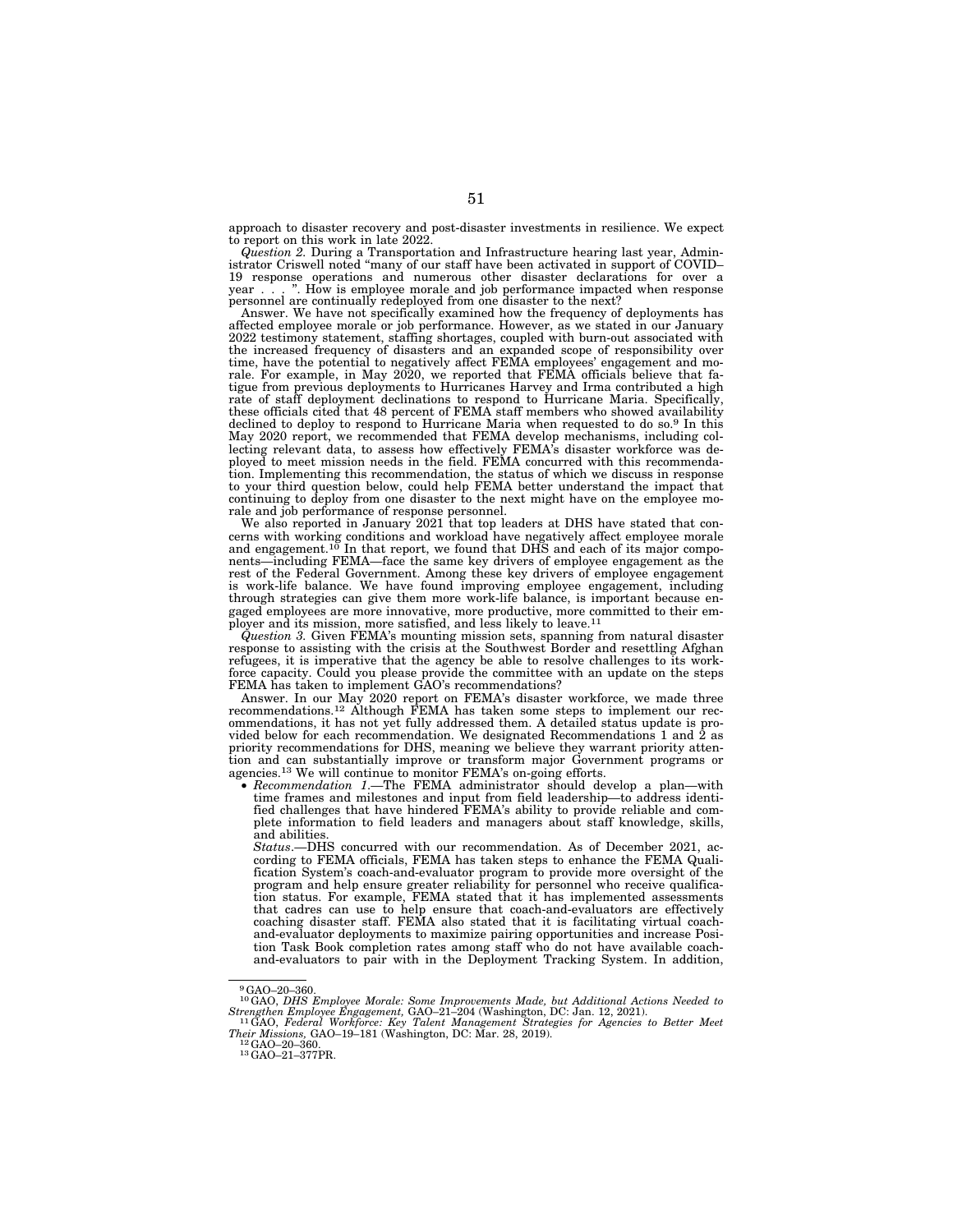FEMA officials said that they conducted a listening session in April 2021 with field leadership to gather input on the FEMA Qualification System. As a result of this session, FEMA officials said that they have developed qualification plans for cadres, conducted a field leader training analysis, and standardized coachand-evaluator selection and activity. While these are positive actions, in order to address the complex and interrelated challenges we identified in our report, it will be important for FEMA to take a comprehensive approach and develop a plan that considers solutions that may cut across multiple systems and proc-

esses. • *Recommendation 2*.—The FEMA administrator should develop mechanisms, including collecting relevant data, to assess how effectively FEMA's disaster workforce was deployed to meet mission needs in the field.

*Status*.—DHS concurred with our recommendation. As of December 2021, according to FEMA officials, the agency is making progress toward meeting the force structure targets it established in 2019 and has a process in place to modify the targets for certain cadres on an annual basis if needed. According to these officials, such modifications will be based in part on feedback they receive via continuous coordination with the field on how deployments are meeting mis-sion needs. FEMA officials noted that this will help cadres improve staffing models to better reflect how many personnel are needed to meet field requirements, including how quickly those staff are needed to phase into disasters and for how long they are likely required to meet disasters of different scales and complexities. While implementing our recommendation could include similar inputs as this planning process, our recommendation is focused on FEMA system-atically collecting feedback from field leadership and relevant data on the extent to which its deployment processes and decisions (e.g., number and timing of deployments) met field needs during disasters. In its December 2021 update, FEMA officials stated the Field Operations Division works closely with the National Preparedness Directorate, which routinely engages with both field leader-ship and staff, during and after disasters, to solicit feedback, conduct analyses of field staffing challenges, and provide specific recommendations to programs for improvements. Officials also stated that one of the directorate's data collection priorities is disaster workforce staffing. To satisfy the conditions of this recommendation, FEMA will need to provide evidence that it has established mechanisms—including collecting relevant data—that would allow the agency to assess how effectively FEMA's disaster workforce was deployed to meet mis sion needs.<br>*Recommendation 3.*—The FEMA administrator should create a staff develop-

ment program for FEMA's disaster workforce that, at a minimum, addresses access to training, delivery of on-the-job training and mentoring, use of performance evaluations, and consistent developmental opportunities regardless of deployment status.

*Status*.—DHS concurred with our recommendation. FEMA has taken a number of steps to improve staff development. For example, to facilitate staff's ability to take training outside of the requirements in their Position Task Books (e.g., refresher training, training related to their deployed responsibilities), FEMA stated that, in October 2020, it built a new mechanism into the Deployment Tracking System that allows cadre management to assign such training to employees so that they can register for these classes. FEMA officials noted that this will make training more accessible and allow staff to continuously improve their performance. Further, in its 2021 updates, FEMA stated that it has implemented assessments that cadres can use to help ensure that coach-and-evaluators are effectively coaching disaster staff. FEMA also stated that it plans to facilitate virtual coach-and-evaluator deployments to maximize pairing opportunities for staff who do not have available coach-and-evaluators to pair with in the Deployment Tracking System. In addition, FEMA has issued a Deployment Performance Evaluation Directive, which provides guidance to Temporary Duty Supervisors for conducting deployment performance reviews of disaster staff and addressing performance deficiencies. The deployment performance evaluations are recorded in the Deployment Tracking System and use the same core competencies as those for full-time staff. FEMA stated that these evaluations will be a key part of the Reservist Performance Management Program, which establishes a process for providing annual performance appraisals for Reservists and assisting them in maintaining and improving performance. We will continue to monitor FEMA's actions to assess the extent to which these actions con-

stitute an integrated and cohesive program to develop its disaster workforce. *Question 4.* GAO reported that FEMA faced staffing shortages during the 2017 and 2018 disaster seasons, including shortages in its contracting workforce. Unfor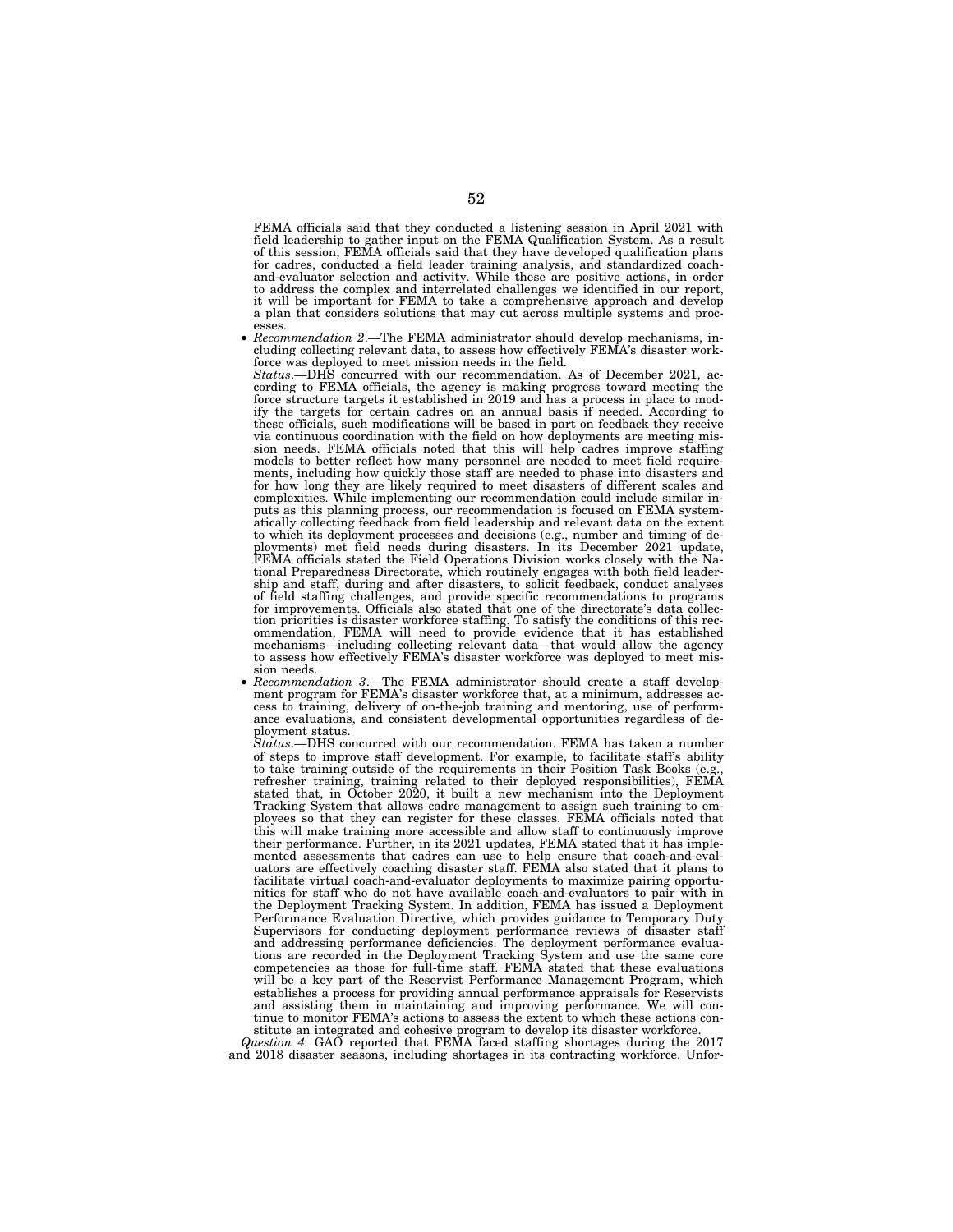tunately, since those two seasons, the prevalence of disasters does not seem to be slowing down. Have these shortages continued since that time, and if so, how has FEMA responded?

Answer. FEMA has steadily increased its total force numbers—including permanent full-time staff, Cadre of On-Call Response Employees (CORE), and Reservists—in recent years, however we have not specifically assessed to what extent these increases have kept pace with the demands on FEMA. In response to a request from Chairman Thompson and Subcommittee Chairwoman Demings, we have recently initiated a review to identify whether staffing shortages have persisted. This review will also include an in-depth examination of FEMA's hiring processes and initiatives and will address actions FEMA has taken to ensure it has the workforce needed to meet its various missions.

*Question 5.* In 2020, GAO reported that FEMA does not adequately ensure staff development, such as providing training courses, on-the-job learning, coaching, and mentoring. This is especially true of Reservists, who make up a large percentage of FEMA's disaster workforce. As FEMA continues to increase its workforce, how can it ensure that personnel are able to access timely and program-specific developmental opportunities—on the job and when not deployed?

Answer. In May 2020, we recommended that FEMA should create a staff development program for its disaster workforce that, at a minimum, addresses access to training, delivery of on-the-job training and mentoring, use of performance evaluations, and consistent developmental opportunities regardless of deployment status.<sup>14</sup> DHS concurred with our recommendation, and the status of FEMA's efforts to implement our recommendation is detailed in response to question 3 above.

#### QUESTION FROM HONORABLE DIANA HARSHBARGER FOR CHRISTOPHER P. CURRIE

*Question.* In your view, would awarding FEMA contracts to contractors physically located near disaster sites produce favorable outcomes both by expediting the process of getting boots on the ground and by providing work to residents affected by the disaster? Should FEMA consider updating their contracting processes to prioritize contractors located near the disaster site?

Answer. Awarding contracts to contractors located near disasters is an important concept supported by statute and regulation. Specifically, the Post-Katrina Emergency Management Reform Act of 2007 (Post-Katrina Act) amended the Stafford Act to provide a contracting preference for local vendors.15 The Stafford Act, as amended, contains mechanisms to provide Federal assistance to affected communities in the aftermath of a major disaster and jump-start the local economy through the award of contracts to local businesses in the disaster area. The act states, among other things, that agencies shall provide a contracting preference, to the extent feasible and practicable, to organizations, firms, and individuals residing or doing business primarily in the area affected by the major disaster or emergency. To this end, agencies may, for example, set aside contract awards so that only vendors residing or primarily doing business in the declared disaster area are allowed to compete for an award. Further, contracts not awarded to local vendors after a major disaster, such as if it is not feasible or practical, shall be justified in writing in the contract file. After the enactment of the Post-Katrina Act, changes were made to the Federal Acquisition Regulation (FAR) to implement provisions regarding the preference for local vendors when contracting for major disaster for emergency assistance activities.

Although the contracting preference for agencies using local vendors in the aftermath of a major disaster is clear in statute and regulation, our past work identified challenges with FEMA's use of local vendors. However, FEMA has subsequently improved its guidance on these issues. Specifically, in September 2015 we found that some FEMA contracting officers were confused about how to define the area of a local area set-aside and we recommended that the FEMA administrator provide new or updated guidance to ensure contracting officers are aware of requirements con-cerning how to contract with local vendors.16 DHS concurred, and updated guidance to reiterate the requirements and clarify how to determine the geographic area of a local area set-aside. Subsequently, in April 2019 we found that FEMA officials accurately identified the set-aside area for 6 selected contracts awarded in response

<sup>14</sup>GAO–20–360. 15 42 U.S.C. § 5150. 16GAO, *Disaster Contracting: FEMA Needs to Cohesively Manage Its Workforce and Fully Ad-dress Post-Katrina Reforms,* GAO–15–783 (Washington, DC: Sept. 29, 2015).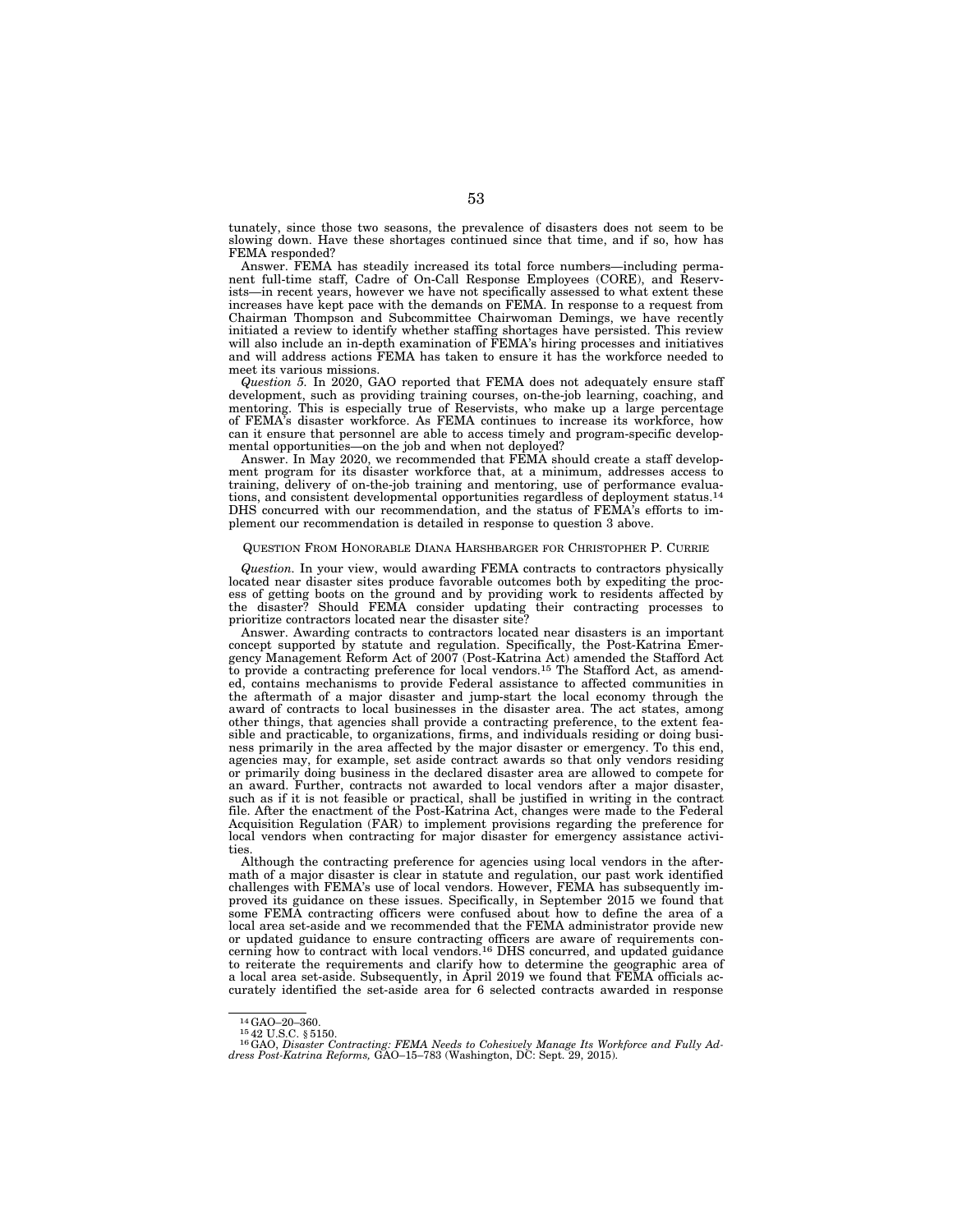to Hurricanes Harvey, Irma, and Maria.17 Additionally, as of 2021, FEMA included information on requirements related to contracting with local vendors following a major disaster, in both guidance and training that they provide to contracting officers. Specifically, FEMA's 2020 Disaster Contracting Desk Guide and its disaster contract file verification toolkit—a checklist of steps for contracting officers to take prior to award—include requirements related to using local area set-asides or documenting why using a local business may not be feasible. Further, local area setasides were included as a training topic in FEMA's annual disaster contracting webinar in 2020. Finally, FEMA included information on requirements related to contracting with local vendors and the disaster contract file verification toolkit in its recently published FEMA Acquisition Manual.

While FEMA has clarified in its guidance requirements related to contracting with local vendors following major disasters, limitations in Government-wide guidance on emergency acquisitions remain. In April 2019, we found that contracting and legal officials at FEMA and at the U.S. Army Corps of Engineers (USACE) were unsure what or how much information was sufficient to determine that an offeror qualifies as a ''local firm'' under the FAR.18 Further, we found that USACE and FEMA applied the FAR criteria that contracting officers may consider to determine whether an offeror resides or primarily does business in the set-aside area differently. We recommended that the administrator of the Office of Federal Procurement Policy (OFPP) provide additional clarification on how contracting officers should determine whether offerors reside or primarily do business in a disaster area for the purposes of a local area set-aside contract. OFPP concurred with the recommendation and identified the Emergency Acquisition Guide, which was last updated in 2011, as a vehicle to address the recommendation. As of May 2021 OFPP staff stated that the agency plans to update the Emergency Acquisition Guide to include information on how contracting officers should determine whether offerors reside or primarily do business in a disaster area, but did not provide a time line for doing so. Without clarifying guidance, contracting and legal officials will likely continue to have varying interpretations of the FAR criteria for determining that an offeror qualifies as a local firm, increasing the risk that an offeror may be considered local by some agencies, but not others.

#### QUESTIONS FROM HONORABLE PETER MEIJER FOR CHRISTOPHER P. CURRIE

*Question 1a.* Mr. Currie, in May 2020, GAO published a report citing critical challenges to FEMA's disaster workforce. These challenges included staffing shortages, qualification concerns upon deployment, and a lack of development opportunities for staff. Could you please tell the committee what kind of risks these challenges pose to FEMA's mission sets?

*Question 1b.* Staff development plays a key role not only in ensuring disaster responses are properly staffed, but in retaining qualified staff for future response efforts. Could you please explain to the committee the current challenges FEMA is facing in implementing further staff development opportunities?

Answer. As we mentioned in our January 2022 testimony statement, staffing shortages, workforce qualification concerns upon deployment, and a lack of development opportunities for staff pose risks to FEMA being able to achieve its mission of helping people before, during, and after disasters. Regarding risks posed by staffing shortages, with an increase in the frequency and cost of disasters, and with FEMA simultaneously supporting numerous efforts outside of its normal core responsibilities, we are concerned that FEMA personnel may not be prepared to manage a catastrophic natural disaster or concurrent disasters. As for qualification concerns upon deployment, FEMA planning managers noted that having staff inaccurately designated as qualified in FEMA's qualification system hindered FEMA's ability to support mission needs and affected morale by adding to others' workload. Finally, consistent and effective staff development is particularly important to help build the skills of staff who are qualified in the FEMA qualification system but unable to proficiently perform their duties and develop the large number of staff that FEMA has recently hired to meet its new disaster workforce targets.

Regarding current challenges FEMA is facing in implementing further staff development opportunities, we recommended in May 2020 that FEMA create a staff development program for its disaster workforce.<sup>19</sup> This staff development program should, at a minimum, address access to training, delivery of on-the-job training and

<sup>17</sup>GAO, *2017 Disaster Contracting: Actions Needed to Improve the Use of Post-Disaster Contracts to Support Response and Recovery, GAO–19–281* (Washington, DC: Apr. 24, 2019).<br><sup>18</sup>GAO–19–281. 19GAO–20–360.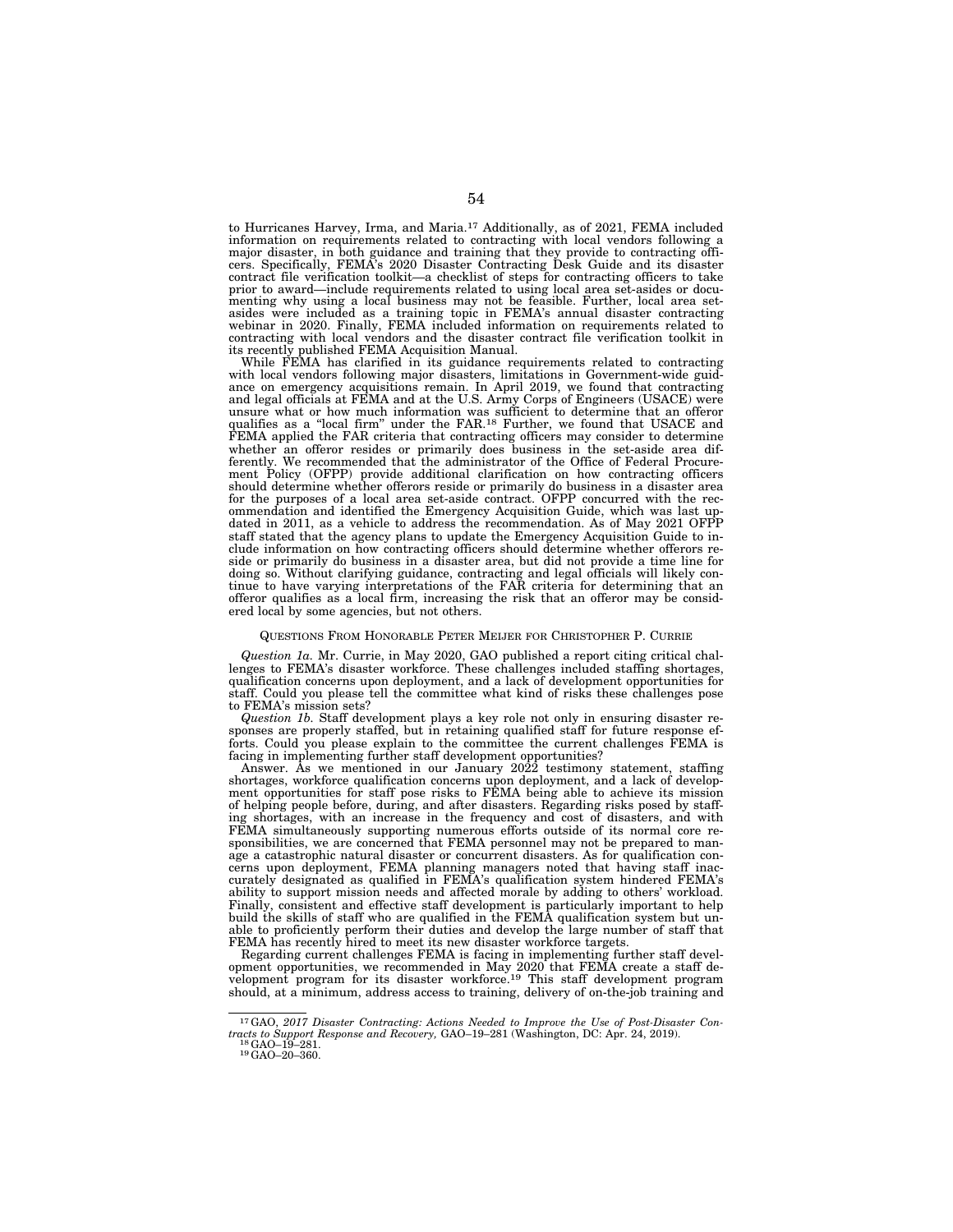mentoring, use of performance evaluations, and developmental opportunities. Such a program would help FEMA ensure more consistent and comprehensive development of the skills and abilities needed during deployments. FEMA has taken a number of steps in response to this recommendation, as detailed in response to Ranking Member John Katko's third question, and we will continue to monitor FEMA's actions to assess the extent to which these actions constitute an integrated and cohesive program to develop its disaster workforce.20

*Question 2.* Given the challenges the FEMA workforce has faced over the past few years, such as staff shortages and burn-out, what is the most critical step FEMA should take to ensure it can respond adequately to hurricanes and wildfires in 2022? Could you tell us, to your own knowledge, if FEMA has implemented this action?

Answer. We believe that implementing key GAO recommendations related to FEMA's disaster workforce is a critical step FEMA should take in ensuring that it can respond adequately to disasters in 2022 and beyond. We have designated two recommendations related to FEMA's workforce as priority recommendations for DHS, meaning we believe they warrant priority attention and can substantially improve or transform major Government programs or agencies.21 Specifically, FEMA should: (1) Develop a plan—with time frames and milestones and input from field leadership—to address identified challenges that have hindered FEMA's ability to provide reliable and complete information to field leaders and managers about staff knowledge, skills, and abilities; and (2) develop mechanisms, including collecting relevant data, to assess how effectively FEMA's disaster workforce was deployed to meet mission needs in the field. Although FEMA has taken some steps to implement these two priority recommendations, it has not yet fully addressed them. We have provided a detailed status update for each recommendation in response to Ranking Member John Katko's third question.22

#### QUESTION FROM CHAIRWOMAN VAL DEMINGS FOR CARRA S. SIMS 23 24

*Question.* The 2020 RAND report on harassment and discrimination in the FEMA [Federal Emergency Management Agency] workplace concludes that "One vital com-<br>ponent in organization change is measurement of the problem."<sup>25</sup> To that end, I know the RAND Corporation conducted a follow-up survey of the FEMA workforce last year. What is the status of this follow-up survey and when do you expect to release your findings?

Answer. We have fielded a second survey at FEMA. We are currently conducting this analysis and completing documentation. While we do not have an expected release date yet because the work is still in progress, we will share the published report with the committee and its members as soon as it is complete, has gone through RAND's rigorous quality assurance review, and has cleared FEMA and the U.S. Department of Homeland Security's (DHS's) public release review process.

#### QUESTIONS FROM RANKING MEMBER JOHN KATKO FOR CARRA S. SIMS

*Question 1.* In your opinion, what steps should FEMA be taking to effectively balance and respond to these priorities?

 $^{20}\mathrm{FEMA's}$  steps to respond to this recommendation are detailed on GAO's website at  $\mathit{https://www.gao.gov/products/gao-20-360}$ .  $^{21}\mathrm{GAO}-20-360$  and GAO–21–377PR. *www.gao.gov/products/gao-20-360.* 21GAO–20–360 and GAO–21–377PR. 22FEMA's steps to respond to these recommendations are detailed on GAO's website at

*https://www.gao.gov/products/gao-20-360.* 23The opinions and conclusions expressed in this addendum are the author's alone and should

not be interpreted as representing those of the RAND Corporation or any of the sponsors of its research.<br><sup>24</sup>The RAND Corporation is a research organization that develops solutions to public policy

challenges to help make communities throughout the world safer and more secure, healthier,<br>and more prosperous. RAND is nonprofit, nonpartisan, and committed to the public interest.<br>RAND's mission is enabled through its co to integrity and ethical behavior. RAND subjects its research publications to a robust and exact-ing quality-assurance process; avoids financial and other conflicts of interest through staff training, project screening, and a policy of mandatory disclosure; and pursues transparency through the open publication of research findings and recommendations, disclosure of the source of fund-<br>ing of published research, and policies to ensure intellectual independence. This testimony is<br>not a research publication, bu

search conducted in the organization.<br><sup>25 T</sup>his is referring to Coreen Farris, Carra S. Sims, Terry L. Schell, Miriam Matthews, Sierra<br>Smucker, Samantha Cohen, and Owen Hall, *Harassment and Discrimination on the Basis of Gender and Race/Ethnicity in the FEMA Workforce,* Santa Monica, Calif.: RAND Corporation, RR–A383–1, 2020, *www.rand.org/t/RRA383-1.*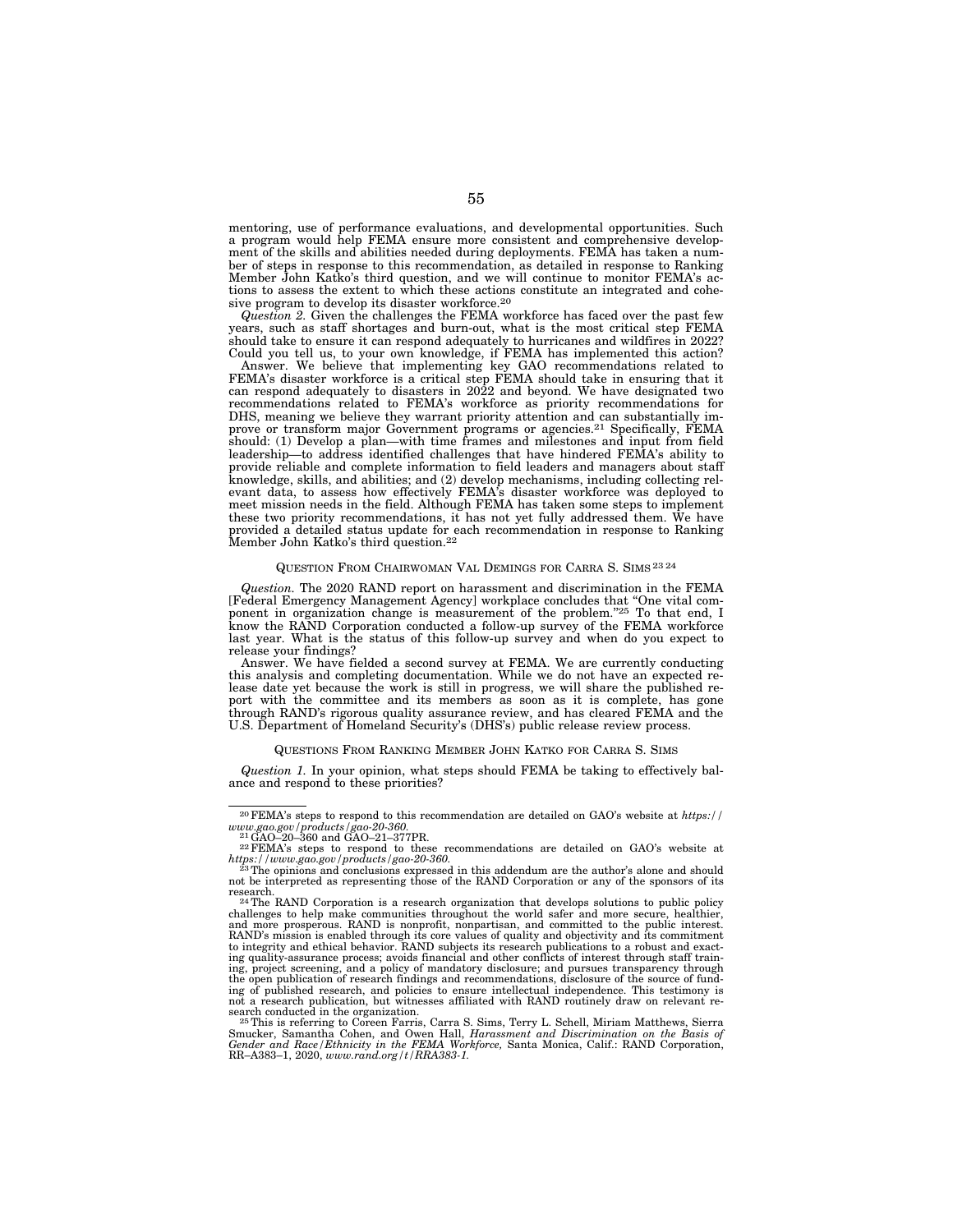Answer. Our study did not speak to how FEMA should balance its priorities, though a reduction in harassment and discrimination would potentially facilitate staff retention and productivity. Our study did provide recommendations aimed at<br>helping FEMA leadership make decisions about programming and policy responses<br>to address harassment and discrimination in the workplace. In 2 eral recommendations to FEMA, including the following:

1. Explore differences in culture and climate between offices that had low rates of civil rights violations and those with higher rates.

2. Explore interventions with leaders at all levels to ensure that all understand how best to handle harassment and understand their responsibility to address it.

3. Reduce barriers to reporting. 4. Increase accountability and transparency in dealing with harassment and discrimination reports at all levels of leadership.

5. Continue monitoring harassment and discrimination in the workforce.

*Question 2.* During a Transportation and Infrastructure hearing last year, Administrator Criswell noted "many of our staff have been activated in support of COVID– 19 [coronavirus disease 2019] response operations and numerous other disaster dec-larations for over a year... ''. How is employee morale and job performance impacted when response personnel are continually redeployed from one disaster to the next?

Answer. The question relates to how employees manage stress and well-being and maintain performance when they are assigned to one disaster after another with no rest period in between. Our study did not directly investigate the effects of COVID– 19 and continual disaster deployment on morale at FEMA, or how employees manage stress and well-being and maintain performance. However, our study did suggest that experiencing harassment and discrimination may reduce productivity and retention, while the broader literature suggests more-general wellness impacts.

Other colleagues at RAND have examined the issue of workforce stress and resilience. For example, experts have reviewed existing programs for the DHS workforce to support psychological health and resilience and have found a limited evidence base for most workplace psychological health interventions, as well as variation in access to services and the potential effectiveness of programs. Their recommendations suggest additional ways for DHS to move forward in ensuring its employees have access to evidence-based programs to support the response to the stressors they inevitably face.<sup>26</sup>

*Question 3.* The RAND report states that FEMA asked you to determine the extent to which harassment and discrimination based on sex, gender, race, or ethnicity occurred in its entire workforce. How typical of a request is this—for an agency to request a self-assessment—and how does FEMA compare to other Federal agencies in this regard?

Answer. This is not a typical request. In fact, FEMA is, to our knowledge, the first organization to request such information formally or informally without some external requirement being instituted by Congress or by a class action lawsuit. By utilizing independent expertise and publicly sharing this information, FEMA allows other organizations, both public and private, access to credible estimates and the opportunity to learn from its experience.

The uniqueness of this request is actually why it is so difficult to provide comparators for the prevalence rates FEMA experienced in the year prior to the survey. Biennial Department of Defense (DoD) surveys and the 2016 U.S. Merit Systems Protection Board survey of Federal employees are among the exceptions. In DoD's case, those surveys are actually mandated by law rather than organizational choice.

## *Comparing Sexual Harassment at FEMA to Other Organizations*

Using a similar measurement approach, designed by the same team of RAND researchers, DoD found that 24.2 percent of active-duty service women and 6.3 percent of active-duty servicemen experienced sexual harassment in the past year. Compared to the annual estimates for FEMA employees (19.3 percent of female FEMA employees and 7.0 percent of male FEMA employees), the prevalence was higher for women in DoD and similar for men in DoD.

The DoD workforce skews very young, which may explain the difference among women; younger adults are at higher risk than older adults.

The U.S. Merit Systems Protection Board used a different survey measure of sexual harassment than was used for the FEMA Workplace Support Survey and as-

<sup>26</sup> Carrie M. Farmer, Katie Whipkey, and Margaret Chamberlin, *Programs Addressing Psychological Health and Resilience in the U.S. Department of Homeland Security, Santa Monica, Calif.: RAND Corporation, RR–1952–DHS, 2019, <i>www.rand.org/t/RR1952*.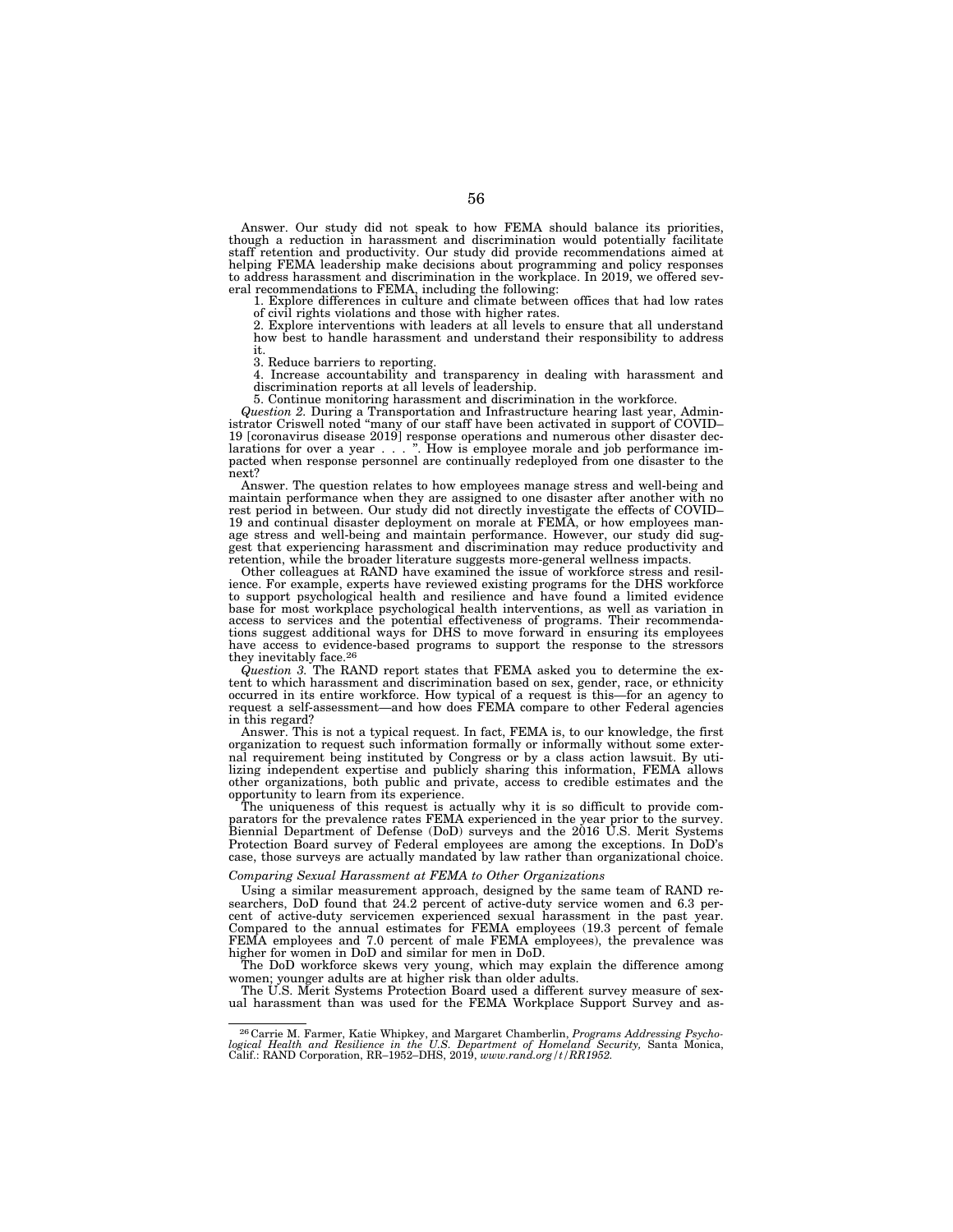sessed sexual harassment in the past 2 years rather than only the past year. Across the entire Federal workforce (including DoD), the U.S. Merit Systems Protection Board estimated that 20.9 percent of women were sexually harassed in the past 2 years, while we estimated that 19.3 percent of FEMA women were sexually harassed in the past year.

#### *Comparing Racial/Ethnic Harassment at FEMA to Other Organizations*

Using a similar measurement approach, DoD found that 16.5 percent of active component service members experienced racial/ethnic harassment and 5.6 percent experienced racial/ethnic discrimination in the prior year. Compared to the annual estimates for FEMA employees (16.0 percent racial/ethnic harassment and 6.5 percent racial/ethnic discrimination), the DoD estimates are similar.

*Question 4.* The RAND report found that women were more likely to experience a civil rights violation; however, the rates of civil rights violations varied significantly across offices. Specifically, women in FEMA Regional Offices and the Office of the Administrator reported the highest percentage of employees having experienced a gender-based/sexual harassment violation. While I recognize that the report did not explore why some offices have higher prevalence rates than others, based on other findings in the report, do you have any thoughts on what might be causing these variations in rates?

In your opinion, is this something that would be worth exploring in future reports?

Answer. We did not have the purview to explore this issue in depth, as you note. However, we did recommend that FEMA might wish to consider the issue with regard to determining whether some offices had best practices that could be used more broadly across the organization. We suggested that policy and enforcement of norms of behavior might differ in offices with higher and lower rates of civil rights violations. However, we also noted that it would be important to consider demographic and employee characteristic differences of the offices that might be predictive of prevalence, to rule out the hypothesis that simple demographic or employment characteristics account for the variation across offices. This is something that we think would be worth pursuing, but our study, including our follow-up, are not best suited to pursue these questions.

*Question 5.* Dr. Sims, the RAND report describes findings from a survey fielded in 2019; to what extent is RAND or the Homeland Security Operational Analysis Center [HSOAC] planning on conducting follow-up to see if anything has changed in the past 2 years? Are you aware of actions that FEMA has taken because of your report?

Answer. In response to our findings, FEMA published the Culture Improvement Action Plan, designed to ''increase employee awareness of RAND survey results; provide transparent communication of workforce culture objectives, programs, and improvements and associated implementation time lines; [and] demonstrate continued leadership commitment to [FEMA's] core values."<sup>27</sup> The action plan included 3-, 6-, and 12-month implementation plans for increasing: (1) Engagement and advocacy, (2) training and education, (3) messaging and communications, (4) employee resources, (5) performance and accountability, and (6) monitoring and assessment. Together, these efforts were intended to ''ensure FEMA remains a safe workplace free of harassment and discrimination.''28

In addition, to understand whether efforts to reduce prevalence are succeeding, FEMA asked HSOAC researchers to repeat the workforce survey 2 years after the first survey had been administered. We have fielded this second survey and are in the course of analyzing the results in order to complete that study prior to public release.

*Question 6a.* Your testimony states that the RAND Corporation estimated that 29 percent of FEMA employees experienced a sex- or race/ethnicity-based civil rights violation in the past year, with many of these employees reportedly experiencing both types of violations.

What are some examples of such violations that occur most commonly within the FEMA workforce and how do these violations affect employee morale?

*Question 6b.* In response to RAND's report, FEMA issued a Culture Action Improvement Plan. What are your thoughts on this plan? Has this plan provided sufficient initiatives or plans on how the agency should prevent and/or mitigate these types of violations?

<sup>27</sup>FEMA, *Culture Improvement Action Plan,* December 2020, p. 1, *https://www.fema.gov/ sites/default/files/documents/fema*l*culture-improvement-action-plan*l*2020.pdf.* 28FEMA, 2020, p. 14.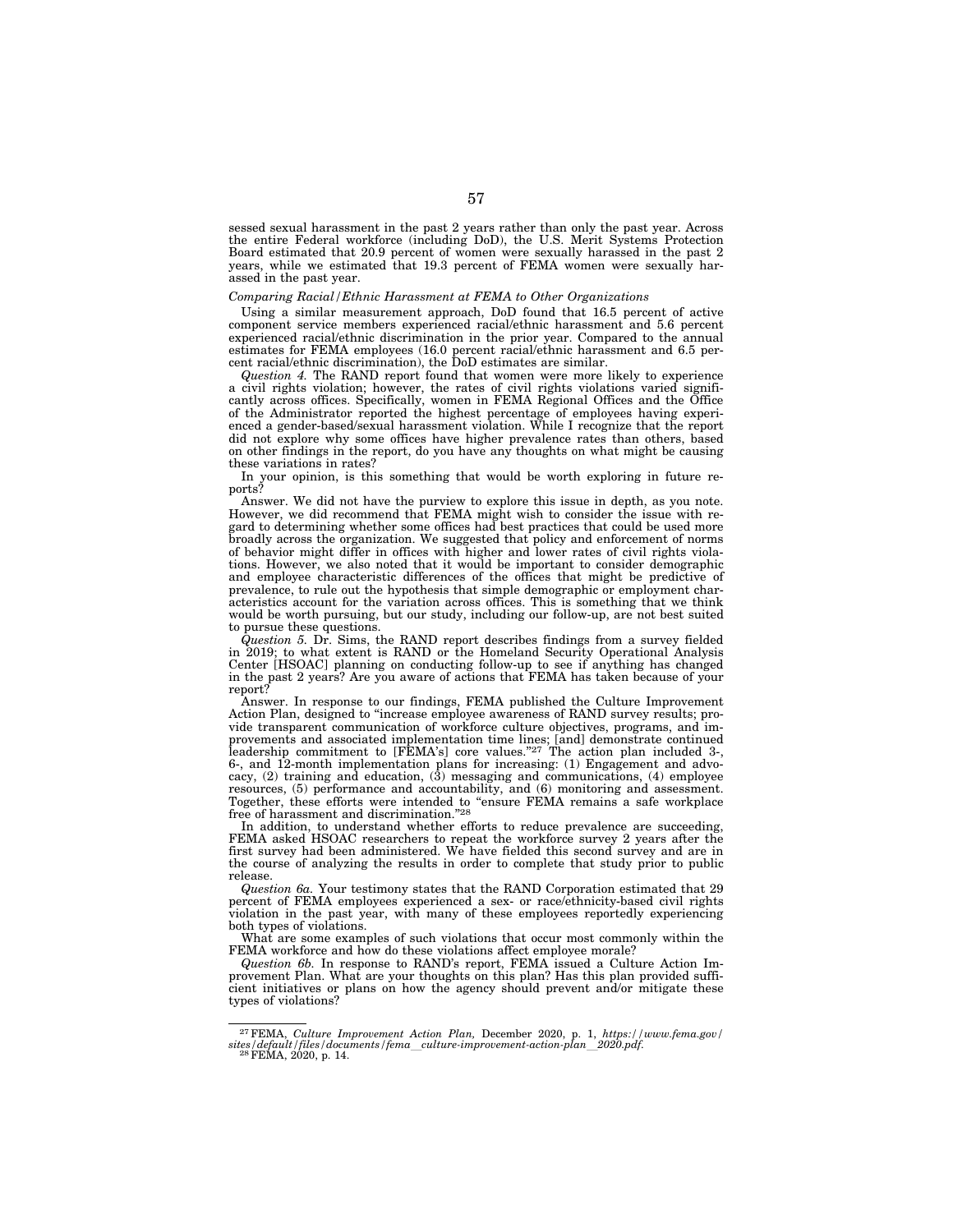Answer. We used behaviorally-based survey measures to estimate the percentage of FEMA employees who had experienced at least one civil rights violation in the preceding year. These measures first documented inappropriate workplace behaviors, and then, where applicable, we followed these initial screening questions with questions to assess additional legal requirements necessary for these experiences to rise to the level of a civil rights violation, such as questions that assess persistence or whether most people would consider the behavior offensive—this last being the ''reasonable person'' standard. For exemplars as to what types of behaviors civil rights violations included, in Table 1 and Table 2 we provide the top 5 most frequently chosen example behaviors for gender-based/sexual behaviors and race/eth-nicity-based behaviors, respectively.29

 $^{29}$ In the full report, see Table 3.2 for additional gender-based/sexual inappropriate workplace behaviors, Table 6.1 for additional racial/ethnic harassment inappropriate workplace behaviors, and Table 6.3 for racial/e Table 2 in this document does not show racial/ethnic discrimination inappropriate workplace be-haviors because none of them were endorsed as frequently as the harassment behaviors.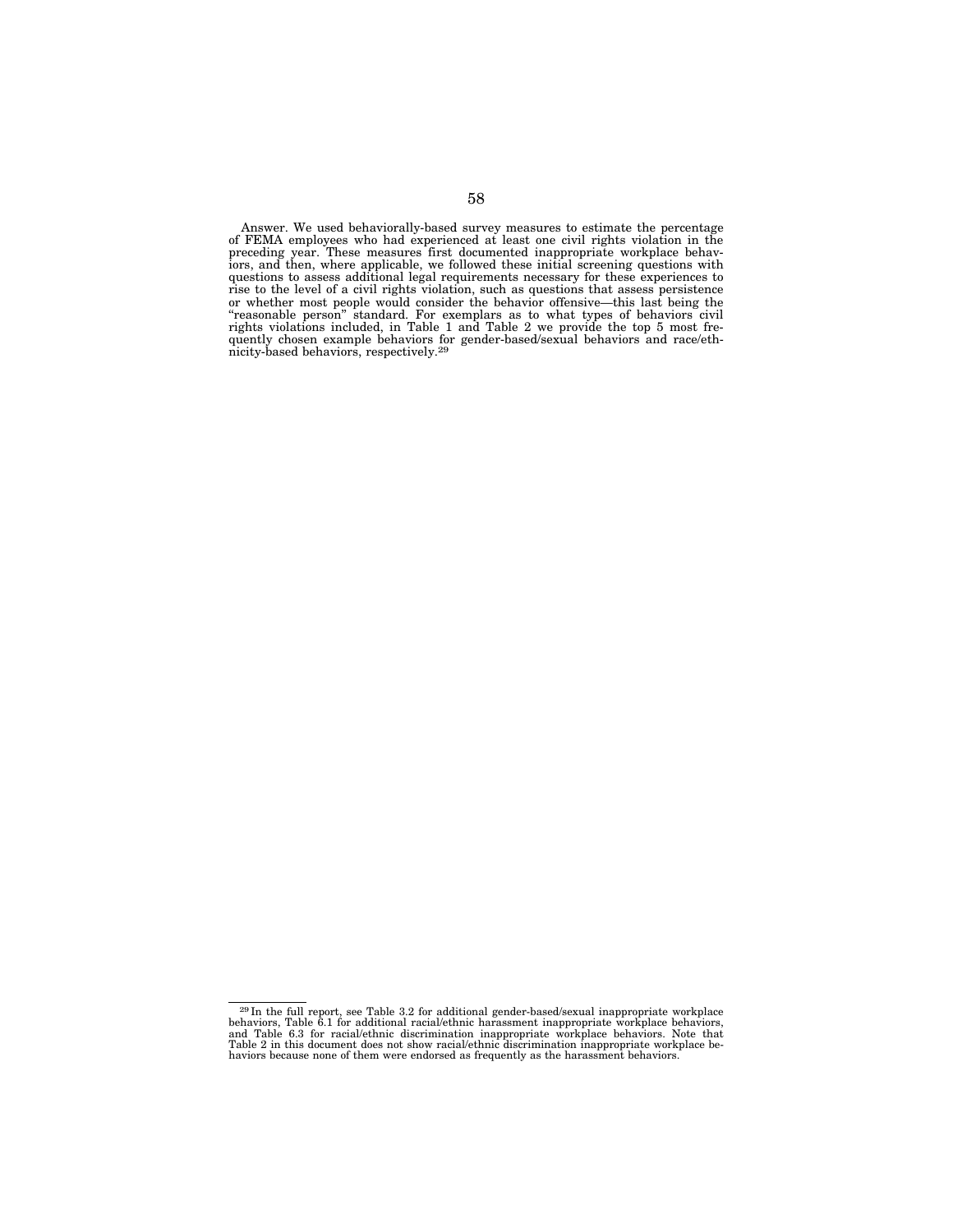| $\frac{1}{2}$<br>recording to the contract of the contract of the contract of the contract of the contract of the contract of the contract of the contract of the contract of the contract of the contract of the contract of the contract of t<br><b>FILED FILED AT A SECRET CONTRACT CONTRACT CONTRACT CONTRACT CONTRACT CONTRACT CONTRACT CONTRACT CONTRACT CONTRACT</b><br> <br> <br> <br> <br> |
|-----------------------------------------------------------------------------------------------------------------------------------------------------------------------------------------------------------------------------------------------------------------------------------------------------------------------------------------------------------------------------------------------------|
|-----------------------------------------------------------------------------------------------------------------------------------------------------------------------------------------------------------------------------------------------------------------------------------------------------------------------------------------------------------------------------------------------------|

| Type of Behavior                                                                                                                                                                                                                                                                                             | Men              | Women               | Overall           |
|--------------------------------------------------------------------------------------------------------------------------------------------------------------------------------------------------------------------------------------------------------------------------------------------------------------|------------------|---------------------|-------------------|
| Repeatedly tell sexual jokes that made you uncomfortable, angry, or upset<br>Hostile work environment gender-based (sexist) harassment behavior:<br>Hostile work environment sexual harassment behavior:                                                                                                     | $4.4(3.8 - 5.2)$ | $7.6(6.8 - 8.5)$    | $6.0(5.5-6.6)$    |
| Made you uncomfortable, angry, or upset by ignoring or excluding you be-                                                                                                                                                                                                                                     | $5.0(4.4-5.8)$   | $14.5(13.4 - 15.6)$ | $9.8(9.1 - 10.5)$ |
| Made you uncomfortable, angry, or upset by making sexist comments about                                                                                                                                                                                                                                      | $3.3(2.8 - 3.9)$ | $10.5(9.6 - 11.5)$  | $6.9(6.3 - 7.5)$  |
| Make it harder for you to get a promotion or a new position because lyou are<br>a man/you are a                                                                                                                                                                                                              | $6.4(5.6 - 7.4)$ | $9.7(8.8 - 10.7)$   | $8.1(7.4 - 8.8)$  |
| Assign you to either an undesirable or unimportant task because [you are a<br>man/you are a woman/of your gender communication is also all continuous continuous continuous continuous continuous continuous continuous continuous continuous continuous continuous continuous continuous continuous continu | $4.6(3.8 - 5.6)$ | $9.6(8.7 - 10.7)$   | $7.1(6.5 - 7.8)$  |
| NOTE: The 95-percent confidence interval for each estimate is indicated in parentheses.                                                                                                                                                                                                                      |                  |                     |                   |

> in par ē, ģ.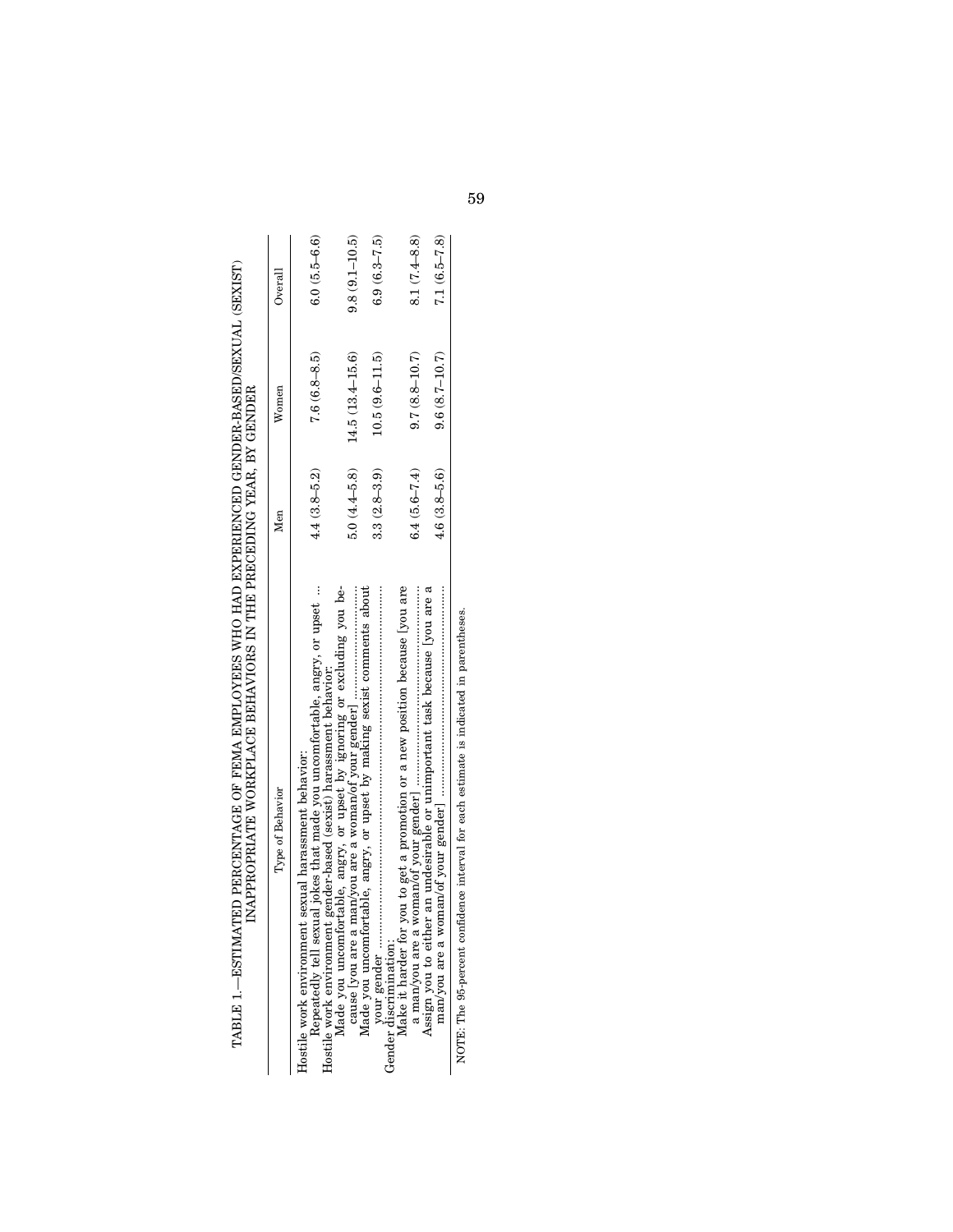|                                                                                                                 |                  | BEHAVIOR IN THE PRECEDING YEAR, BY RACE/ETHNICITY |                     |                    |                                  |                   |
|-----------------------------------------------------------------------------------------------------------------|------------------|---------------------------------------------------|---------------------|--------------------|----------------------------------|-------------------|
| Someone from Work                                                                                               | White            | African American                                  | Hispanic            | Other              | Unknown Race/<br>Ethnicity       | Overal            |
| angry, or upset by showing<br>you a lack of respect be-<br>Made you uncomfortable                               |                  |                                                   |                     |                    |                                  |                   |
| cause of your race/ethnicity<br>Made you uncomfortable                                                          | $6.2(5.4 - 7.0)$ | $15.1(13.3 - 17.1)$                               | $11.6(10.0 - 13.3)$ |                    | $10.2(7.2-14.3)$ $7.8(5.4-11.2)$ | $9.3(8.6 - 10.0)$ |
| angry, or upset by telling<br>racial/ethnic jokes ………………<br>Made you uncomfortable                              | $7.1(6.3 - 8.0)$ | $9.8(8.3 - 11.5)$                                 | $10.0(8.5 - 11.8)$  | $12.0(8.7 - 16.3)$ | $7.6(5.1 - 11.1)$                | $8.4(7.7-9.1)$    |
| your racial/ethnic group<br>Used a racial/ethnic term that<br>angry, or upset by insulting                      | $5.0(4.3-5.8)$   | $8.5(7.1 - 10.3)$                                 | $9.1(7.7-10.7)$     | $13.1(9.5 - 17.8)$ | $6.6(4.4 - 9.8)$                 | $6.8(6.2 - 7.5)$  |
| made you uncomfortable,<br>Made you uncomfortable                                                               | $6.0(5.2 - 6.8)$ | $6.7(5.5-8.1)$                                    | $5.8(4.7-7.1)$      | $8.6(5.7-12.8)$    | $5.0(3.0 - 8.3)$                 | $6.2(5.6 - 6.8)$  |
| angry, or upset by making a<br>comment about the way<br>www.weru. about the way<br>people in your racial/ethnic | $3.4(2.8 - 4.1)$ | $7.5(6.3 - 8.9)$                                  | $11.2(9.6 - 13.0)$  | $9.6(6.5-13.9)$    | $4.4(2.7 - 7.3)$                 | $5.8(5.2 - 6.3)$  |
| NOTE: The 95-percent confidence interval for each estimate is indicated in parentheses.                         |                  |                                                   |                     |                    |                                  |                   |

NOTE: The 95-percent confidence interval for each estimate is indicated in parentheses.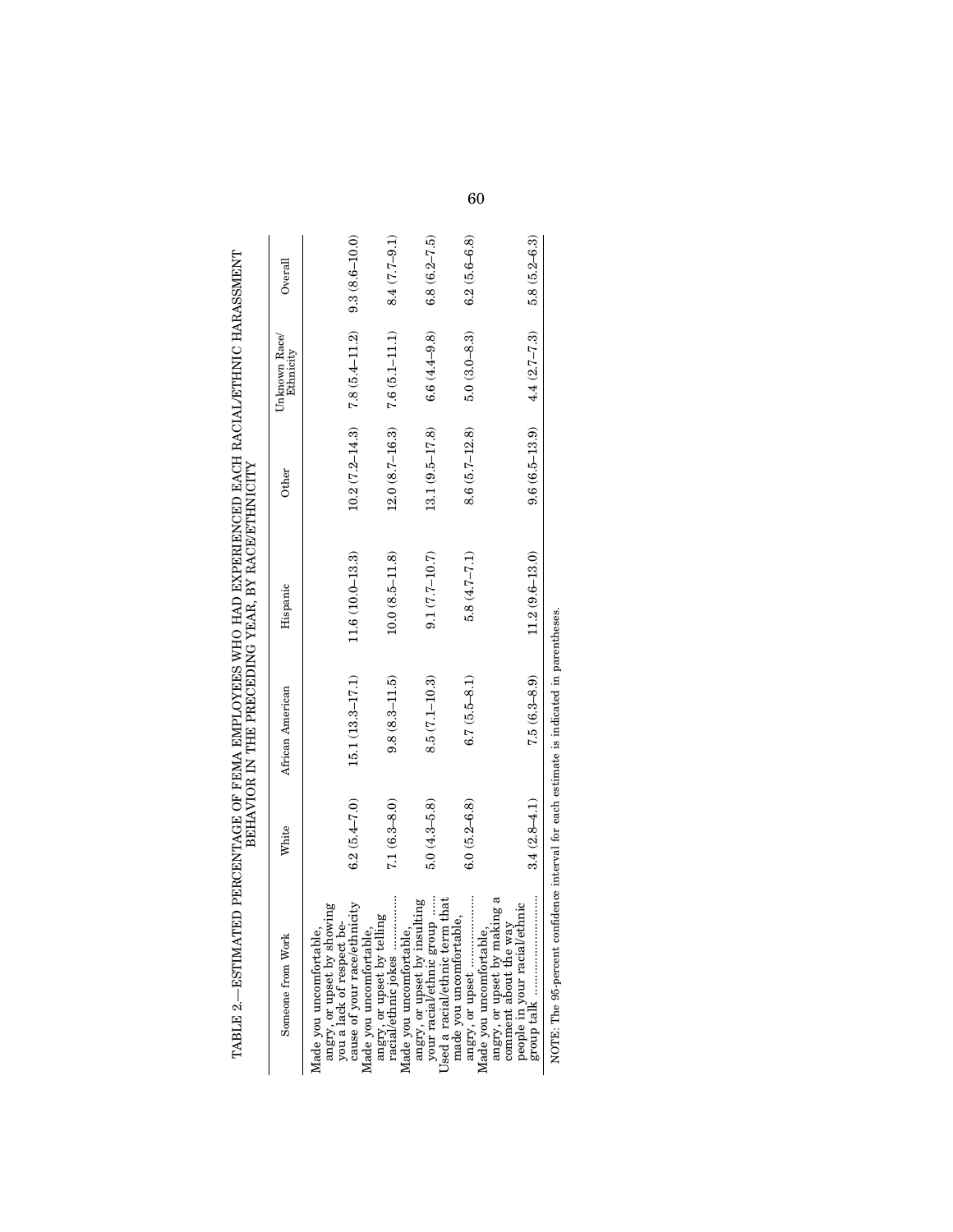We did not assess morale in our study. However, for an employee categorized as having experienced harassment or discrimination in the preceding year, the survey included an item that asked whether they had taken ''a sick day or any other type of leave'' as a consequence of the situation. The survey also included an item asking whether the upsetting situation made them want to quit. Although neither item assesses morale directly, they provide a very basic indication of potential productivity and retention issues. Many victims indicated having used at least 1 leave day as a result of the situation, varying from 16.4 percent of racial/ethnic harassment victims to 39.9 percent of racial/ethnic discrimination victims. In addition, about onethird of employees who had experienced harassment (28.6 to 31.3 percent) indicated that the situation made them ''want to quit.'' Employees who had experienced discrimination were twice as likely to want to leave their positions; nearly two-thirds indicated that the situation made them "want to quit" (57.8 to 65.3 percent).<sup>30</sup> As you note, FEMA published the Culture Improvement Action Plan, designed to

''increase employee awareness of RAND survey results; provide transparent communication of workforce culture objectives, programs, and improvements and associated implementation time lines; [and] demonstrate continued leadership commitment to [FEMA's] core values.''31 The action plan included 3-, 6-, and 12-month implementation plans for increasing: (1) Engagement and advocacy, (2) training and education, (3) messaging and communications, (4) employee resources, (5) performance and accountability, and (6) monitoring and assessment.

We did not assess this plan systematically and so cannot speak to specifics of its implementation. That said, as we noted in our report, a comprehensive and holistic set of interventions that incentivize professional and respectful workplace behavior can help leaders ensure that the FEMA work environment is one in which individual tendencies toward negative behavior are suppressed. Certainly, as described, the intent of the plan appears to be to develop such a comprehensive and holistic set of interventions with an emphasis on transparency.

I would note that the evidence base for exactly what recommendations to implement when you have a high rate of civil rights violations in an organization tends to be sparse. This means that specific and detailed recommendations are hard to come by in the literature, so interventions that appear reasonable and are paired with reasonable plans to assess how well they are working are key. To the extent that FEMA's plans both seem reasonable and include a measurement component to make sure they are working rather than just providing liability protection, they are on the right track. If implementation of some aspects is less successful, trying something different should not be perceived as failure but rather FEMA being in the forefront of transparent efforts to alleviate its challenges.

*Question 7.* The RAND report states that, ''for each type of discrimination, 35 percent or more indicated that they were subject to retaliation.'' However, the report is unclear as to whether an evaluation of how supervisors handle these issues is a part of the performance review cycle. Since the publication of this report, do you know if FEMA has updated their performance evaluations to include this criteria?

Answer. We do not have this information. A representative from FEMA would likely be able to speak to that issue.

#### QUESTION FROM HONORABLE DIANA HARSHBARGER FOR CARRA S. SIMS

*Question*. In your view, would awarding FEMA contracts to contractors physically located near disaster sites produce favorable outcomes both by expediting the process of getting boots on the ground and by providing work to residents affected by the disaster? Should FEMA consider updating their contracting processes to prioritize contractors located near the disaster site?

Answer. Our study did not speak to these issues, so this is not a question we would be able to answer.

#### QUESTION FROM HONORABLE PETER MEIJER FOR CARRA S. SIMS

*Question.* Given the challenges the FEMA workforce has faced over the past few years, such as staff shortages and burn-out, what is the most critical step FEMA should take to ensure it can respond adequately to hurricanes and wildfires in 2022? Could you tell us, to your own knowledge, if FEMA has implemented this action?

Answer. Our study deals with harassment and discrimination rather than staffing or burn-out, although harassment and discrimination definitely have an impact on employee well-being and can affect retention. Given the scope of our study, and sug-

 $30$  See Farris et al., 2020, pp. 77–78, for more in-depth description.  $31$  FEMA, 2020, p. 1.